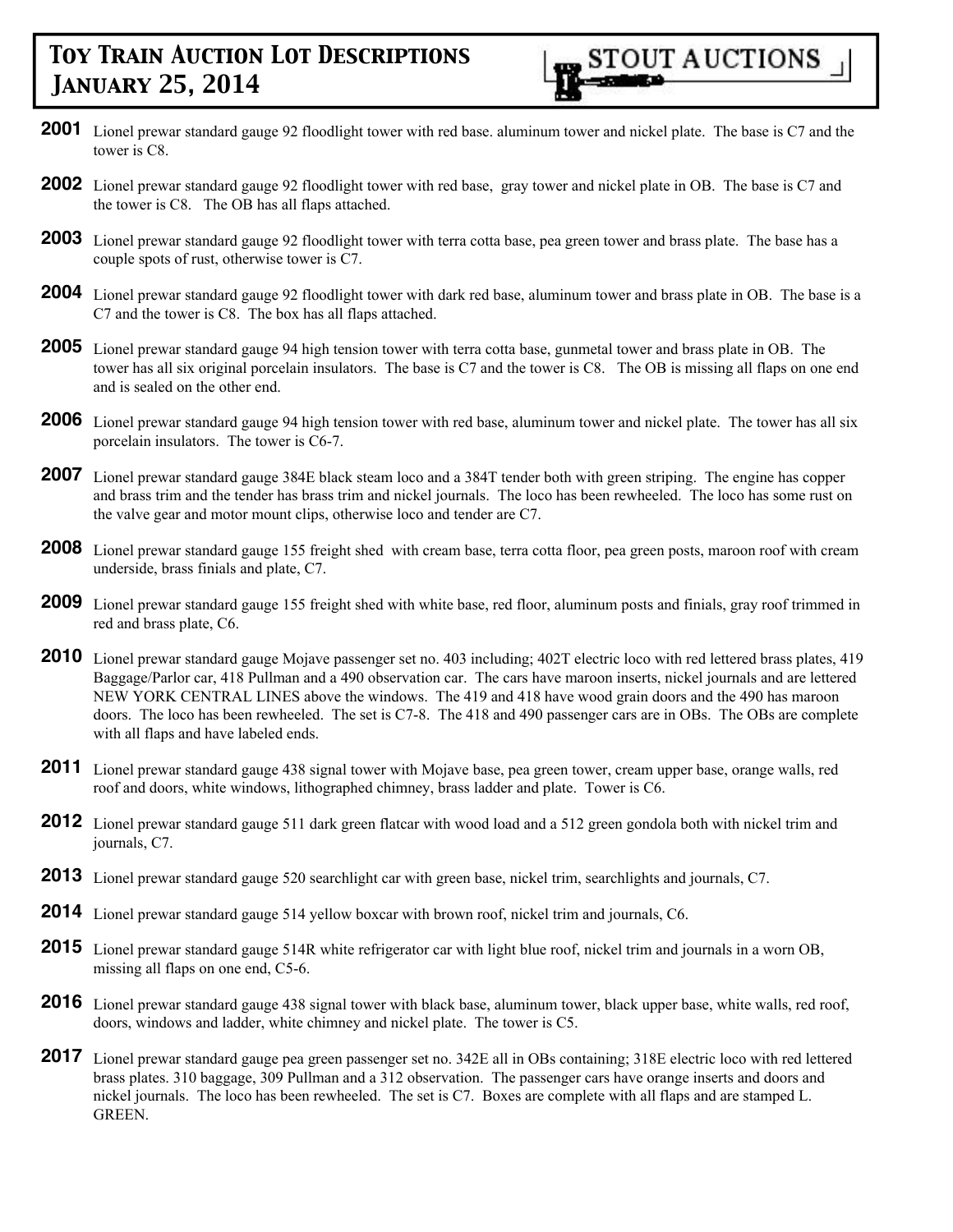

- **2018** Lionel prewar standard gauge two 61 dark green gooseneck lamp posts,. C6.
- **2019** Lionel prewar standard gauge two 52 aluminum lamp posts, C7.
- **2020** Lionel prewar standard gauge two-tone green passenger set no. 364E including; 9E electric loco with red lettered brass plates and trim, 424 Liberty Bell Pullman, 425 Stephen Girard Pullman in OB and a 426 Coral Isle observation in OB. The cars have cream inserts and brass journals. Loco has been rewheeled. Set is C7. OBs are sealed on one end. The 426 OB is missing one outer flap.
- **2021** Lionel prewar O gauge 47 crossing gate in worn OB missing all end flaps and a 077 automatic crossing gate with black base and red mechanism box. Both accessories are C6.
- **2022** Lionel prewar O gauge two-tone green passenger set no. 140 including; 224E black steam loco, 2224W tender, two 2640 Pullmans and a 2641 observation. The cars have cream inserts and black journals. Set is C8. There are OBs for all of the passenger cars. The OBs are missing some flaps.
- **2023** Lionel prewar 76 warning bell and shack, C7.
- **2024** Lionel prewar O gauge 226E black steam loco with a 2226W tender, C8.
- **2025** Lionel prewar O gauge 3814 operating merchandise car with seven merchandise cubes, the version with decals in OB. The car is C7-8. The OB is missing end flaps and shows wear.
- **2026** Lionel prewar O gauge 127 Lioneltown station with mustard base, white walls, red roof, green window and door frames and cream inserts, C6.
- **2027** Lionel prewar O gauge 248 olive green electric loco with orange inserts and brass trim. The loco has been professionally restored to look like new.
- **2028** Lionel prewar O gauge 822 caboose with brown maroon body and cupola and black roof. The New York Central Lines is rubber stamped in a double oval. 822 is stamped on one end only at the right of the door. Caboose is C7.
- **2029** Lionel prewar O gauge 260E black steam loco with a 260T eight-wheel tender both with cream striping. The loco and tender have brass and copper trim. Tender has copper journals. The loco is C7-8. The tender frame has some surface corrosion, otherwise is C7.
- **2030** Lionel prewar O gauge red passenger cars with apple green doors, cream inserts and copper journals including; two 710 Pullmans and a 712 observation. The cars have been professionally restored to look like new.
- **2031** Lionel prewar O gauge four 57 orange lamp posts with street names Main Street and Broadway, C6.
- **2032** Lionel prewar O gauge freight set no. 865, circa 1941 including; 203 black switcher, 2203T slope-back tender, 2758 Pennsylvania automobile car, 2755 gray Sunoco tank and a 2757X Pennsylvania illuminated caboose all in OBs except for the tender. The frame on the tank car has a slight warp and has surface corrosion. Tank frame is C5, The tank body has all decals intact and is C8. The caboose is missing a pickup shoe. The set with the exception of the tank is C7-8. The boxes for the switcher and tank have original cardboard inserts. The 2758 OB has yellow tape. The 2755 OB has all flaps attached. The rest of the boxes are missing some flaps.
- **2033** Lionel prewar two 184 lithographed bungalows with green roofs, C6-7.
- **2034** Lionel prewar 189 villa with pea green base and window inserts, ivory walls and gray enameled roof with dormers, C6.
- **2035** Lionel prewar 189 villa with pea green base and window inserts, ivory walls and gray enameled roof without dormers, C5.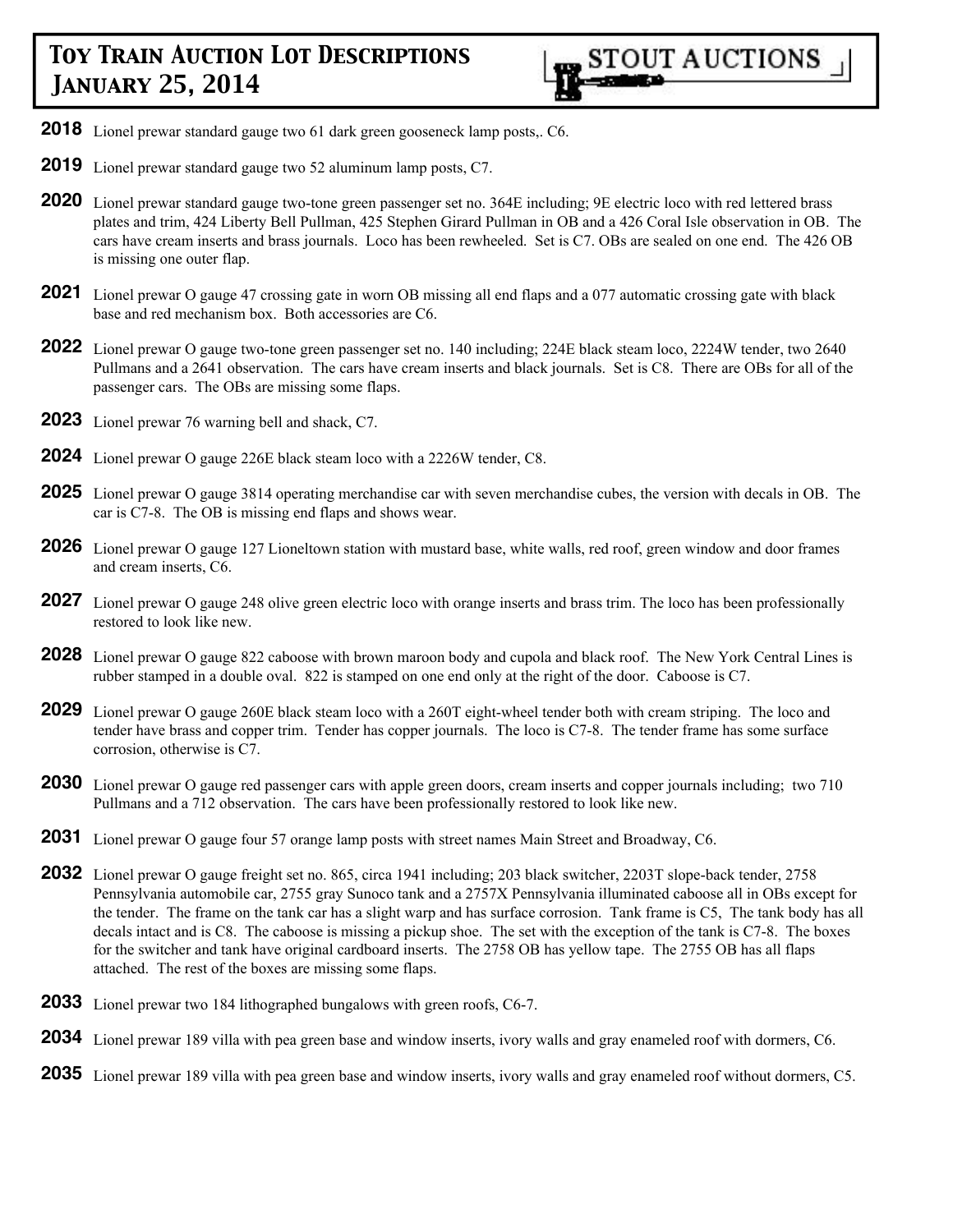

- **2036** Lionel prewar 191 villa with Mojave base, crackle red walls, ivory window inserts and doors, pea green roof and lithographed chimney. This is the version with dormers. Two of the top pieces on the chimney are broken off. Villa is C5 -6.
- **2037** Lionel prewar 191 villa with Mojave base, crackle red walls, ivory window inserts and doors, pea green roof and lithographed chimney. This is the version with no dormers. The roof on the villa has been restored. The villa body is C6.
- **2038** Lionel prewar O gauge The Flying Yankee Streamliner passenger set no. 267W in individual OBs and set box containing; 616W loco, two 617 coaches, 618 observation and three vestibules. The set is chrome with gunmetal front and back. The vestibules have black side frames on the trucks and the observation car has gunmetal side frames on the trucks. The gunmetal portions of the set have some nicks and are C7. The chrome bodies are very bright and shiny and are C8. The individual OBs have all flaps attached with some tape repair. The set box is dated 1936. Set box has been opened from the bottom and has some staining. The label is mostly intact.
- **2039** Lionel prewar two 53 ivory lamp posts, C6-7.
- **2040** Lionel prewar O gauge 251E gray electric loco with red windows and brass plates. The engine has been rewheeled. Loco is C7.
- **2041** Lionel prewar standard gauge 114 Lionel City station with terra cotta base, beige walls, apple green roof, window inserts and sky lights, maroon door and brass clock insert, C6.
- **2042** T-Reproductions beige terrace with apple green fence and gold lamp posts. This was the large terrace that was produced to fit the 114 station as listed in the previous lot no. 41. Terrace is C8.
- **2043** Lionel prewar standard gauge coal train freight set no. 340E, circa 1929 including; 318E black electric loco with red lettered brass plates, three red 516 hoppers with rubber stamped gold lettering that has capacity data and a 517 red caboose with black roof. The cars have brass trim and nickel journals. The engine has been rewheeled. The engine and caboose are C5-6. The cars are C6-7.
- **2044** Lionel prewar standard gauge 124 Lionel City station with 45N green base, tan walls, red roof, ivory window and door frames, white door and window inserts, nickel plates and aluminum painted light fixtures, C7.
- **2045** Lionel prewar standard gauge red passenger set no. 360, circa 1931 including; 8 electric loco with cream stripe and inserts, 332 baggage, 337 Pullman and a 338 observation. The cars have cream inserts and copper journals. Set is C7.
- **2046** Lionel prewar standard gauge 124 Lionel City station with dark gray base, terra cotta walls, pea green roof and window inserts, cream trim, maroon doors, brass plates and light fixtures. Base is dented on one end and has surface rust. Station is C5.
- **2047** Lionel prewar standard gauge Mojave passenger set no. 352, circa 1925 including; 10 electric loco, two 337 Pullmans and a 338 observation. The cars have maroon inserts and nickel journals. The engine has been rewheeled. Set is C7.
- **2048** Lionel prewar standard gauge 280 red bridge with brass plates, C8.
- **2049** Lionel prewar standard gauge two 280 45N green bridges with nickel plates, C6.
- **2050** Desirable Lionel prewar standard gauge Green State passenger set no. 411E, circa 1929 including; 381E electric loco, 412 California Pullman, 413 Colorado Pullman, 414 Illinois Pullman and a 416 New York observation. The cars have die-cast journals. The wheels on the engine are original, however the wheels on the pony trucks have started to deteriorate. The interiors in all of the cars are original and complete. The set has some minor scratches, but overall the paint is very clean. Set is C7-8. This is a clean matched original set.
- **2051** Lionel prewar standard gauge two 80 semaphores, one with a terra cotta base, Mojave pole, dark green ladder and brass finial and one with a red base, aluminum pole, black ladder and nickel finial, C6.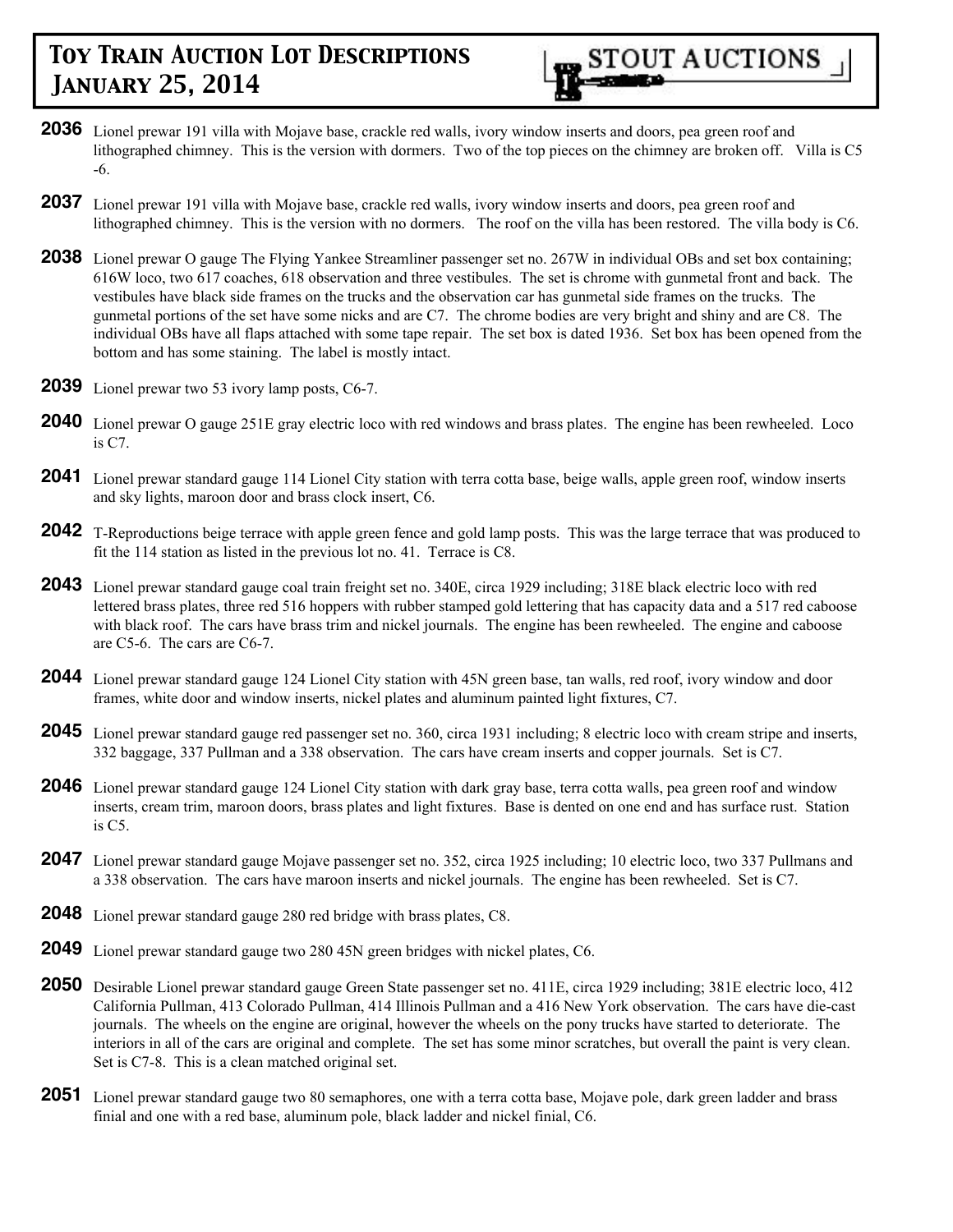**2052** Lionel prewar standard gauge die-cast 78 train control block signal with orange base, cream pole, white signal head and pea green roof and a 99N train control block signal with a red base and ladder and aluminum pole. The 78 is C6 and the 99N is C7.

**STOUT AUCTIONS** 

- **2053** Lionel prewar standard gauge 216 dark green hopper with red lettered brass plates and nickel journals in OB, C7-8. The OB is complete with all flaps and the label is intact.
- **2054** Lionel prewar standard gauge 212 maroon gondola with six wooden barrels, black lettered brass plates and nickel journals in OB, C8. There is a label on one end of the box that is fully intact.
- **2055** Lionel prewar standard gauge 205 set of three merchandise containers in OB. The chains are missing from the containers. Containers are C6-7. The OB shows wear.
- **2056** Lionel prewar standard gauge 218 Mojave dump car with two brass knobs, brass plates and nickel journals in worn OB, C7 -8.
- **2057** Lionel prewar standard gauge 215 pea green tank car with red lettered brass plates, brass trim and nickel journals, C8.
- **2058** Lionel prewar standard gauge 214 cream boxcar with orange roof and door guides, black lettered brass plates, brass trim and nickel journals. Except for some paint chips on the door guides, car is C8.
- **2059** Lionel prewar standard gauge 214R ivory refrigerator car with peacock roof, brass trim and nickel journals. The car has been professionally restored by J. Cohen to look like new.
- **2060** Desirable Lionel prewar standard gauge 444 roundhouse. The roundhouse is complete with all windows, doors and both skylights. Overall the paint on the roundhouse is clean, however has some nicks and spots of rust. The inside floor of the base is covered with surface rust. Roundhouse is C5-6.
- **2061** Lionel prewar O gauge two-tone green passenger set no. 296 including; 253 apple green electric loco with a dark green frame, two 607 Pullmans and a 608 observation. The cars have apple green bodies, dark green roofs, cream inserts and copper journals. The loco has been rewheeled and is C6. The roof on one of the Pullmans has rust around the edges and rust on the rivets of the body. This Pullman is C6. The other Pullman and observation are C7.
- **2062** Lionel prewar O gauge two 93 water tanks, one with red base, aluminum tower and tank and one with maroon base, terra cotta tower and pea green tank. The red/aluminum tank is C6 and the terra cotta tank is C7-8. Also included is one OB that is complete with all flaps.
- **2063** Lionel prewar O gauge 763E black NYC Hudson steam loco with a 2226WX tender. The loco and tender have a nice patina and are C8.
- **2064** Lionel prewar O gauge 2954 semi-scale Pennsylvania boxcar with strong stampings. Boxcar has a small scratch on the top corner of one side, otherwise boxcar is C8.
- **2065** Lionel prewar O gauge 2955 semi-scale black Sunoco tank car. All four decals are intact. The lower decals with the number each have one small flake. Car is C8.
- **2066** Lionel prewar O gauge 2956 semi-scale black Baltimore & Ohio hopper in OB that has an original cardboard insert, C8. The OB is complete with all flaps and has tape repair.
- **2067** Lionel prewar O gauge 2957 semi-scale NYC caboose. C8.
- **2068** Lionel prewar O gauge two 54 lamp posts, one pea green and one 45N green, C5.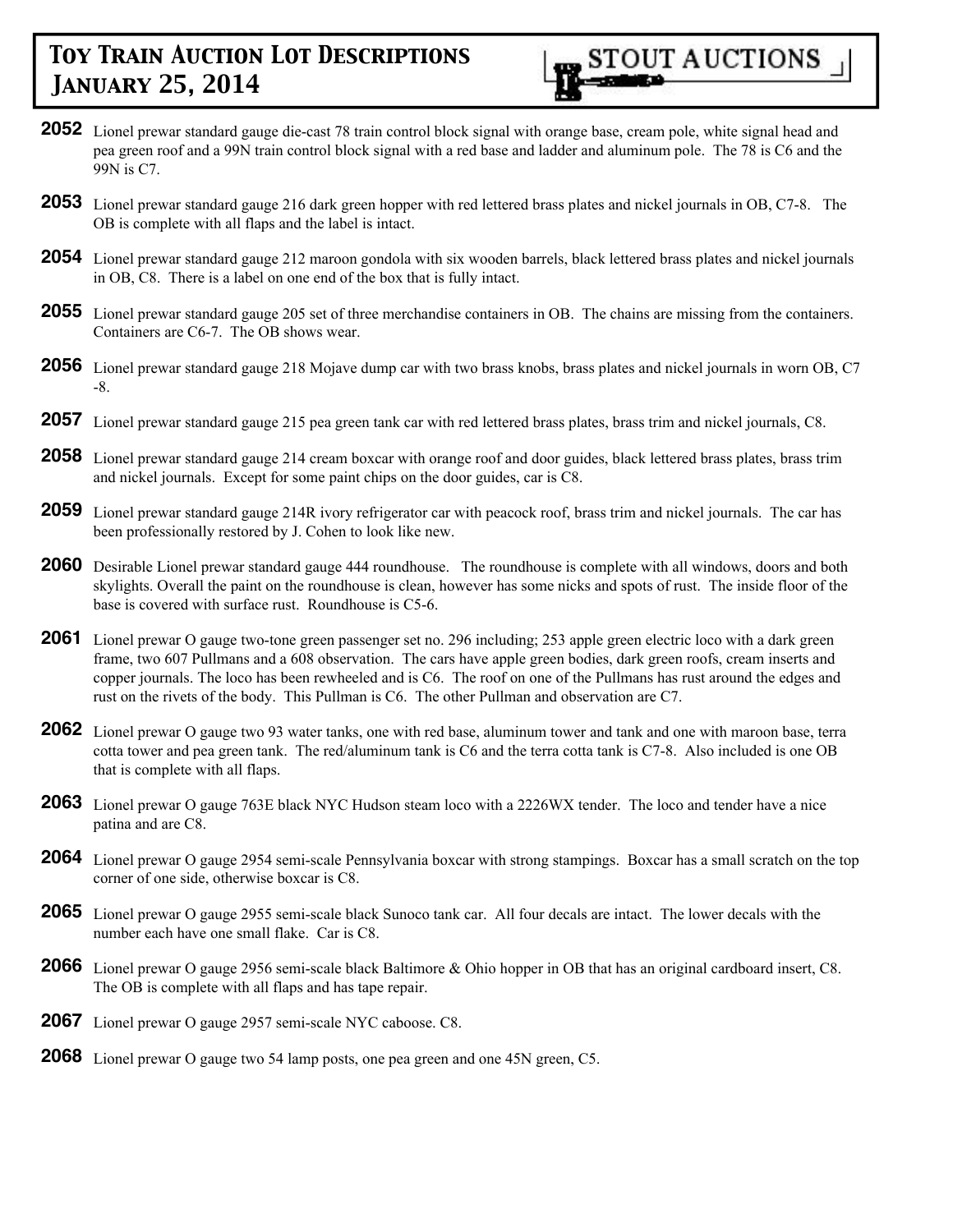

- **2069** Lionel prewar O gauge yellow/brown Union Pacific streamliner passenger set no. 751E in individual OBs including; 752E power unit 753 coach, 754 observation and two vestibules. The die-cast underbellies are solid and straight, however do have some scratches. The stamping on the set is strong. Set is C7-8. OBs are all sealed on one end and have all flaps attached on the other end.
- **2070** Lionel prewar O gauge four 58 lamp posts; two cream and two peacock, C5-6.
- **2071** Lionel prewar O gauge orange passenger set no. 267 in individual OBs and set box, circa 1929-30 including; no. 4 Bild-A-Loco electric loco, two 605 Pullmans and a 606 observation. Cars have cream inserts and nickel journals. The two Pullmans have apple green doors and the observation car has cream doors. The loco cab roof has a paint touch up. Engine is C6. One Pullman car roof has a dent, otherwise cars are C6-7.
- **2072** Lionel prewar O gauge two 069 electric warning bell signals, one with a red pole and aluminum sign and one olive green with brass sign, C6-7.
- **2073** Lionel prewar O gauge aluminum Union Pacific streamliner passenger set no. 751E including; 752E power car, 753 coach, 754 observation and two vestibules all in OBs. The die-cast underbelly on the 753 coach is warped. The set is C6. The 754 OB is missing flaps. The other two boxes have all flaps attached.
- **2074** Lionel prewar O gauge 1045 operating flagman with brown suit, blue arm, aluminum pole and brass sign. Also included is a 1045 operating flagman with all blue suit, aluminum pole and brass sign. The 1045 flagman with brown suit has a couple of nicks, otherwise both flagmen are C8.
- **2075** Lionel prewar O gauge two-tone green passenger set no. 190W including; 226E black steam loco, 2226WX tender with black journals, 2615 baggage, 2613 Pullman and a 2614 observation. The cars have cream inserts and black journals. The set has light run time. This is a clean matched original set. Set is C8.
- **2076** Lionel prewar O gauge four 56 lamp posts, two pea green and two 45N green. The pea green lamp posts are C7-8 and the 45N green lamp posts are C7.
- **2077** Lionel prewar O gauge lithographed freight set no. 5205E, circa 1935 including; 259E black steam loco, 261T, 1717 orange/brown gondola, 1719 green boxcar with a light blue roof and a 1722 red caboose. The tender, gondola and boxcar have nickel journals and the caboose has black journals. Set is C7. The freight cars have OBs. The boxes have most flaps attached, except for the caboose OB which is missing all end flaps and is damaged.
- **2078** Lionel prewar O gauge 442 landscaped diner. The roof on the diner has some discoloration. The diner is C7.
- **2079** Lionel prewar O gauge four 59 lamp posts, two olive green and two dark green, C6-7.
- **2080** Lionel prewar O gauge yellow/brown City of Denver Union Pacific streamliner passenger set no. 299W including; 636W power car, two 637 coaches, 638 observation and three vestibules. One of the 637 plates is missing from one of the coaches. The underbelly of the loco body is scratched, otherwise the rest of the set is C8.
- **2081** Lionel prewar standard gauge 438 signal tower with black base, aluminum tower, black upper base, white walls, red roof, doors, windows and ladder. The structure is C6. The roof has been restored.
- **2082** Unusual Lionel prewar standard gauge promotional dark green passenger set no. 349, circa 1929 including; 9 Bild-A-Loco electric loco with reverse knob, 429 Pullman/Baggage car, 428 Pullman car, 430 observation. The cars have orange insert, maroon doors and nickel journals. Two of the side trucks have surface rust. The set is C5-6.
- **2083** Lionel prewar 126 Lionelville station with Mojave base, red crackle walls, pea green roof, ivory door frames and brass plates. The station is C6.
- **2084** Lionel prewar standard gauge 385E gunmetal steam loco with a 384T tender both with copper and brass trim. The tender has copper journals. Loco and tender are C7-8.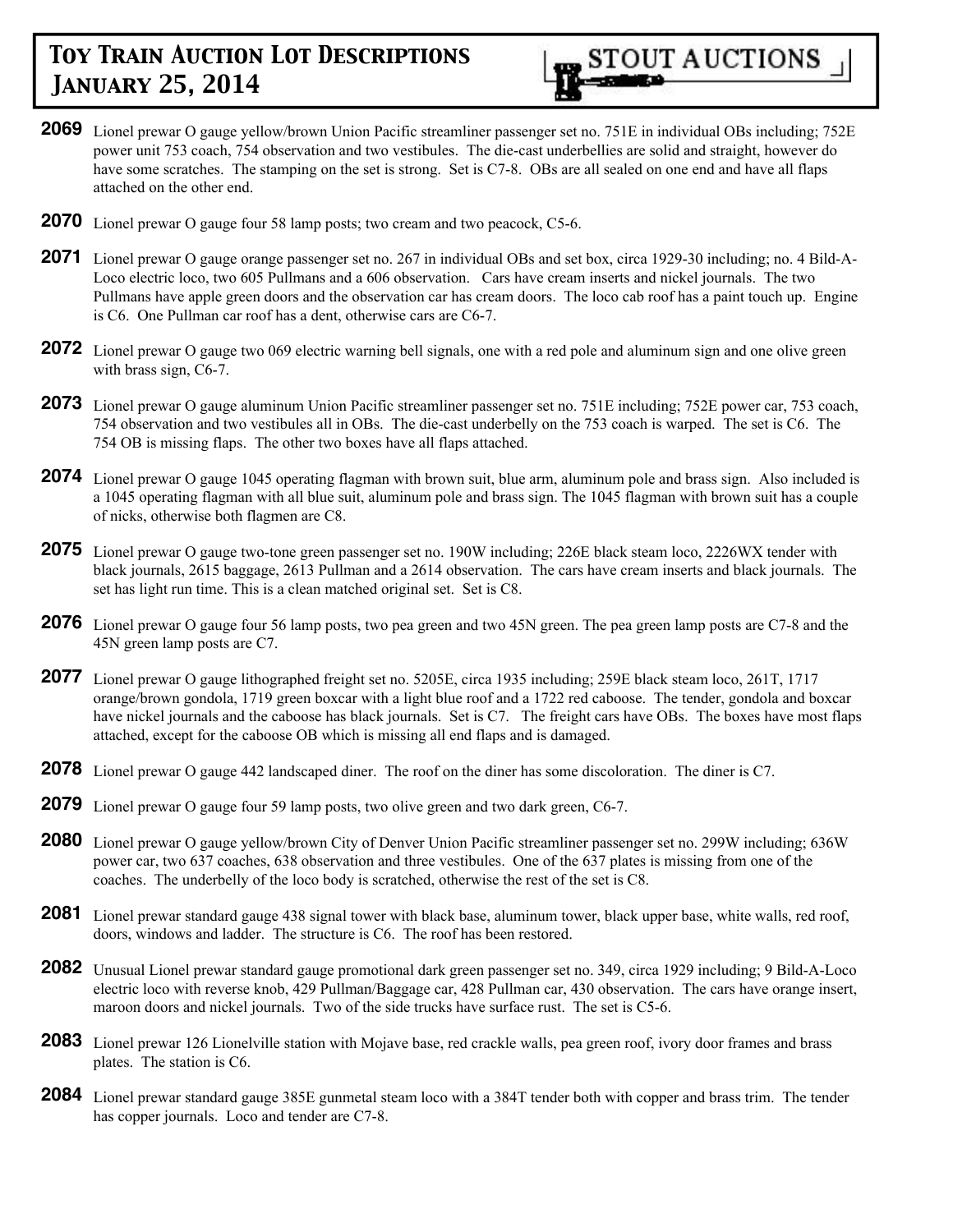

- **2085** Lionel prewar standard gauge freight cars including; 512 peacock gondola, 513 orange cattle car with pea green roof and door guides and a 517 pea green caboose with red roof. The cars have brass trim and copper journals. The cattle car has two broken brake wheels and the gondola has one broken brake wheel. The cars are C6-7.
- **2086** Lionel prewar standard gauge 515 ivory tank car with brass trim and copper journals. One side truck and the couplers have some surface corrosion. Car is C7-8.
- **2087** Lionel prewar O gauge 514R ivory refrigerator car with a peacock roof, brass trim and copper journals, C8.
- **2088** Lionel prewar 112 Lionel City station with terra cotta base, beige walls, apple green window inserts and sky lights, maroon doors and brass clock inserts. The station is C5.
- **2089** Pride Lines Mojave terrace with pea green and cream fence and nickel lamp posts. The terrace has some paint chips mostly around the lamp posts. The terrace is C7-8.
- **2090** Lionel prewar standard gauge two-tone brown Baby State passenger set no. 342, circa 1930-31 including; 318 electric loco with OB, 310 baggage, 309 Pullman and a 312 observation. The cars have cream inserts and copper journals. The engine has been rewheeled. One of the headlights on the loco has been replaced. The loco cab roof has some dents, loco is C6-7. The cars are C7. The OB is complete with all flaps.
- **2091** Lionel prewar standard gauge two 92 floodlight towers with red bases, aluminum towers and nickel plates, C7.
- **2092** Lionel prewar standard gauge 92 floodlight tower with terra cotta base, pea green tower and brass plate. The floodlight tower is unusual because it is mounted to face the side of the base rather than the front which has the binding posts and plate. Floodlight is C6-7.
- **2093** Lionel prewar standard gauge 92 floodlight tower with red base, gray tower and nickel plate in OB, C7. The OB has all flaps attached and is stained.
- **2094** Lionel prewar standard gauge two 94 high tension towers with red bases, aluminum towers and nickel plates. Each of the high tension towers have all six original porcelain insulators. Towers are C5.
- **2095** Lionel prewar standard gauge 400E black steam loco with a 400W tender both with copper and brass trim. The tender has a whistle installed. Loco and tender are C7-8.
- **2096** Lionel prewar standard gauge 212 gray gondola with six wooden barrels, brass trim and nickel journals, circa 1926, C7.
- **2097** Lionel prewar standard gauge 219 crane car with peacock cab, dark green roof, red boom, brass knobs, brass trim and nickel journals, C7.
- **2098** Lionel prewar standard gauge 214 terra cotta boxcar with dark green roof, brass trim and nickel journals, C7-8.
- **2099** Lionel prewar standard gauge 217 red caboose with peacock roof, brass trim and nickel journals, C7.
- **2100** Lionel prewar standard gauge Blue Comet 400E steam loco and 400W tender both with all nickel trim. The loco has been rewheeled. Loco has paint nicks with the largest on the edge of the cab roof. The die-cast frame is solid. Loco is C7. The tender has paint nicks, mostly on the front. Tender is C7-8. The nickel trimmed 400E is very difficult to find in this condition.
- **2101** Lionel prewar standard gauge Blue Comet Passenger cars including; 420 Faye Pullman, 421 Westphal Pullman and a 422 Tempel observation in OBs. Cars have cream inserts, nickel trim and journals. The paint and trim is very clean however the passenger cars have some box rubs and a few minor nicks, otherwise are C8. The OBs have all flaps attached. The tape is missing along the side seams of the 421 and 422 boxes.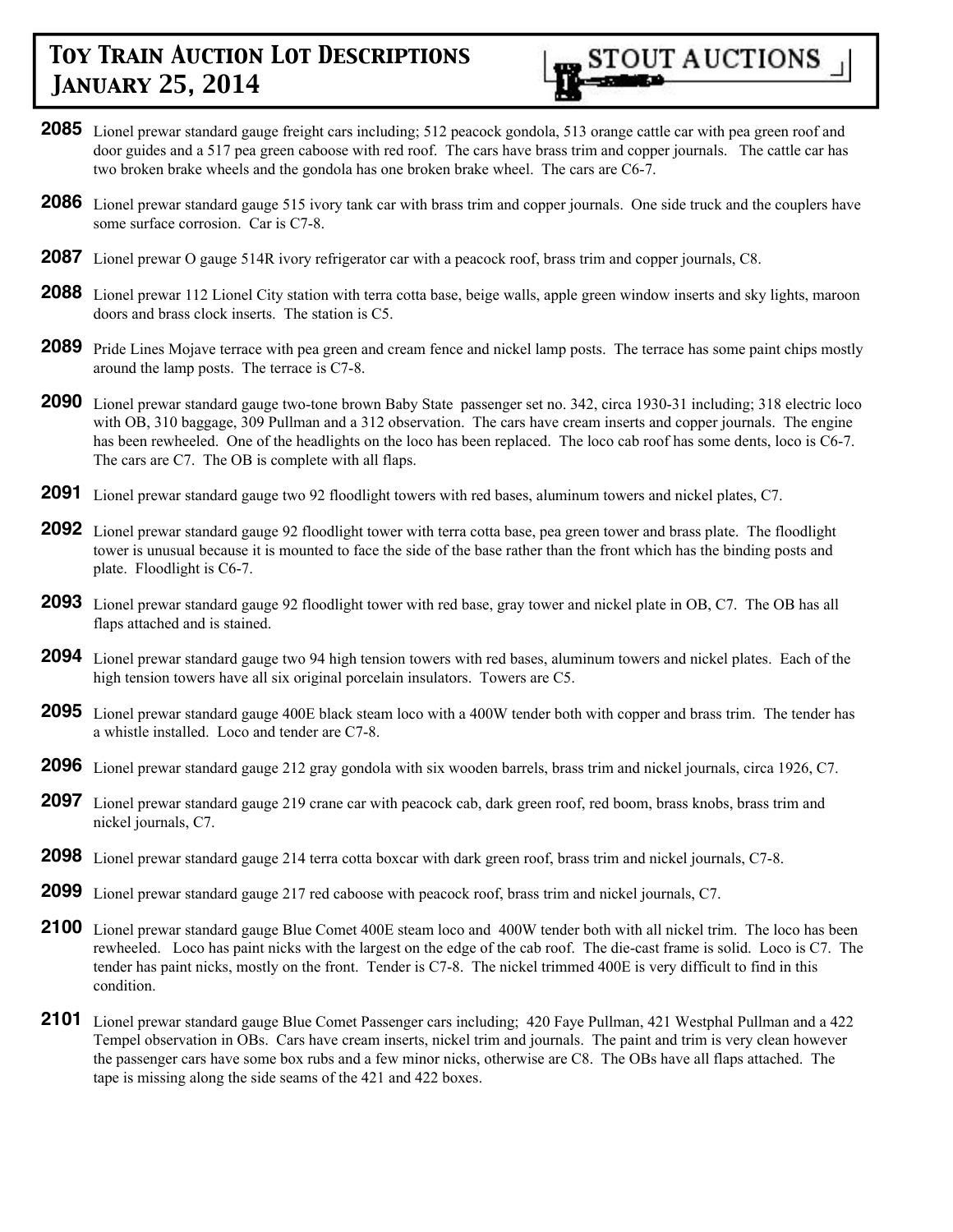

- **2102** American Flyer prewar O gauge 2116 automatic bell danger signal in OB. The signal is C7. The label on the OB is mostly intact.
- **2103** American Flyer prewar O gauge Burlington Zephyr cast aluminum streamliner passenger set including; 9910 power car, 9911 baggage with a switch in slot on the side of the car, 9913 coaches and 9912 observation. Set is C6.
- **2104** American Flyer prewar no. 98 lithographed freight station set with a station marked Flyer City Freight Station no. 95 and a 514 yellow crane cab with green boom attached to the red base. The lithographing and paint on the station is bright and clean. Station is C8.
- **2105** American Flyer prewar O gauge dark yellow/brown Union Pacific streamliner passenger set no. 1730 including; 1684 power car, two 1621Y coaches and a 1632Y observation. The set has gray trucks with brass journals. Set is C7-8.
- **2106** American Flyer prewar O gauge 104 lithographed Kenilworth station with a gray base, red roof and green chimney, C7-8.
- **2107** American Flyer prewar O gauge chrome/gray streamliner passenger set no. 20, circa 1938 consisting of 1680 black Hudson steam loco with white striping and gray windows, 1623 cast aluminum tender, three 1621C coaches and 1622C observation. Set is C8. There is one OB for one of the coaches. The chrome is bright and shiny on the passenger cars. The set is C8. This is a high quality matched original set. The box is missing all flaps on one end.
- **2108** American Flyer prewar O gauge 97 lithographed freight station set with a red-enameled 3025 wrecker car body mounted on a turntable base. The station is lettered Flyer City Freight Station no. 95. The station and crane are mounted on a tan base. Station set is C7.
- **2109** American Flyer prewar O gauge freight set no. 19 including; 429 steam switcher, 430 tender, 3216 green log car, 3208 orange boxcar with peacock roof and a 3211 red caboose. The cars have gold trim and tender and cars have brass journals. The log car is C7-8. The boxcar has a scratch on the roof, otherwise the rest of the set is C8.
- **2110** American Flyer prewar O gauge 3208 orange boxcar with peacock roof, brass trim and brass journals, C8.
- **2111** American Flyer prewar O gauge light yellow/brown Union Pacific streamliner passenger set no. 11, circa 1938 including; 1684 power car, three 1621Y coaches and a 1632Y observation. The set has black trucks with brass journals and green window shades. The power car is C7-8. The vestibules on the cars have some scratches but the cars are C8.
- **2112** American Flyer prewar O gauge accessories including; 215 water tower with black tower, red tank and tan ladder, a 233 green double lamp post, version with a square base, 206 green danger sign and three 209 telegraph poles. The tower and the lamp post are C7. Two of the telegraph poles and danger signal have been repainted.
- **2113** American Flyer prewar O gauge Golden State passenger set no. 1346 including; 3115 blue-green electric loco with darker blue roof, 3280 Club, 3281 Pullman and a 3282 observation. The cars are blue-green with darker blue roofs, black trucks with brass journals and Golden State plates above the windows. The Pullman has a couple of minor scratches on the roof, otherwise set is C8.
- **2114** American Flyer prewar 2009 green single arc lamp post with a cast iron round base and brass post and a 2015 green automatic semaphore with light missing the lens cover. The accessories are C6-7.
- **2115** American Flyer prewar O gauge red streamliner passenger set no. 317 containing; 435 die-cast Pacific black steam loco, 433A tender, two 1621R coaches and 1622R observation. Also included are two extra 1621R coaches. The loco and tender are C8. The cars are C7-8.
- **2116** Ives prewar O gauge orange lithographed passenger set 504R containing; 3255R electric loco with a long frame, 129 Saratoga Pullman, 130 Buffet and a 131 observation. The set has brass journals. The loco roof has been restored and the loco sides have paint touch up. Also included is a orange lithographed 131 baggage and 129 Saratoga Pullman. The Pullman has brass journals and the baggage has no journals. The roofs on all of the passenger cars have been restored. The car bodies are C7.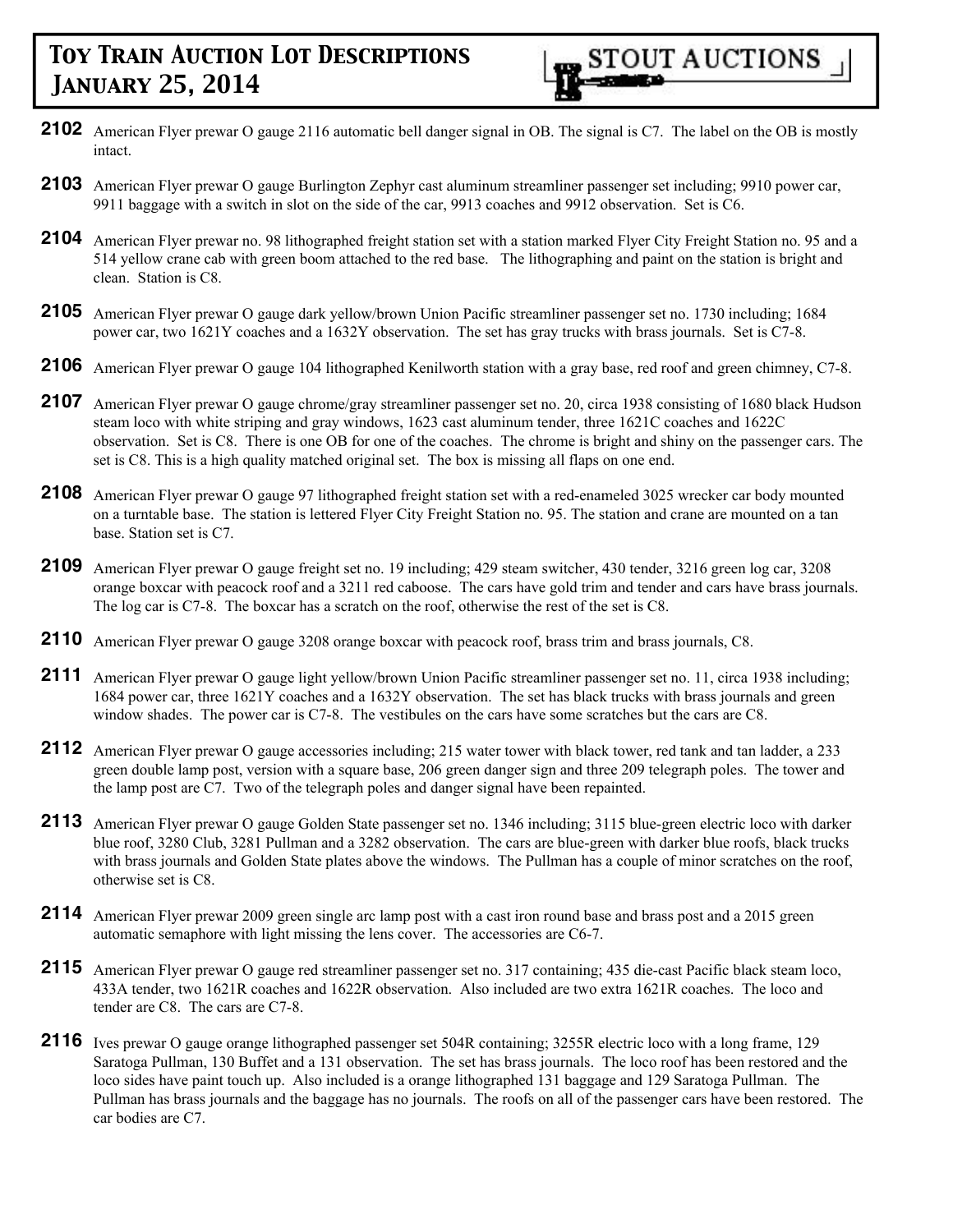- **2117** Ives prewar 115 lithographed freight station with gray speckled white base and roof, C7.
- 2118 Scarce Ives prewar O gauge gray Greyhound passenger set no. 507 with the hard to find SOUTHERN PACIFIC LINES brass plates, circa 1927. Set consists of a 3257 electric loco, two 141 Parlor cars and a 142 observation. The cars have brass inserts, plates and journals. The set is C7-8.
- **2119** Ives prewar O gauge original set box and individual boxes only for freight set no. 48122 including the boxes for a 64 merchandise car. 63 gravel car, 69 lumber car, 70 caboose and two kit boxes. Also included are two boxes of 4-OC3 curve track sections and 4-OS3 straight track sections and a selection of track clips. The individual boxes have most all flaps attached. The set box has a hole in the lid in one corner and shows some wear.
- **2120** Lionel prewar standard gauge 115 Lionel City illuminated station with red base, window and door inserts, ivory walls and aluminum painted light fixtures, C6.
- **2121** Lionel prewar standard gauge 9E gunmetal electric loco with all nickel trim and a brass plate with red trim. Loco has been rewheeled. One coupler has been reattached with a screw and the frame has been touched up by the screw. The loco is C7 -8.
- **2122** Lionel prewar standard gauge apple green passenger cars with dark green roofs, cream inserts and copper journals including; 310 baggage, 309 Pullman and a 312 observation, C6.
- **2123** Lionel prewar standard gauge 300 Hell gate bridge with terra cotta base, cream towers, apple green sides and brass railings and plates. The bridge is C6-7.
- **2124** Lionel prewar standard gauge 408E Mojave electric loco with red lettered brass plates. The loco has been rewheeled. Loco is C6.
- **2125** Lionel prewar 136 Lionelville station with 45N green base, cream walls, red roof, white door frames and window inserts, red doors and nickel plates, C7-8.
- **2126** Lionel prewar standard gauge 220 searchlight car with terra cotta base, brass trim and searchlight heads and copper journals, C8.
- **2127** Lionel prewar standard gauge 215 ivory Sunoco tank car with red lettered brass plates, brass trim and copper journals. The top of the frame has an area where the paint has a rough finish. The decals are intact and the tank body is C8.
- **2128** Lionel prewar standard gauge 212 maroon gondola with brass trim and copper journals, C7.
- **2129** Lionel prewar standard gauge 217 red caboose with peacock roof, brass trim and copper journals. The caboose is missing one journal. Caboose is C7.
- **2130** Desirable Lionel prewar standard gauge pea green Macy Special no. 2 passenger set, circa 1932 including; 8E electric loco, two 337 Pullmans and a 338 observation. The set has cream inserts and nickel journals. The observation car has a celluloid drumhead that reads MACY SPECIAL. The loco is C6 and the passenger cars are C7.
- **2131** American Flyer prewar wide gauge 102 lithographed illuminated Central Station with red base and chimneys and green roof. The red base has some spots of surface rust on the edges and the base is C6. The station body and roof are C7-8.
- **2132** American Flyer prewar wide gauge orange lithographed Statesman passenger set no. 1473 including; 4654 electric loco, two 4151 Bunker Hill Pullmans and a 4152 York Town observation. The cars have gray flex trucks with brass journals. The loco has been rewheeled. Loco is C7 and the cars are C7-8.
- **2133** American Flyer prewar wide gauge 107 lithographed illuminated Terminal Station with red base, orange roof and green chimney, C6.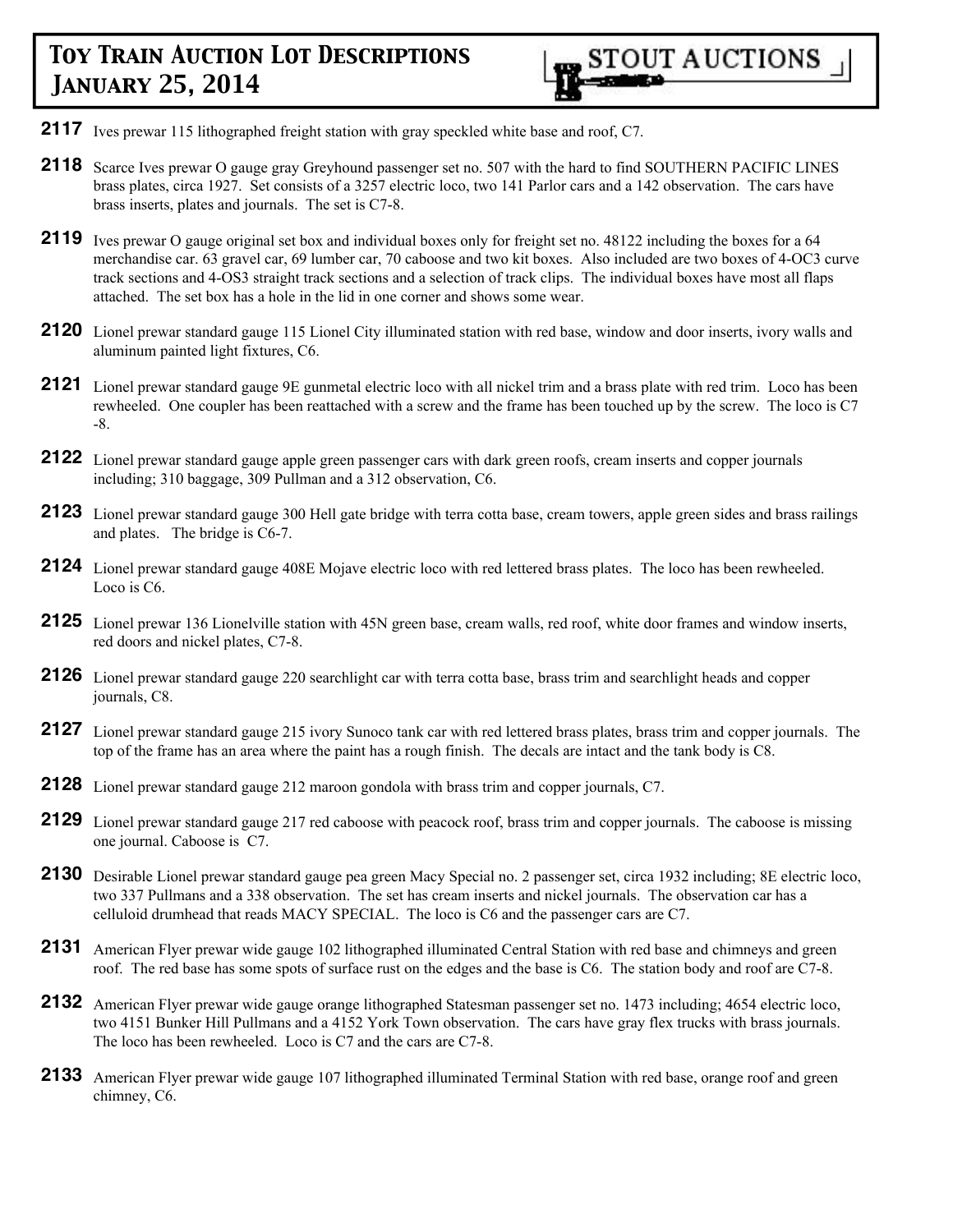

- **2134** American Flyer prewar wide gauge lithographed Lone Scout passenger set no. 1494, circa 1929 including; 4685 red electric loco, 4250 Club car, 4251 Pullman and a 4252 observation. Also included is an extra 4251 Pullman. The cars are bluish-green with red roofs and gray flex trucks that have brass journals. The loco has been rewheeled and the set is C7-8.
- **2135** American Flyer prewar wide gauge 4017 green sand car with brass trim, gray flex trucks that have brass journals and Over 6 Million plates, C7.
- **2136** American Flyer prewar wide gauge 4010 cream tank with dark blue base, two brass plates on each side, one is 4010 and the other one reads AMERICAN FLYER TANK LINES, brass trim and gray flex trucks that have brass journals. The car is C6-7.
- **2137** American Flyer prewar wide gauge 4018 Rookie tan automobile car with Turquoise blue roof and door, brass trim, Over 7 Million plates and gray flex trucks that have brass journals, C6-7.
- **2138** American Flyer prewar wide gauge 4020 Rolls Royce two-tone blue stock car with brass trim, Over 6 Million plates and gray flex trucks that have brass journals, C7.
- **2139** American Flyer prewar wide gauge 4021 red caboose with two brass Built by American Flyer Lines plates on each side, brass trim and gray flex trucks that have brass journals, C7-8.
- **2140** American Flyer prewar wide gauge blue lithographed Presidential Special passenger set no. 1466, circa 1927 in set box containing 4687 electric loco with individual OB, 4090 baggage car, 4091 West Point Pullman and a 4092 Annapolis observation. The cars have yellow trim and six-wheel black flex truck with brass journals. The engine has been rewheeled. The paint on the loco roof has some alligatoring. Set is C7-8. The engine box has some split corners and the set has all three labels intact.
- **2141** Lionel prewar 550 miniature railroad figures in an orange OB that has an original cardboard insert. The figures are C7. The box shows some wear.
- **2142** Lionel prewar O gauge work train freight set no. 277W in individual OBs and set box containing; 260E gunmetal steam loco, 263W tender, 812 green gondola with 812T tool set in individual OB and wooden barrels, 810 derrick car with three black knobs, cream cab, red roof and green boom, 820 floodlight car with green base and an 817 red caboose. The set has nickel trim and journals. The set is C7-8, except for the crane which is C6-7. The loco OB has an original cardboard insert. The individual OBs are missing some flaps and show wear. The set box has been opened from the bottom and is missing two flaps. The label is mostly intact.
- **2143** Lionel prewar O gauge 47 crossing gate in OB that is missing all flaps. Also included are two 152 automatic crossing gates with red die-cast bases. The accessories are C7.
- **2144** Lionel prewar O gauge orange passenger set no. 142E containing; 254E electric loco with red lettered brass plates, two 605 Pullmans, 606 observation. Cars have ivory inserts, apple green doors and nickel journals. The stampings on the set are strong and the paint is very clean. This is a very high quality matched original set. Set is C8.
- **2145** Lionel prewar O gauge 59 lamp post, the harder to find version in red, C6.
- **2146** Lionel prewar O gauge uncataloged fluted aluminum and red streamliner Lionel Jr. passenger set including; 1700 power car, 1701 coach in OB and a 1702 observation, C7. The OB has all flaps attached.
- **2147** Lionel prewar O gauge two 076 Mojave block signals, one with Mojave lamp housings and stamped Lionel/O76 on the underside and one with black lamp housings and stamped Lionel/76 on the underside. The signal that is stamped 076 is a C7 and the one stamped 76 is C8.
- **2148** Lionel prewar O gauge dark green passenger set no. 166, circa 1917-19 containing; 156 electric loco, two 610 Pullmans and a 612 observation. The cars have maroon inserts and doors, no journals and NEW YORK CENTRAL LINES above the windows. The roof on the engine has heavy paint flaking. The loco is C5 and the cars are C6.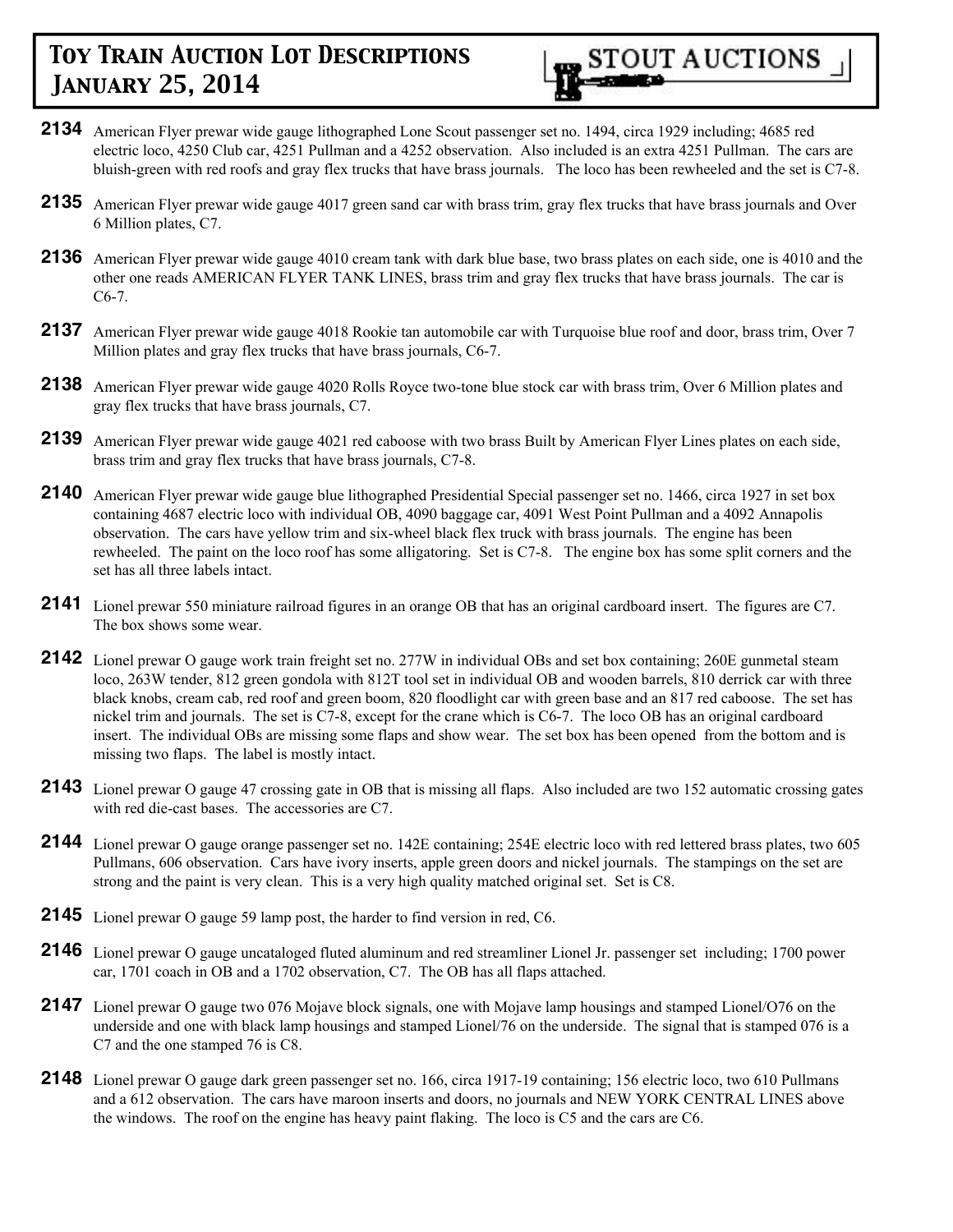

- **2149** Lionel prewar O gauge freight set with a 152 dark gray electric loco, 901 maroon Lake Shore gondola, 802 pea green Union Stock Lines cattle car and a 801 maroon Wabash RR caboose. The roof on the loco has some dents, loco is C5-6. The gondola and stock car are C7. The caboose has a hole drilled in the bottom and is C6.
- **2150** Lionel prewar O gauge orange passenger set no. 268 containing; 256 rubber-stamped electric loco with brass inserts, two 710 Pullman cars and a 712 observation. Also included is a extra 710 Pullman. The loco is the version with the word LIONEL rubber-stamped with no border. The cars have dark olive green inserts and plates, wood grained doors, nickel journals and are lettered NEW YORK CENTRAL LINES above the windows. The loco has a bend on one end of the roof edge and is C6. The cars are C7.
- **2151** Ives prewar O gauge 1122 black die-cast steam loco with a no. 25 black die-cast eight-wheel tender that has brass trim and journals, circa 1929-30. The die-casting on the loco and tender are solid and intact. Loco and tender are C7.
- **2152** Ives prewar O gauge 123 light green lumber car with wood load and brass journals, circa 1930, C7-8.
- **2153** Ives prewar O gauge 128 gray lithographed N.Y.C. & H.R. gravel car with red lettering and brass journals, circa 1930, C8.
- **2154** Ives prewar O gauge 124 white lithographed Merchants Despatch refrigerator car with red roof, lithographed door and brass journals, circa 1930, C7.
- **2155** Ives prewar O gauge 122 yellow tank car with a Lionel body and brass trim, circa 1930. This is the harder to find version with blank brass plates. Tank is C7.
- **2156** Ives prewar O gauge 127 orange lithographed Live Stock Transportation car with red roof and brass journals, circa 1930, C7.
- **2157** Ives prewar O gauge 12581 gray wood lithographed Missouri, Kansas and Texas Lines merchandise car with red roof and brass journals, circa 1930, C7-8.
- **2158** Ives prewar O gauge 121 red caboose with gray cupola roof, brass trim and journals, circa 1929, C7.
- **2159** Ives prewar O gauge gray Greyhound passenger set no. 507R, circa 1926 including; 3257R electric loco, two 141 Parlor cars and a 142 observation. The cars have brass inserts, plates and journals. Each car has a brass plate above the windows which reads PULLMAN. The bottom of the steel frame under the loco is stamped Pat. applied for. The loco has a small paint touch up on the roof. Set is C7-8.
- **2160** Lionel prewar standard gauge 300 Hell Gate bridge with red base, ivory towers, aluminum sides with nickel plates on the towers and brass plates on the bridge sides, C5.
- **2161** Lionel prewar standard gauge 86 telegraph post set consisting of six no. 85 9E orange telegraph posts with maroon crossarms, white insulators and brass finials. The posts are C7.
- **2162** Lionel prewar standard gauge Coal Train freight set no. 393, circa 1929 including; 390 black stream loco with brass and copper trim, 390T tender with brass trim and nickel journals, three 516 red hoppers with rubber stamped gold lettering that has capacity data and a 517 red caboose with black roof. The loco and tender have orange striping. The cars have brass trim and nickel journals. The loco and tender are C7-8. The cars are C7.
- **2163** Lionel prewar standard gauge 155 freight shed with cream base, terra cotta floor, pea green posts, maroon roof with cream underside, brass finials and plate, C6-7.
- **2164** Lionel prewar standard gauge 155 freight shed with white base, red floor, aluminum posts and finials, gray roof trimmed in red and brass plate, C8.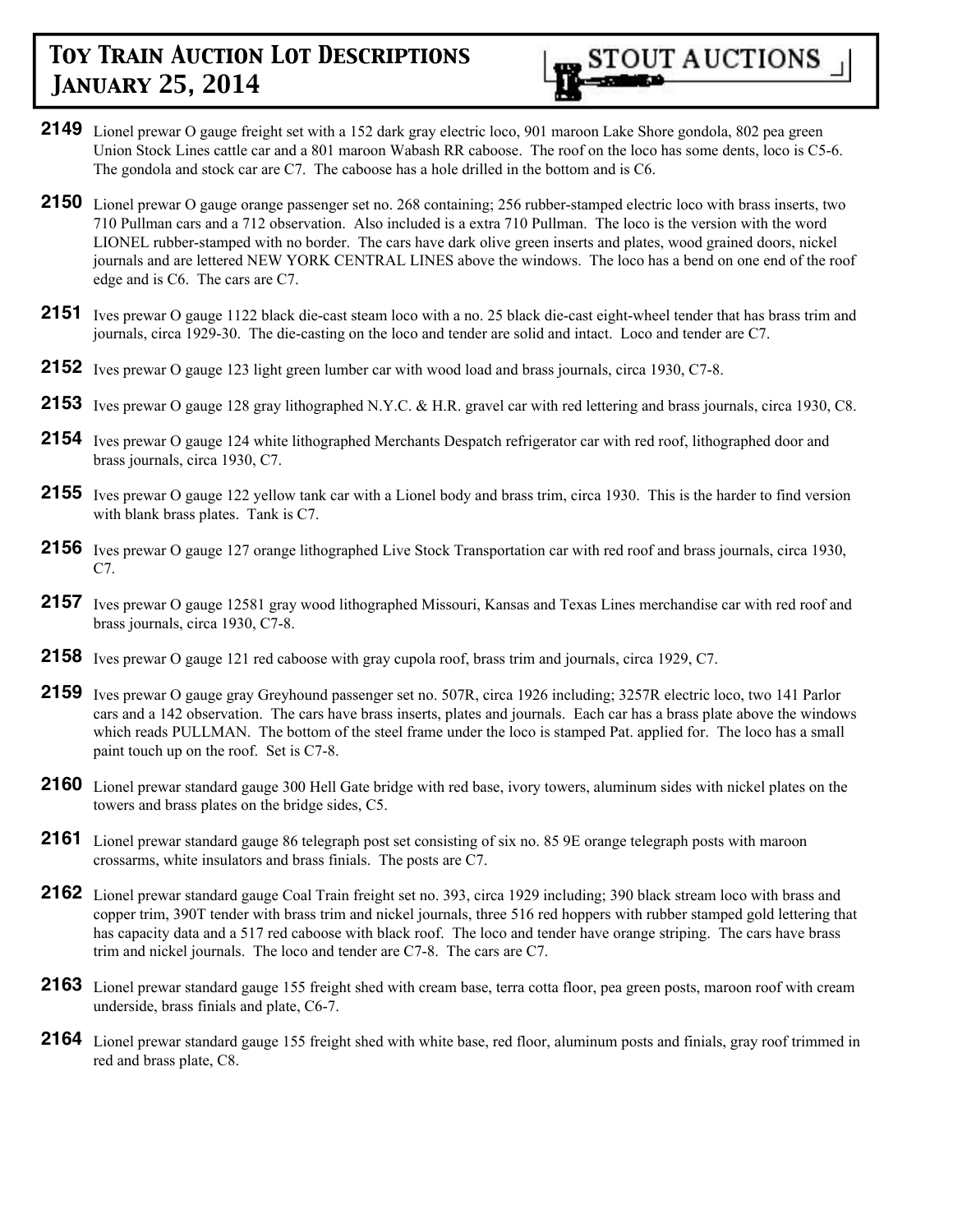

- **2165** Lionel prewar 163 freight station set in OB with original cardboard inserts including; two 157 red hand trucks, 162 blue dump truck with orange base and a 161 green baggage truck. The 162 dump car has rust inside and is C6. The hand trucks and baggage truck are C8. The OB has no split corners and label is intact.
- **2166** Lionel prewar standard gauge 1835E black steam loco with black domes, stack and boiler bands and an 1835W die-cast tender with nickel journals. The loco and tender both have nickel trim. The loco frame and steam chest have been restored. The boiler is original and is C7. The tender has been restored.
- **2167** Lionel prewar standard gauge 63 die-cast aluminum lamp post that has been restored to look like new.
- **2168** Lionel prewar standard gauge two-tone blue passenger cars with cream inserts and copper journals from set no. 366E, circa 1934 including; 310 baggage car in OB, 309 Pullman and a 312 observation. Also included is an extra 309 Pullman in OB. The cars are C7-8. The OBs are complete with all flaps.
- **2169** Lionel prewar standard gauge two 61 State Brown lamp posts. One of the posts has a bent top and is C5. The other lamp post is C6.
- **2170** Desirable Lionel prewar standard gauge 444 roundhouse. The roundhouse is complete with all windows, doors and both skylights. Overall the paint on the roundhouse is clean, however has some nicks and spots of rust. Roundhouse is C6.
- **2171** Lionel prewar standard gauge no. 200 turntable, C7.
- **2172** American Flyer prewar wide gauge two-tone red Hamiltonian passenger set no. 1484, circa 1928-29 including; 4678 electric loco, 4340 club car, 4341 Pullman and a 4342 observation. The cars have brass inserts and gray flex trucks with brass journals. The set is C7.
- 2173 American Flyer prewar wide gauge 4012 blue flatcar with blue sides, brass plates and black flex trucks that have brass journals, circa 1927. The flatcar is C5.
- **2174** American Flyer prewar wide gauge 4007 maroon sand car with brass plates, Over 6 Million plates and black flex trucks that have brass journals, circa 1927. The sand car is C7.
- **2175** American Flyer prewar wide gauge 4008 orange boxcar with brass trim, Over 6 Million plates and black flex trucks that have brass journals, circa 1927. The boxcar is C7.
- **2176** American Flyer prewar wide gauge 4675 die-cast loco and tender combination consisting of a 4692 black steam loco with green striping and a 4693 tender with gray set trucks that have brass journals. The loco has a single drive rod and 4692 cast in the boiler front underneath the headlight. The die-casting is solid on both the engine and the tender and the paint on both pieces is clean. Loco and tender are C8. The tender is in an OB that is complete.
- 2177 American Flyer prewar wide gauge 4022 orange machinery car with turquoise blue side bars, log load and gray set trucks that have brass journals, C6.
- **2178** American Flyer prewar wide gauge 4022 orange log car with wood load and gray set trucks that have brass journals, C6.
- **2179** American Flyer prewar wide gauge 4006 red hopper with Over 8 Million plates and gray set trucks that have brass journals, C6.
- **2180** American Flyer prewar wide gauge Presidents Special buff lithographed passenger set no. 1453, circa 1926 in set box containing; 4039 New York Style electric loco, 4080 baggage, 4081 Washington Pullman and a 4082 Valley Forge observation. The cars have black four-wheel flex trucks with no journal boxes. The baggage car and observation car have restored roofs. The set is C6-7. The loco, 4080 and 4081 have individual boxes. The individual boxes and set box show wear.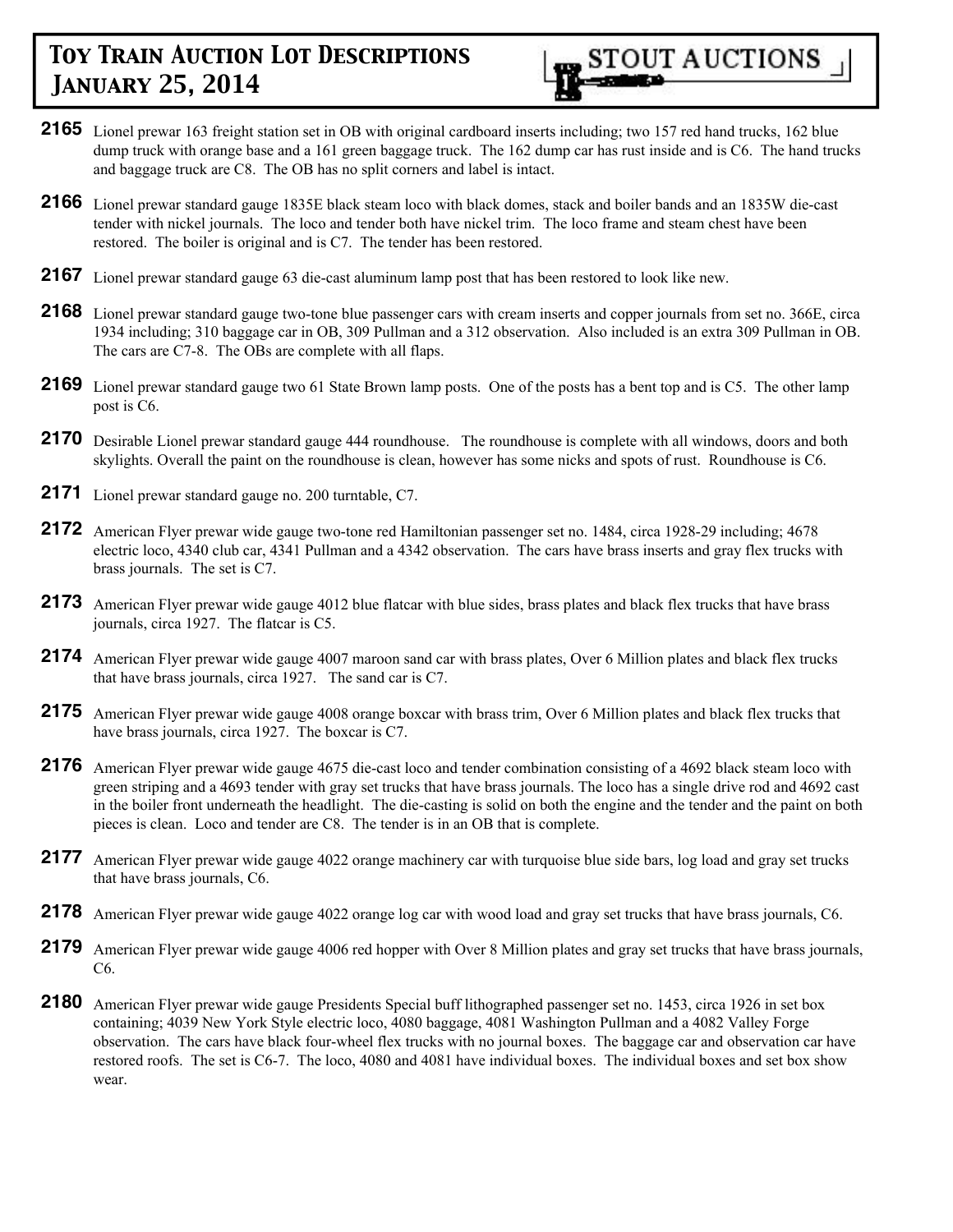

- **2181** Lionel prewar 71 telegraph post set consisting of six no. 60 peacock telegraph posts with red crossarms and white insulators, C7.
- **2182** Lionel prewar O gauge 818 accessory set in OB with original cardboard inserts containing; 812 apple green gondola, 814 cream boxcar with orange roof and door guides, 816 red hopper and a 817 two-tone green caboose. The cars have brass trim and copper journals. The gondola has one broken brake wheel. Other than some box rubs, set is C8. The lid on the OB is damaged but the label is intact. The bottom of the box shows some sear.
- **2183** Lionel prewar O gauge two 099 Train Control Block signals with black die-cast bases and signal heads, red ladders and white poles. One of the signals is a C5 and the other one is C6.
- **2184** Lionel prewar O gauge 262 black steam loco with a 262T tender both with brass and copper trim. The tender has copper journals. Tender is missing a hand rail on the top. Loco and tender are C8.
- **2185** Lionel prewar O gauge gray passenger cars with red roofs, ivory inserts and copper journals including; 602 baggage, 600 Pullman and a 601 observation. The cars are C6.
- **2186** Lionel prewar 83 traffic and crossing signal with a dark red base, cream box and white head in a worn OB, C7.
- 2187 Lionel prewar O gauge two 87 railroad crossing signals, one with dark green base, Stephen Girard green box and white head and one with dark green base, cream box and white head. The base and box on the dark green/Stephen Girard signal has been restored and the base on the dark green/cream signal has been restored, the rest of the signals are C6.
- **2188** Lionel prewar O gauge Red Comet passenger set no. 291E, circa 1936 including a 264E Commodore Vanderbilt steam loco, 265T tender, two 603 Pullmans and a 604 observation. The tender and cars have nickel journals. The set has been professionally restored to look like new.
- **2189** Lionel prewar O gauge 069 pea green warning signal with black lettered brass sign in worn OB, C7. Also included is a 069 white warning signal with a red lettered brass sign, C6.
- **2190** Lionel prewar O gauge Blue Comet passenger set no. 194W with nickel trim in individual OBs and set box containing; 263E steam loco, 2263W tender, 2615 baggage, 2613 Pullman and a 2614 observation. The set is C7-8. The loco and tender OBs have original cardboard inserts. The loco box is missing one interior flap and the tender box has all flaps attached. The individual car boxes show wear and are missing some flaps. The set box is complete with all flaps and is missing part of the label.
- **2191** American Flyer prewar O gauge orange lithographed Oriental passenger set no. 1337 including; 3112 electric loco, 1205 baggage, 1286 Paul Revere coach and 1287 Lexington observation. The loco and eight-wheel cars have brass trim. The engine has been rewheeled. The loco and car roofs have been restored, the rest of the set is C7.
- **2192** American Flyer prewar O gauge two-tone green streamlined passenger set no. 1773 containing; 447 black die-cast Hudson steam loco with black trimmed windows, 448A cast aluminum tender, three 1621 coaches, one with an OB and a 1622 observation. The cars have yellow lettering and brass journals. The loco, tender and observation car have some very minor nicks and are C7-8. The rest of the set is C8.
- **2193** American Flyer prewar O gauge 4622-4 loco and tender combination consisting of a 4322-4 die-cast Atlantic steam loco with a 1623 cast aluminum tender in OBs. The loco has a couple of minor nicks, otherwise the loco and tender are C8. The OBs are missing some flaps.
- **2194** American Flyer O gauge Hiawatha streamliner passenger set no. 1741-RW, circa 1936 including; 1682 steam loco, 1640 tender, two 1641 coaches and a 1642 observation. The set is C7-8.
- **2195** American Flyer prewar O gauge Hudson 2-6-4 steam loco with cast aluminum tender. The Hudson has been painted and modified with scale detailing and numbered 953. The tender has been lettered Northern Pacific and also numbered 953 on the back.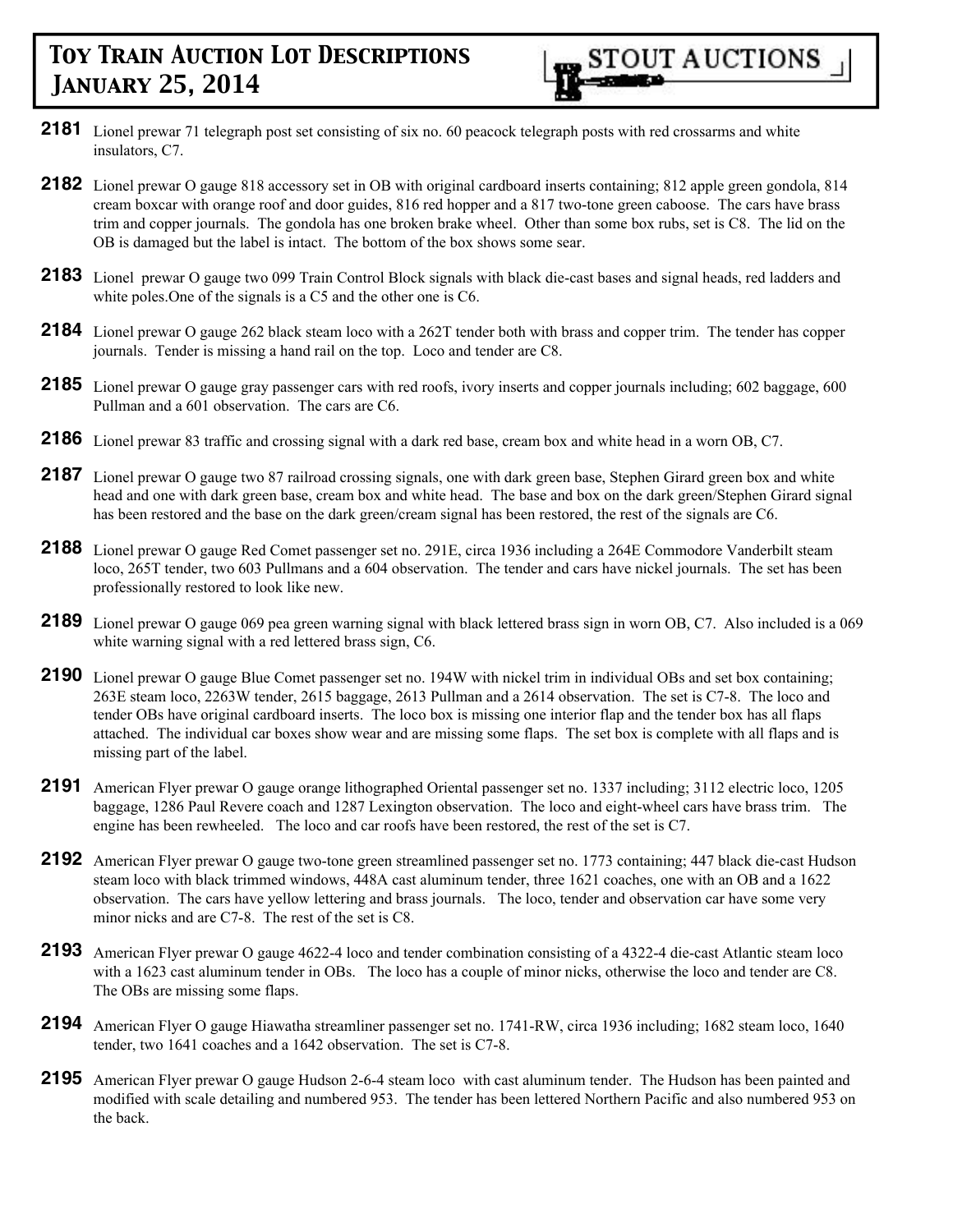

- **2196** American Flyer prewar O gauge Aeolus streamliner passenger set no. 1324-RCT, circa 1935 including; 9915 cast aluminum Aeolus streamlined Hudson loco, three 3178 Pullmans and 3179 observation. The cars have brass trim and journals. The set is C6.
- **2197** American Flyer prewar O gauge loco/tender combination 568 consisting of 566 black Northern RDC steam loco with spur gear drive and a 567 die-cast Union Pacific tender. The loco has 806 stamped below the cab windows and on the number boards. Loco and tender are C8.
- **2198** American Flyer prewar O gauge Potomac passenger set no. 1344 in individual OBs and set box containing; 3116 green electric loco with Rookie tank frame, 3180 club car, 3181 Pullman and a 3182 observation. The cars are Rookie tan with green roofs and brass journals. The set is C8. This is a clean matched original set. Individual boxes are complete with all flaps. Set box has the large label fully intact. The small label on the set box has some sections missing.
- **2199** American Flyer prewar O gauge original boxes only including a set box for a wind-up set with original cardboard inserts and track sections, two 412 milk car, 433 tender, 404 Pullman, observation, 4322 and a 407 sand car. Boxes have most all flaps attached and show some wear.
- **2200** Desirable Lionel prewar standard gauge two-brown State passenger set no. 411E containing; 408E electric loco, 412 California Pullman, 413 Colorado Pullman, 414 Illinois Pullman and a 416 New York observation. The loco is the all light brown version. The passenger car roofs all have dark brown ventilators except for the 414 Pullman which has light brown ventilators. The cars have cream inserts and die-cast journals. The interiors are complete and intact on all of the passenger cars. The roof on the Illinois car has a dent on one corner. The roof on the 416 observation car has some scratches, otherwise the paint on the set is clean. Set is C7-8. This is a difficult set to find.
- **2201** Lionel prewar standard gauge two no. 25 cream bumpers, one with red ribs and one all cream, C6.
- **2202** Lionel prewar standard gauge 120L illuminated tunnel. The colors on the tunnel are clean, C7-8.
- **2203** Lionel prewar standard gauge 212 maroon gondola with six wooden barrels, brass trim and nickel journals, C7.
- **2204** Lionel prewar standard gauge 208 aluminum tool box with six, C6.
- **2205** Lionel prewar standard gauge 216 dark green hopper with red lettered brass plates, brass trim and nickel journals, C7.
- **2206** Lionel prewar standard gauge 218 Mojave dump car with brass plates and journals. This is the version with single brass knob and painted Mojave ends, C7.
- **2207** Lionel prewar standard gauge 215 pea green tank car with red lettered brass plates, brass trim and nickel journals, C7.
- **2208** Lionel prewar standard gauge 213 Mojave cattle car with maroon roof, brass trim and nickel journals. The couplers have some light surface rust, otherwise car is C8.
- **2209** Lionel prewar standard gauge 213 terra cotta cattle car with pea green roof and door guides, brass trim and nickel journals, C8.
- **2210** Lionel prewar standard gauge 217 red caboose with peacock roof, brass trim and nickel journals, C8.
- **2211** Ives prewar wide gauge 1132R black cast iron steam loco with a 40 N.Y.C. & H.R. tender that has brass journals. The loco is C7-8. The tender has paint flaking and is C5.
- **2212** Ives prewar wide gauge 196 dark olive green flatcar with silver lettering and brass journals. The car has some paint flaking and is C6.
- **2213** Ives prewar wide gauge 194 gray PRR coal car with black trim, gold lettering and brass journals, circa 1925. There is a spot of rust on the bottom underside of the hopper. Hopper is C6-7.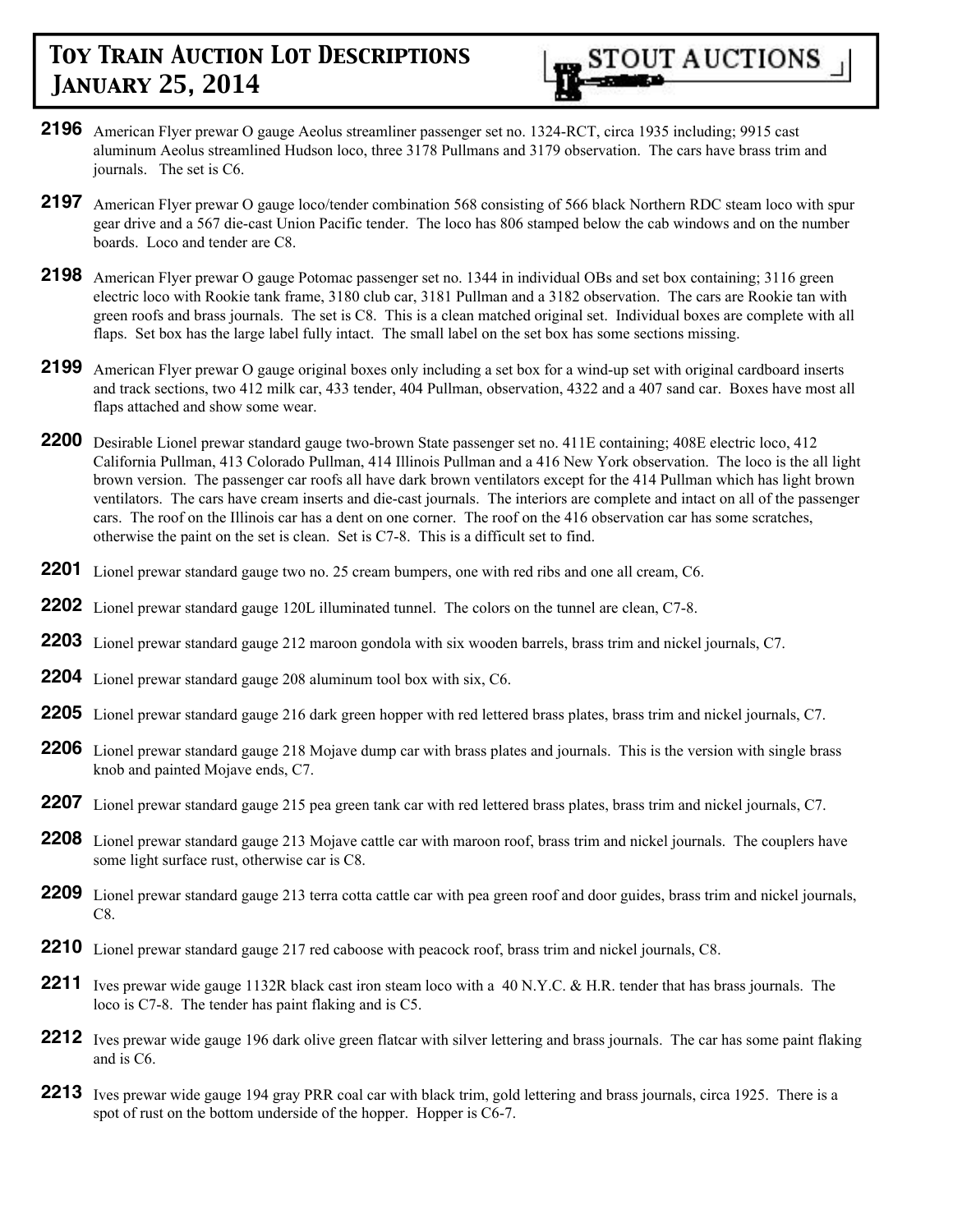- **2214** Ives prewar wide gauge 193 red-brown stock car with silver lettering and brass journals, C6-7.
- **2215** Ives prewar wide gauge 193 green stock car with a maroon roof, silver lettering and brass journals. The roof has a paint flake, otherwise car is C7.
- **2216** Ives prewar wide gauge 192 red-brown Santa Fe merchandise car with silver lettering and brass journals, C7.
- **2217** Ives prewar wide gauge 190 yellow-orange tank car with brass journals. The car is lettered 190 TEXAS OIL 190 above the railings on both sides. The car has some paint flaking, tank is C7.
- **2218** Ives prewar wide gauge 195 red caboose with maroon roof, silver lettering and brass journals, C7.
- **2219** Ives prewar wide gauge 3241 green electric loco with silver lettering. The engine has been restored. The loco is missing both bells and the railing.
- **2220** Ives prewar wide gauge 116 lithographed Grand Central passenger station. The station has the rectangular front bay with punched out door openings. The base has a lithographed tile pattern. One metal brace is missing on the underside of the roof. Station is C6-7.
- **2221** Lionel prewar O gauge 811 maroon flatcar with wood load and an 812 apple green gondola with six wooden barrels. The cars have brass trim and copper journals, C6.
- **2222** Lionel prewar O gauge 810 terra cotta crane with maroon roof, peacock boom, three nickel knobs, brass trim and copper journals,C6-7.
- **2223** Lionel prewar O gauge 820 searchlight car with terra cotta base, nickel trim and copper journals, C8.
- **2224** Lionel prewar O gauge 815 silver Sunoco tank car with brass trim and copper journals in OB, C7-8. The OB shows some wear.
- **2225** Lionel prewar O gauge 817 red caboose with peacock roof, brass trim and copper journals. Except for some box rubs, caboose is C8.
- **2226** Lionel prewar O gauge 265E black Commodore Vanderbilt steam loco and a 265W tender both with all nickel trim, C7-8.
- **2227** Lionel prewar O gauge two 184 lithographed bungalows with orange roofs, C7.
- **2228** Lionel prewar O gauge 189 villa with pea green base and window inserts, white walls, gray roof and red lithographed chimney. The paint is flaking on the villa. Villa is C6.
- **2229** Lionel prewar O gauge 191 villa with Mojave base, terra cotta walls, pea green roof, white window inserts and a lithographed chimney, C5-6.
- **2230** Desirable Lionel prewar O gauge 763E gunmetal Hudson steam loco with a scarce gunmetal coal pile 2226WX tender. The paint on the loco and tender is very clean and the stampings are very strong. Loco and tender are C8.
- **2231** Lionel prewar O gauge semi-scale 2954 Pennsylvania boxcar, C8.
- **2232** Lionel prewar O gauge semi-scale 2955 black Shell tank car. All decals are fully intact. Tank is C8.
- **2233** Lionel prewar O gauge semi-scale 2956 black die-cast Baltimore & Ohio hopper in OB with original cardboard insert. There is a chip in the die-casting on the inside of one of the hopper walls. Other than the chip, the hopper is C8. The OB has all flaps attached on one end and three flaps are missing on the other end.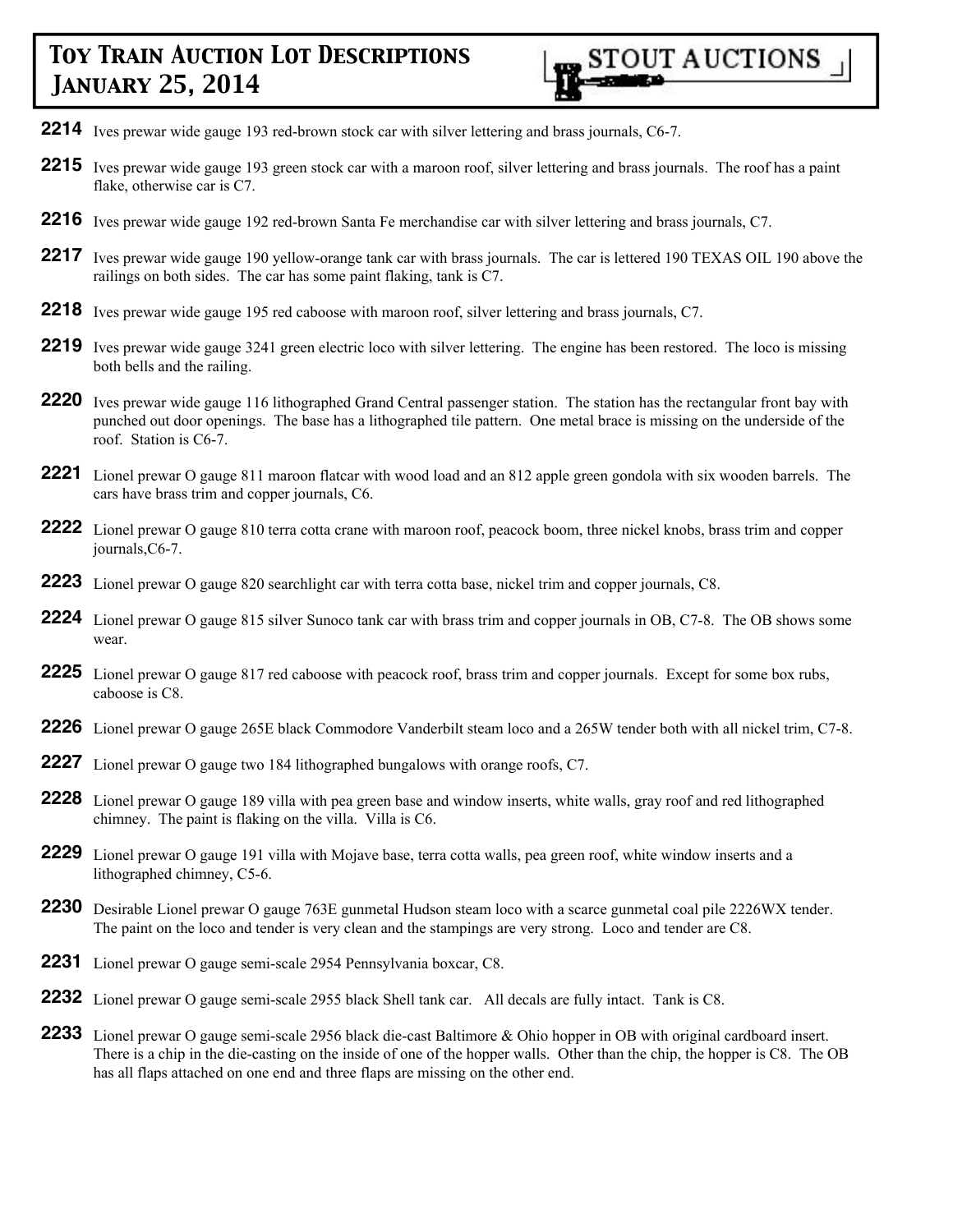- **2234** Lionel prewar O gauge semi-scale 2957 NYC caboose in OB with original cardboard insert. The catwalk on the caboose is straight and the stampings are strong. Caboose is C8. The OB is missing all flaps.
- **2235** Lionel prewar O gauge two 57 orange lamp posts with street names Main Street and Broadway. One is C7 and the other one is C6.
- **2236** Lionel prewar O gauge apple green passenger cars with dark green roofs, cream inserts and nickel journals including; two 607 Pullmans and a 608 observation. Cars are C7-8.
- **2237** Lionel prewar O gauge original set box only for a 144E terra cottta passenger set, circa 1933-34. The set box is dated 1933. One of the top flaps is detached but included and one is attached with tape. The label is fully intact and has nice color graphics.
- **2238** Lionel prewar O gauge original boxes only for a 269E freight set, circa 1935 including the set box and individual boxes; 261T tender, 654 oil tank car, 659 dump car and 657 caboose. There is no box for the 261E engine. The set box has all flaps attached and label is fully intact. Individual OBs are missing some flaps and show wear.
- **2239** Lionel prewar O gauge original set box only for a 183E freight set, circa 1932. The set box is stamped LIGHT GREEN underneath the label which indicates that the 254 loco in this set was pea green. Both labels are intact but faded.
- **2240** Lionel prewar standard gauge apple green passenger set no. 409E, circa 1929 including; 408E electric loco with red lettered brass plates, 419 baggage/Parlor car, 418 Pullman, 431 dining car and a 490 observation. The cars have red inserts, maroon doors and nickel journals. The loco has been rewheeled. The frame on the loco is C6 and the body is C7. One of the handles on the doors on the combo car is missing. The passenger cars have some minor box rubs and scratches. Cars are C7-8. The cars are in OBs that are complete with all flaps.
- **2241** Lionel prewar standard gauge 86 telegraph post set consisting of six no. 85 9E orange telegraph posts with maroon crossarms, white insulators and brass finials. The posts are C6.
- **2242** Lionel prewar standard gauge 402E Mojave electric loco with red lettered brass plates. Loco has been rewheeled and is C7.
- **2243** Lionel prewar standard gauge 431 Mojave dining car scarce version with a hinged roof. The car has orange inserts, maroon doors and nickel journals. The hinged roof version of this dining car was used for dealer display showing the interior of the car. The roof is attached with four hinges and one is broken. The car is C7.
- **2244** Lionel prewar two 89 flag poles with black wooden finials, one ivory and one white. The white flag pole is C7. The ivory flag pole has a damaged flag and is C6.
- **2245** Lionel prewar two 90 flag poles with grass plots, flower borders and black wooden finials, one white with a nickel pedestal and one ivory with a brass pedestal. The bracket holding the flag string is broken off but included on the white flag pole with the nickel pedestal. The flags are damaged. Flag poles are C5.
- **2246** Lionel prewar 922 lamp terrace with cream base and a copper no. 56 lamp post. The terrace is C7.
- **2247** Lionel prewar 914 park landscape with cream base and urn. The wooden base has some cracks. The accessory is C6-7.
- **2248** American Flyer prewar wide gauge two-tone red lithographed American Legion Limited passenger set no. 1436, circa 1927 in individual OBs and set box. The set consists of a 4667 NYC electric loco, 4040 baggage, 4041 America Pullman and a 4042 Pleasant View observation. The loco is the smooth side version and has silver sand barrels and windows. The loco has been rewheeled. The cars have black flex trucks with brass journals. The set is C7. Individual boxes and set box have staining from moisture damage.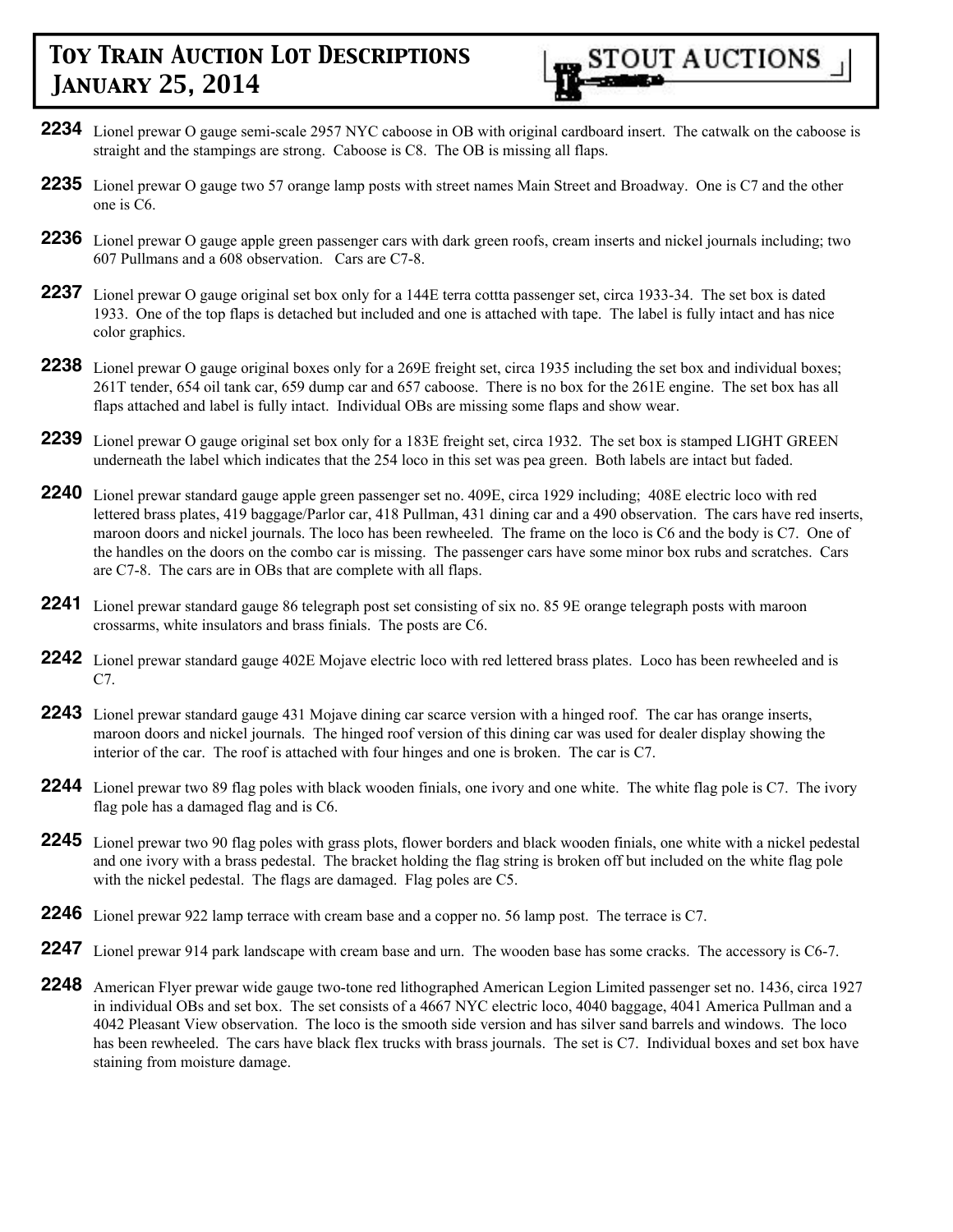

- **2249** Unusual American Flyer prewar wide gauge 102 lithographed Central Station with a roof that has light green crackle paint on the top and dark green enamel paint on the under side. The station has an orange base and chimneys. The station is C7 -8.
- **2250** American Flyer prewar wide gauge 4011 caboose, scarce version with five windows on each side. The caboose is yellow with light brown roof, Over 6 Million plate, brass trim and black flex trucks that have brass journals.
- **2251** American Flyer prewar wide gauge 4267 papier-mache Cascade tunnel with one telegraph pole. The tunnel has several cracks. The colors are nice.
- **2252** Fantastic American Flyer prewar wide gauge green 4020 stock car with blue-green roof and doors, brass trim and gray flex trucks that have brass journals in OB. The paint on the car is very bright and clean. Car is C8-9. The OB has no split corners and is square and clean.
- **2253** American Flyer prewar wide gauge 4020 two-tone Rolls Royce blue stock car with Over 6 Million plates, brass trim and gray flex trucks that have brass journals. The brake wheel assembly is missing on one end and the car has some box rubs, otherwise car is C8.
- **2254** American Flyer prewar wide gauge 4020 blue tank car with dark blue base, brass trim and gray flex trucks that have brass journals in a worn OB. This is the version with the AMERICAN FLYER TANK LINES and 4020 plates on each side. The tank is C7.
- **2255** American Flyer prewar wide gauge 4021 two-tone red caboose with brass trim and gray flex trucks that have brass journals in OB. One end of the caboose roof is bent and has been straightened out. The caboose is C6-7. The OB shows some wear.
- **2256** Ives prewar wide gauge 1134R cast iron olive green President Washington steam loco with engineer in the cab window and a no. 40 tender. The loco has been rewheeled and has replaced side rods. The stamping below the cab windows is faded. Loco is C7-8. The tender has a weight inside and has been restored.
- **2257** Ives prewar wide gauge original box only for a 192 merchandise car that has original wrap, circa 1930. The car for this box used a Lionel 214 body. The OB Is complete with all flaps.
- **2258** Ives prewar wide gauge original box only for a 193 stock car that has original wrap, circa 1930. The box has one interior flap attached and two interior flaps and one exterior flap detached.
- **2259** Ives prewar wide gauge original box only for a 195 caboose that has original wrap, circa 1930. The caboose for this box used a Lionel 217 caboose body. Flaps are missing on one end of the box.
- **2260** Fantastic Ives prewar wide gauge Cadet blue Transcontinental Limited passenger set no. 1036, circa 1928 including; 3237 electric loco, 187 Club car, 188 Parlor car and a 189 observation. The cars have brass PULLMAN plates above the windows. The roof on the 187 Club car is split on one end, is missing one hinge and has spots of surface rust on the underside of the roof. The brass overhang under the roof of the observation car is loose from the roof on one end. There is no paint flaking on this set and the paint is very clean. This is a high quality matched original set. Except for the roof on the 187 Club the set is C8.
- **2261** Lionel prewar two 53 ivory lamp posts, C6.
- **2262** Lionel prewar O gauge red passenger set no. 298W including; 238E gunmetal Pennsylvania torpedo style loco, 265W tender, 602 baggage, 600 Pullman and a 601 observation. The cars have ivory inserts. The tender and cars have nickel journals. Set is C7.
- **2263** Lionel prewar O gauge two 54 State Brown lamp posts. One of the lamp posts has a cracked lamp shade, otherwise is C6. The other lamp shade is C5.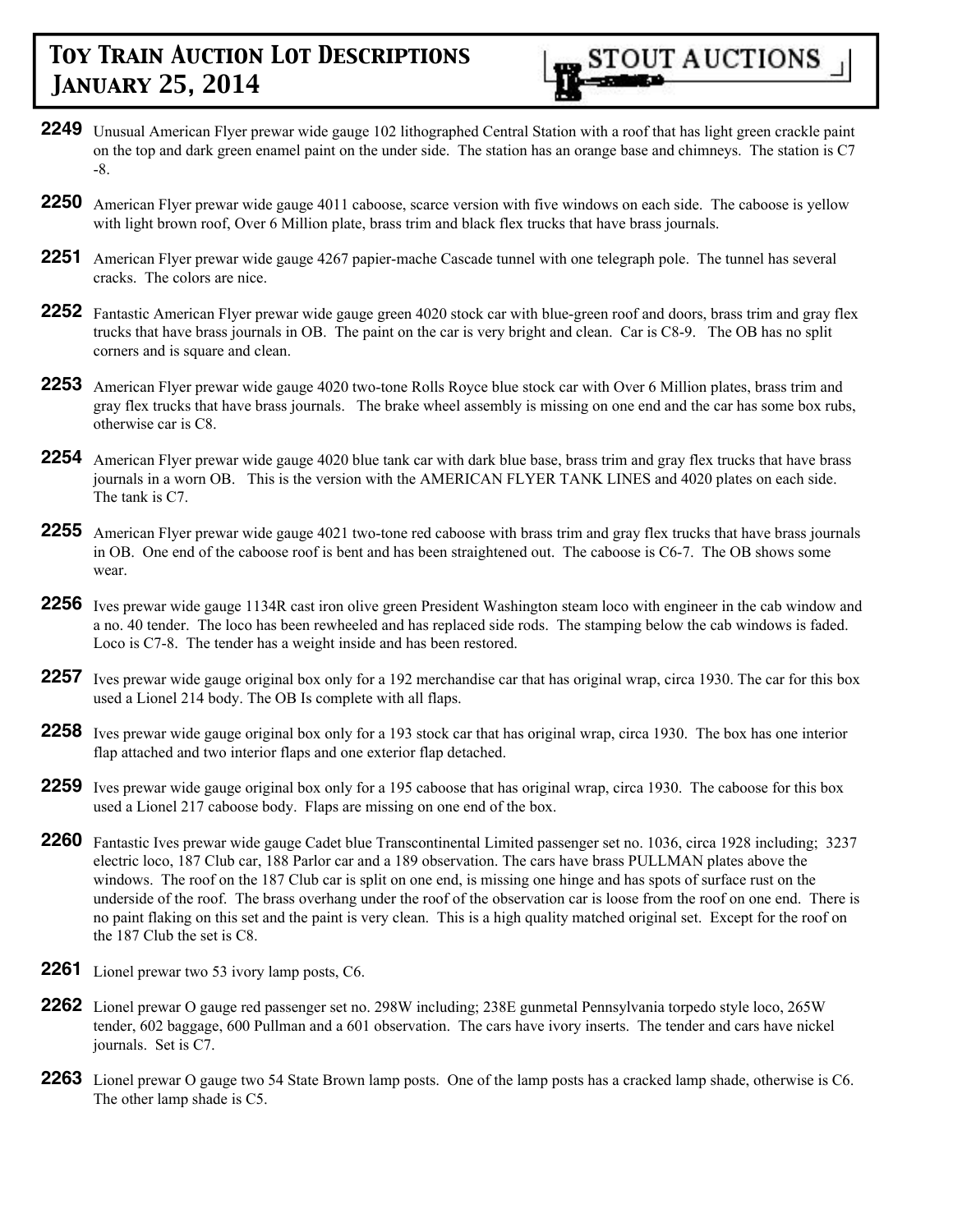

- **2264** Lionel prewar O gauge 260E gunmetal steam loco with a 263T tender. Both loco and tender have nickel trim. The tender has brass plates. The die-cast front of the tender has some crazing. Loco and tender are C7-8.
- **2265** Lionel prewar O gauge 47 crossing gate in OB and an 069 electric warning bell signal with an olive green pole, black lettered brass sign and brass finial. The accessories are C6. The OB for the crossing gate is worn and missing most flaps.
- **2266** Lionel prewar scale 701 steam switcher with a 701T slope-back Pennsylvania tender. The paint on the switcher and tender have nice patina. The stamping on the tender is strong. The switcher and tender do not have much run time and are C8.
- **2267** Lionel prewar scale 714 Pennsylvania boxcar in a worn OB with no end flaps. The stampings on the car are strong, car is C8.
- **2268** Lionel prewar scale 715 black Sunoco tank car in a OB with an original cardboard insert. All four decals are intact with a chip out of one of Sunoco decals. Car is C8. The box is missing all end flaps.
- **2269** Lionel prewar scale 715 black Shell tank car. All four decals are intact, car is C8.
- **2270** Lionel prewar scale 716 Baltimore & Ohio die-cast hopper, C8.
- **2271** Lionel prewar scale 717 NYC caboose in OB with original cardboard insert. The catwalk on the car is straight. Car is C8. The box is missing all end flaps.
- **2272** Lionel prewar O gauge two 59 olive green lamp posts C7.
- **2273** Lionel prewar O gauge 3814 operating merchandise car with seven merchandise cubes, the version with decals. There are spots of green paint on the roof, couplers and frame. All decals are intact, car is C6.
- **2274** Lionel prewar O gauge four 59 dark green lamp posts, C5.
- **2275** Lionel prewar O gauge 814R white refrigerator car with light blue roof, aluminum frame, nickel trim and journals, C7.
- **2276** Lionel prewar O gauge 811 aluminum flatcar with wood load and an 814 yellow boxcar with brown roof. Both cars have nickel trim and journals. Cars are C6.
- 2277 Lionel prewar O gauge 2820 floodlight car with green base, nickel floodlights, trim and journals in OB. The floodlight car has very light run time. The paint and nickel is very bright and clean, car is C8-9. The OB is worn and is missing tape.
- **2278** Lionel prewar O gauge 3859 automatic dump car in an OB that is missing all flaps. There are two pieces broken off of the Bakelite section of the car, C6. Also included is a 2812 green gondola with nickel trim and journals in OB. The gondola has green paint on the edge of the frame and inside the frame, otherwise is C7. OB shows wear and is missing flaps.
- **2279** Lionel prewar O gauge 2817 red caboose with nickel trim and journals in OB. The caboose has light run time. Paint and trim are bright and clean. Car is C8-9. The OB is missing flaps on one side.
- **2280** Lionel prewar standard gauge red passenger set no. 367W including; 385E gunmetal steam loco, 385W die-cast tender, 1767 baggage, 1766 Pullman and a 1768 observation. The loco and tender have nickel trim and the tender has nickel journals. The cars have maroon roofs, aluminum inserts, nickel trim and journals. The loco and tender are C7. Cars are C6-7.
- **2281** Lionel prewar 436 power station with gray base, terra cotta walls, yellow roof cornices, pea green skylight, window and door frames, red doors, Mojave chimney base and red chimney, C7.
- **2282** Lionel prewar standard gauge 513 olive green cattle car with orange roof and door guides, brass trim and nickel journals, C8.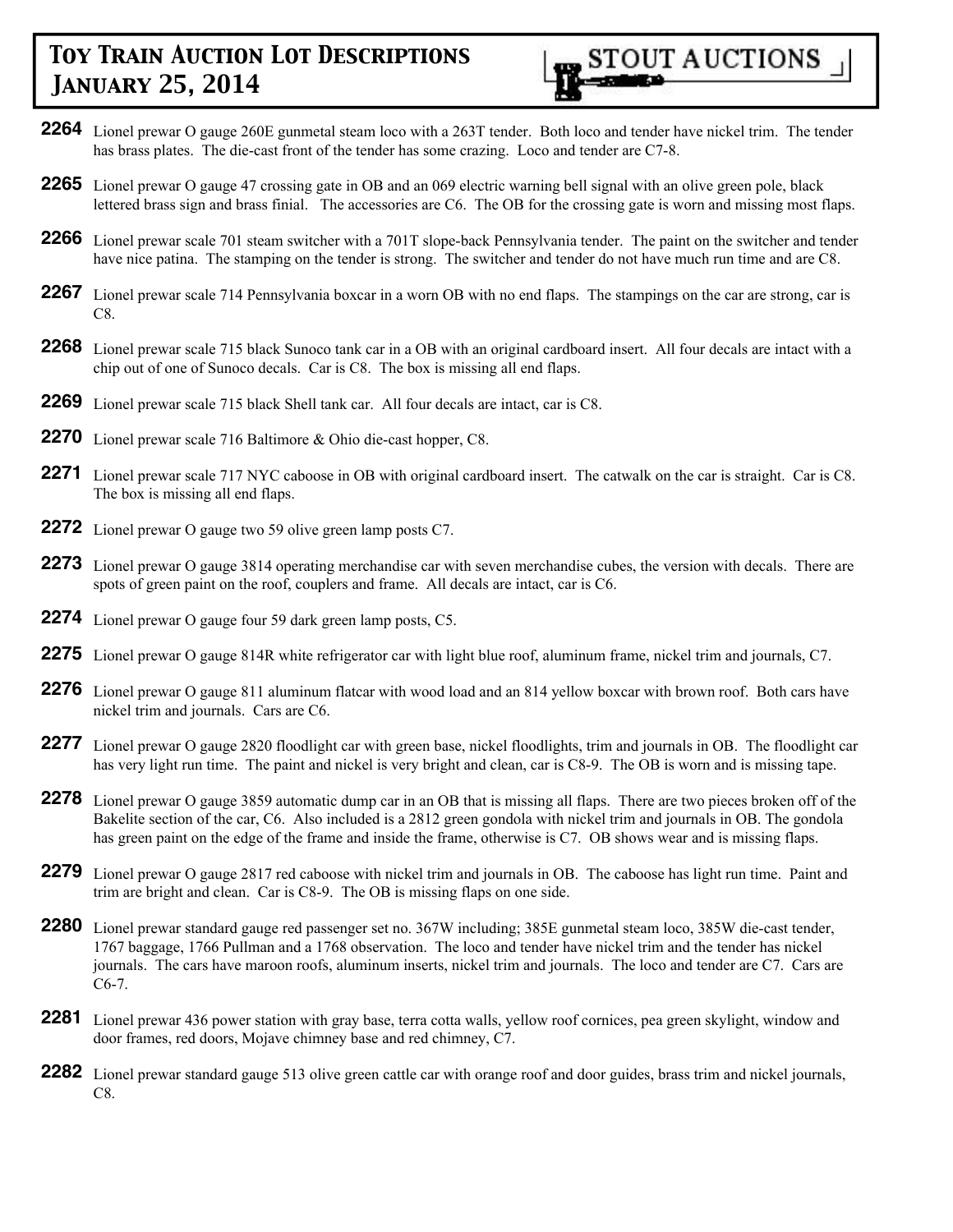- **2283** Lionel prewar standard gauge 514 cream boxcar with orange roof and door guides, brass trim and nickel journals, C7-8.
- **2284** Lionel prewar standard gauge 516 red hopper with capacity data, black lettered brass plates, brass trim and nickel journals. The trucks, axles and couplers have rust. Hopper is C6.
- **2285** Lionel prewar standard gauge 441 weighing station with four original weights. The die-cast arm inside the building is solid and intact. Station is C6-7.
- **2286** Lionel prewar standard gauge 380 Mojave electric loco with with super motor and black lettered brass plates that have red borders. This is the early version with brass ends painted Mojave. The paint has started to flake and loco has been rewheeled. Loco is C6.
- **2287** Lionel prewar standard gauge 440 signal bridge with terra cotta bases, gunmetal bridge, maroon walkway, brass hand rail and rail supports. Also included is a 440C panel board with red crackle finish. The signal bridge and panel board are C6.
- **2288** Lionel prewar standard gauge 384 steam loco with copper and brass trim and 384T tender with brass trim and nickel journals. Both loco and tender have green striping. The loco has a cracked frame near the boiler front. The valve gear is missing where it goes into the upper part of the steam chest. Loco has been rewheeled and is C6. The tender is C7.
- **2289** Lionel prewar standard gauge 437 switch signal tower with Mojave base. terra cotta lower walls, ivory band between floors, upper cream walls, peacock roof, red door, orange windows and a lithographed chimney. There is a paper label under the base which is intact. The panel above the knife switches is heavily scratched. Tower is C6.
- **2290** American Flyer prewar wide gauge two-tone Rolls Royce Blue Presidents Special passenger set no. 1489 including; 4689 NYC style electric loco, 4390 West Point Club, 4391 Academy Pullman, 4393 Academy Diner and a 4392 Army-Navy observation. The cars have six-wheel flex trucks with brass journals and trim. The engine has been rewheeled. The wheels on the pony trucks have some deterioration. The cars are missing two hand rails. The set is C7-8.
- **2291** American Flyer prewar wide gauge 4220 lighted red wooden trestle bridge missing the telegraph poles and lights. One of the wooden side pieces is missing. The bridge is C5.
- **2292** American Flyer prewar wide gauge 4010 cream tank with dark blue base, brass railings and gray flex trucks that have brass journals. This is the version with no plates. The car has no holes drilled for brass plates. Car is C7.
- **2293** American Flyer prewar wide gauge 4010 cream tank with dark blue base, nickel bands, brass railings, A.F. Lines Air Service decals and gray flex trucks that have brass journals. The frame is C6 and the body of the tank is C7.
- **2294** American Flyer prewar wide gauge 108 switch tower house with orange base, green lower building section, red handle knife switches, yellowish upper building section, red roof, green chimneys and brass trim. There is a label on the underside of the house that is fully intact. The switch tower house is C6-7.
- **2295** American Flyer prewar wide gauge 4008 orange boxcar with brass trim, Over 6 Million plates and black flex trucks that have brass journals, circa 1927. The boxcar is C6.
- **2296** Ives prewar wide gauge 116 lithographed Union passenger station with a tan base and red crackle roof. Station is C6-7.
- **2297** Ives prewar wide gauge set box only for passenger set no. 700 which consisted of a 3241, 184 and 185. The box has the original cardboard dividers. The corners on the lid are split and the lid has tape. Label is mostly intact.
- **2298** Ives prewar wide gauge set box only for passenger set no. 701 with three original cardboard inserts. The lid is missing two side flaps and two flaps are included but detached. The label is intact on one of the detached flaps.
- **2299** Ives prewar 89 reproduction deluxe water tank, circa 1930 by Lyle Cain, LC Enterprise, No. Hollywood, CA. The water tank has a yellow tank, blue hood, green-gray base and black tower, C9.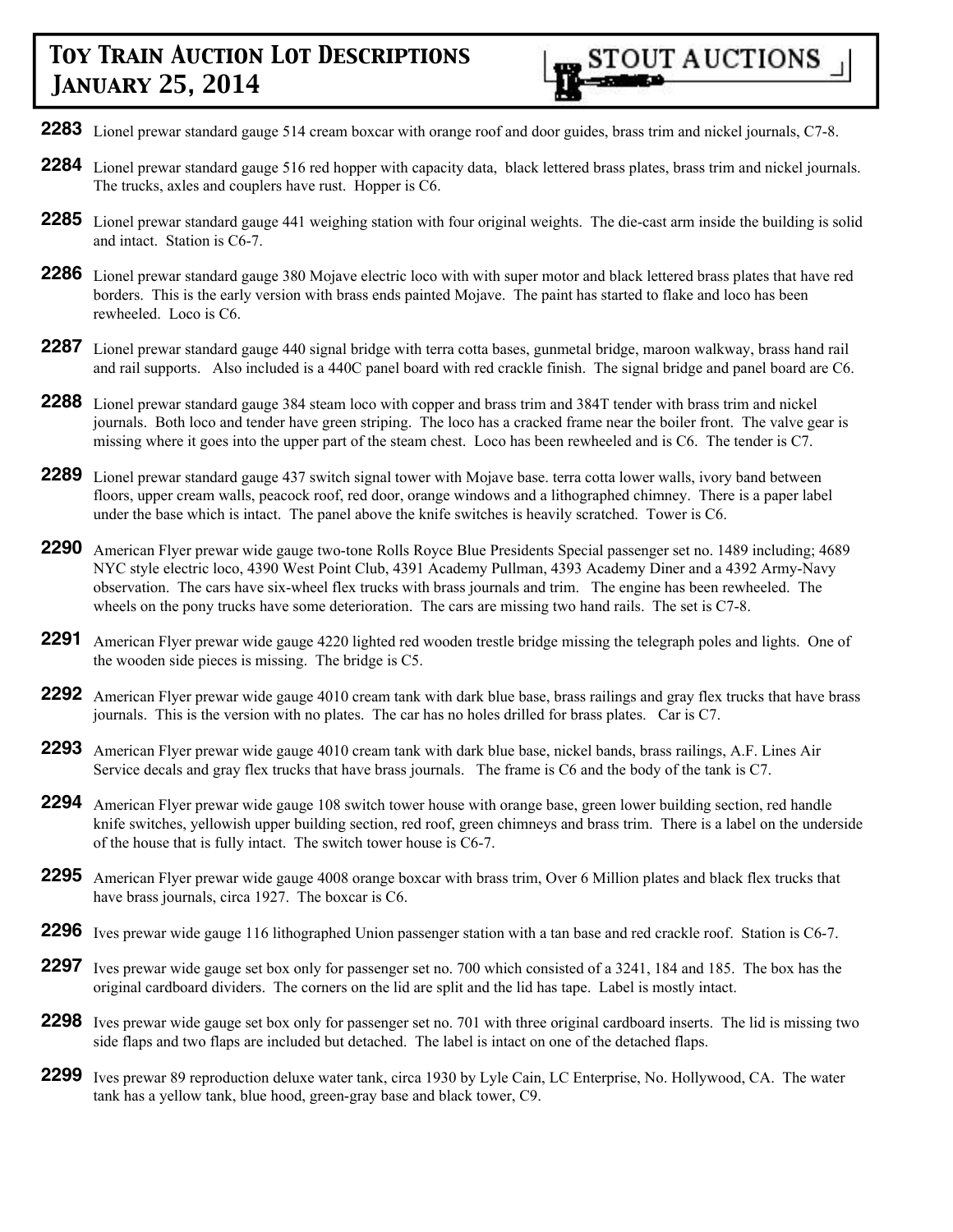

- **2300** WOW Ives prewar wide gauge Prosperity Special passenger set no. 1000R, circa 1929 consisting of a 1134R die-cast steam loco, 40 die-cast tender, 241 Club, 242 Parlor and 243 observation. The loco and tender are copper plated with brass and nickel trim. The cars are American Flyer bodied with IVES brass plates, nickel trim, roofs and side trucks. The tender and cars have brass journal boxes and springs. The drive wheels and side rods on the loco have been replaced. The cow catcher on the loco has been repaired. The die-casting on the loco is solid and intact with some minor bubbling, C7. The die-cast shell on the tender is solid and straight. Tender and cars are C7-8. The Prosperity Special is a very important train and was a top of the line set produced by Ives.
- **2301** Ives prewar wide gauge original box only for a no. 40 tender which goes with an 1134 loco, circa 1929-1930. The box has one interior flap which is detached but included. Box is worn on end.
- **2302** Lionel prewar O gauge 812 dark green gondola and an 816 red hopper both with brass plates and trim and nickel journals, C7.
- **2303** Lionel prewar O gauge 813 orange cattle car with pea green roof and door guides, brass plates and trim and nickel journals, C7-8.
- **2304** Lionel prewar O gauge 226E black steam loco with a 2226WX tender. Except for some box rubs, loco and tender are C8.
- **2305** Lionel prewar 76 warning bell and shack, C6.
- **2306** Lionel prewar O gauge red and aluminum passenger set no. 276W, circa 1935 including; 255E gunmetal steam loco, 263W tender, 615 baggage, 613 Pullman and a 614 observation car. The loco and tender have nickel trim. The tender has brass plates. The tender and cars have nickel journals. The steam chest on the loco has been replaced. The front die-cast piece on the tender has some crazing. The set is C7-8.
- **2307** Lionel prewar two 184 lithographed bungalows with green roofs, C6-7.
- **2308** Lionel prewar O gauge 189 villa pea green base and window inserts, white walls, gray roof with dormers and red lithographed chimney. The paint is flaking on the villa. Villa is C5.
- **2309** Lionel prewar O gauge 191 villa with Mojave base, lithographed brick walls and chimney and pea green roof with dormers, C5-6.
- **2310** Lionel prewar O gauge 191 villa with Mojave base, terra cotta walls, lithographed brick chimney and pea green roof with dormers, C5.
- 2311 Lionel prewar O gauge 763E black NYC steam Hudson loco with a 2226WX tender in OBs, C8. The OBs show wear and are missing some flaps.
- **2312** Lionel prewar O gauge four 2623 Manhattan passenger cars from the 748W passenger set, circa 1941-42. One of the cars has a broken step which is included. The same car has a crack on the other side that has been repaired and is C5. The other three cars are C7. There are two worn OBs included that show wear and are missing end flaps.
- **2313** Lionel prewar O gauge four 58 peacock lamp posts, C5-6.
- **2314** Lionel prewar O gauge 262E black steam loco with brass plates and nickel trim and a 2225W tender with nickel plates and trim and black journals. The loco is a C8 and the tender is C7-8.
- **2315** Lionel prewar O gauge blue passenger cars with silver roofs, inserts and nickel trim including; 1686 baggage, 1685 Pullman and a 1687 observation. The cars have four-wheel trucks with nickel journals and black rubber-stamped lettering. There is a small dent on the roof on the 1685. The 1686 has a small dent on the end of the car, otherwise the cars are C7.
- **2316** Lionel prewar O gauge 442 landscaped diner. Both shrubs by the steps are broken off. The diner is C6.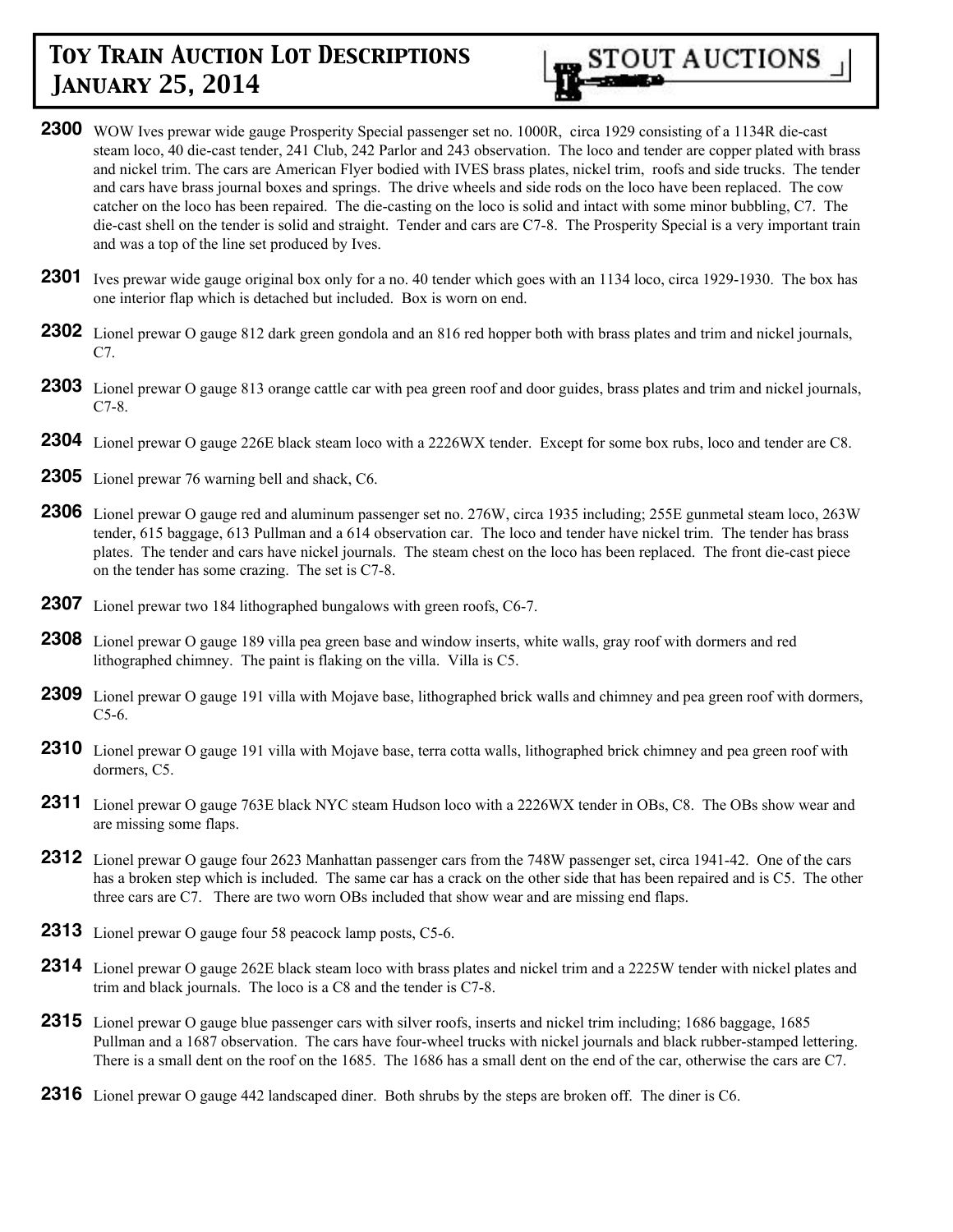

- **2317** Lionel prewar O gauge 250E Hiawatha steam loco and a 250WX tender. The engine and tender have been professionally restored to look like new. The maroon frame on the tender is original.
- **2318** Lionel prewar O gauge 820 searchlight car with terra cotta base, brass trim and copper journals, C8.
- **2319** Lionel prewar 550 miniature railroad figures in an orange OB that has an original cardboard insert. The figures are C6. The box is missing the insert.
- **2320** Lionel prewar standard gauge Blue Comet passenger set no. 396E, circa 1930 including; 390E steam loco with brass and copper trim, 390T tender with brass plates and nickel journals, 420 Faye Pullman, 421 Westphal Pullman and a 422 Tempel observation. Loco and tender both have cream striping. The cars have cream inserts, brass plates and die-cast journals. The loco has been rewheeled and the cream stripe above the cow catcher has some paint loss, otherwise loco and tender are C8. The 420 Faye is C8. The 421 Westphal has one broken coupler and one factory touch up on the roof, C7-8. The roof on the 422 observation car has some alligatoring and the observation deck railing has a dent on one corner, C7. The tender, 420 and 421 are in OBs that show some wear.
- **2321** Lionel prewar standard gauge two 92 floodlight towers with red bases, aluminum towers and nickel plates, C7.
- **2322** Lionel prewar standard gauge 92 floodlight tower with red base, gray tower and nickel plate. The base is C7 and the tower is C8.
- **2323** Lionel prewar standard gauge two 92 floodlight towers with terra cotta bases, pea green towers and brass plates. One of the towers is C5 and the other tower is C6.
- **2324** Lionel prewar standard gauge 94 high tension tower with terra cotta base, gunmetal tower and brass plate in OB. The tower has all six original porcelain insulators. The base is C6-7 and the tower is C8. The OB is missing all flaps on one end.
- **2325** Lionel prewar standard gauge 94 high tension tower with red base,aluminum tower and nickel plate. Three insulators are porcelain and three are metal. The floodlight tower is unusual because it is mounted to face the side of the base rather than the front which has the plate. Also included is a 94 high tension tower with red base, aluminum tower and nickel plate. All of the insulators on this tower are metal. Both towers are C5.
- **2326** Lionel prewar standard gauge dark green passenger set no. 348E including; 380E electric loco with red lettered brass plates in a worn OB, 429 baggage/Pullman car, 428 Pullman and a 430 observation. The cars have maroon inserts and doors and nickel journals. The loco has been rewheeled and is C6. The cars are C5-6.
- **2327** Lionel prewar standard gauge 437 switch signal tower with Mojave base, terra cotta lower walls, ivory band between floors, mustard upper walls, pea green roof, red door, peacock windows and red chimney, C5-6.
- **2328** Lionel prewar standard gauge 213 Mojave cattle car with maroon roof, black lettered brass plates, brass trim and nickel journals, C6-7.
- **2329** Lionel prewar standard gauge 214 cream boxcar with orange roof and door guides, black lettered brass plates, brass trim and nickel journals. One of the door guides has a dent. Car is C6-7.
- **2330** Lionel prewar standard gauge 216 dark green hopper with red lettered brass plates, brass trim and nickel journals, C6-7.
- **2331** Lionel prewar standard gauge 218 Mojave dump car with single brass knob, brass plates and nickel journals. One corner of the frame is bent, C6.
- **2332** American Flyer prewar wide gauge red Trojan passenger set no. 1479RC, circa 1933 including; 4682 loco and tender combination that consisted of a 4680 steam loco and a 4671 tender, two 4331 Pullmans and a 4332 observation. The passenger cars have brass trim and gray trusses and set trucks that have brass journals. The loco and tender are C7-8. The cars are C7. All components have individual OBs except for the 4671 tender. Boxes show some wear.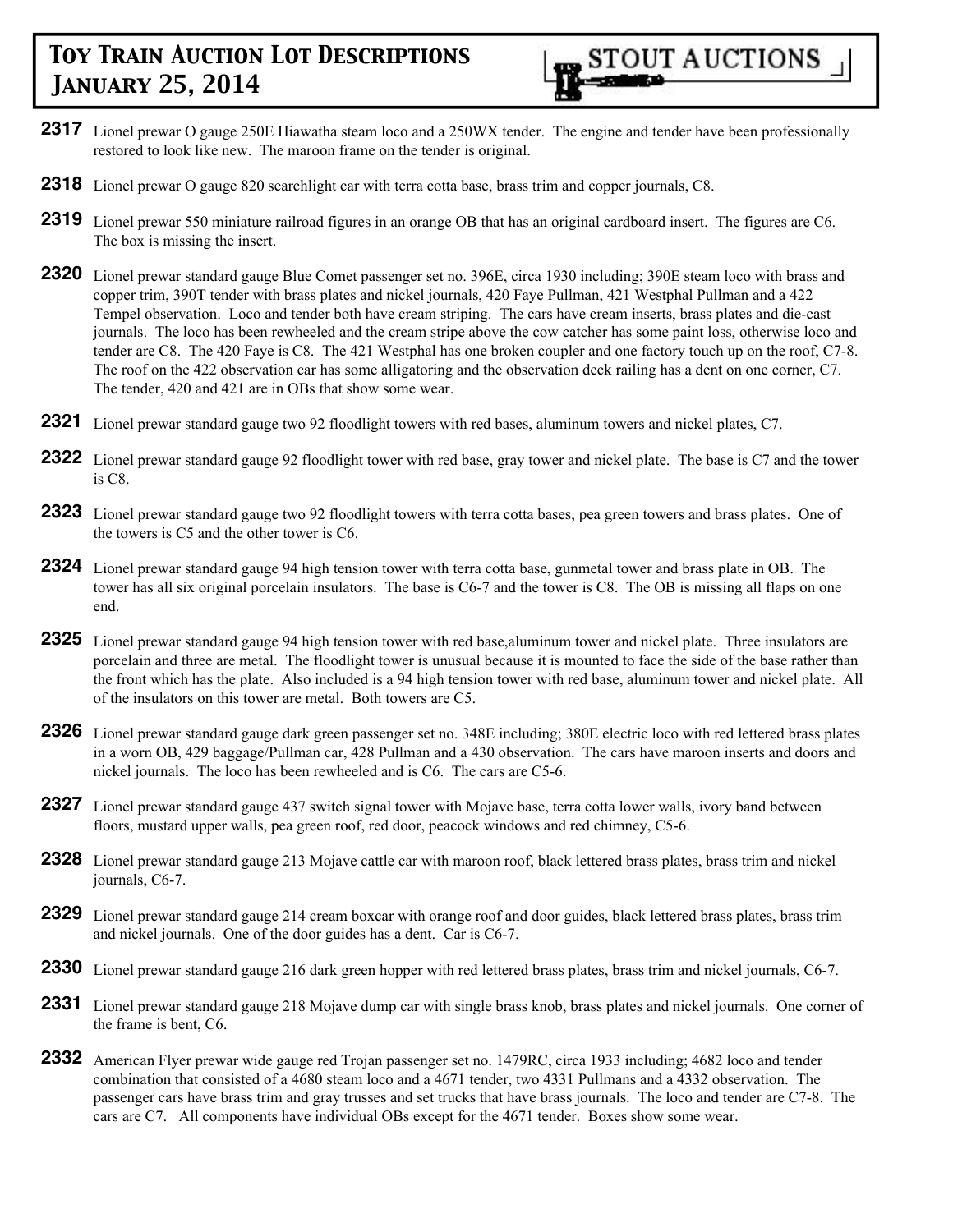- **2333** American Flyer prewar wide gauge 4017 green sand car and a 4021 red caboose both with brass trim, gray set trucks that have brass journals and Over 8 Million plates. The caboose is missing one hand rail. Cars are C5.
- **2334** American Flyer prewar wide gauge 110 Union Station, circa 1928 made of heavy composition board painted red, white and green. The station measures 30 inches by 17 2/4 inches and is 17 1/2 inches high. The station has twin eagles and three black finished brass plates that read UNION STATION American Flyer LINES. The green base is landscaped with shrubbery with some pieces missing. There is a repair on one corner of the base. The station is C7.
- **2335** American Flyer prewar wide gauge 4017 orange gravel car with brass plates, one that reads BUILT BY American Flyer LINES and one that reads 4017 American Flyer LINES, Over 7 Million plates and gray flex trucks that have brass journals. Also included is a 4022 orange machinery car with turquoise blue side bars, brass plates, one the reads BUILT BY American Flyer LINES and one that reads 4022 American Flyer LINES and gray flex trucks that have brass journals. Cars are C6.
- **2336** American Flyer prewar wide gauge 4021 red caboose with brass trim, brass plates, one the reads BUILT BY American Flyer LINES and one that reads 4021 American Flyer LINES, Over 6 Million plates and gray flex trucks that have brass journals in a worn OB. The roof has some paint touch up. Car is C5-6.
- **2337** Ives prewar wide gauge white passenger set no. 704, circa 1924 including; 3243 black rubber-stamped N.Y.C.&H.R. electric loco, 187-3 Buffet car 188-3 Parlor car and a 189-3 observation. The cars are black rubber stamped and have nickel journals. One of the plates on top of one of the pony trucks is missing all of the white paint and is covered with rust. The roof on the loco has one dent on the edge. The stampings on the loco are strong and loco is C6. One door on the Buffet/Baggage car is missing all of the paint. The stampings on the cars are strong. Cars are C6-7.
- **2338** Ives prewar wide gauge 198 gloss black gravel car with brass plates and journals in OB that has original wrap. This Ives car used a Lionel 212 gondola body. The car is C7. The OB has all flaps attached.
- **2339** Ives prewar wide gauge original individual boxes and set box for freight set no. 1072, circa 1930 including boxes for 3236 loco, 198 gondola, 195 caboose, two 4-2C3 curve track boxes and a 4-2S3 straight track box. The loco box has no end flaps and the other individual OBs have most flaps attached. Individual boxes show wear. The set box is missing one side flap has damage and is worn.
- **2340** Ives prewar wide gauge four original cardboard inserts, circa 1928-29 for freight cars that had American Flyer bodies. The inserts are complete.
- **2341** Lionel prewar O gauge four no. 58 cream lamp posts, C6.
- **2342** Lionel prewar O gauge two-tone blue passenger set no. 241E including; 260E steam loco, 260T tender, two 710 Pullmans and a 712 observation. The loco and tender have green frames, brass and copper trim and the tender has six-wheel trucks with copper journals. The cars have cream inserts and six-wheel trucks with copper journals. The loco and tender are C8 and the cars are C7. The passenger cars have worn boxes with no end flaps.
- **2343** Lionel prewar O gauge 710 two-tone blue Pullman with cream inserts and six-wheel trucks that have copper journals in OB, C7-8. The box is worn with missing end flaps.
- **2344** Lionel prewar type Z 250-watt transformer and a type V 150-watt transformer in a worn OB. The base on the type Z transformer has rust. Both transformers have replaced cords. The transformers are C6.
- **2345** Lionel prewar O gauge 258 steam loco and a 258T tender both with orange striping. The loco has brass and copper trim. The tender has brass trim and nickel journals. Loco and tender are C6.
- **2346** Lionel prewar O gauge freight cars; 803 peacock hopper, 804 silver tank, 809 dark green dump car and an 807 red caboose with a peacock roof. The 803, 804 and 807 have brass trim and nickel journals. The 809 dump car has nickel trim and journals. The freight cars are C6. Also included is an 806 stock car and an 805 boxcar. Both of the cars have been restored.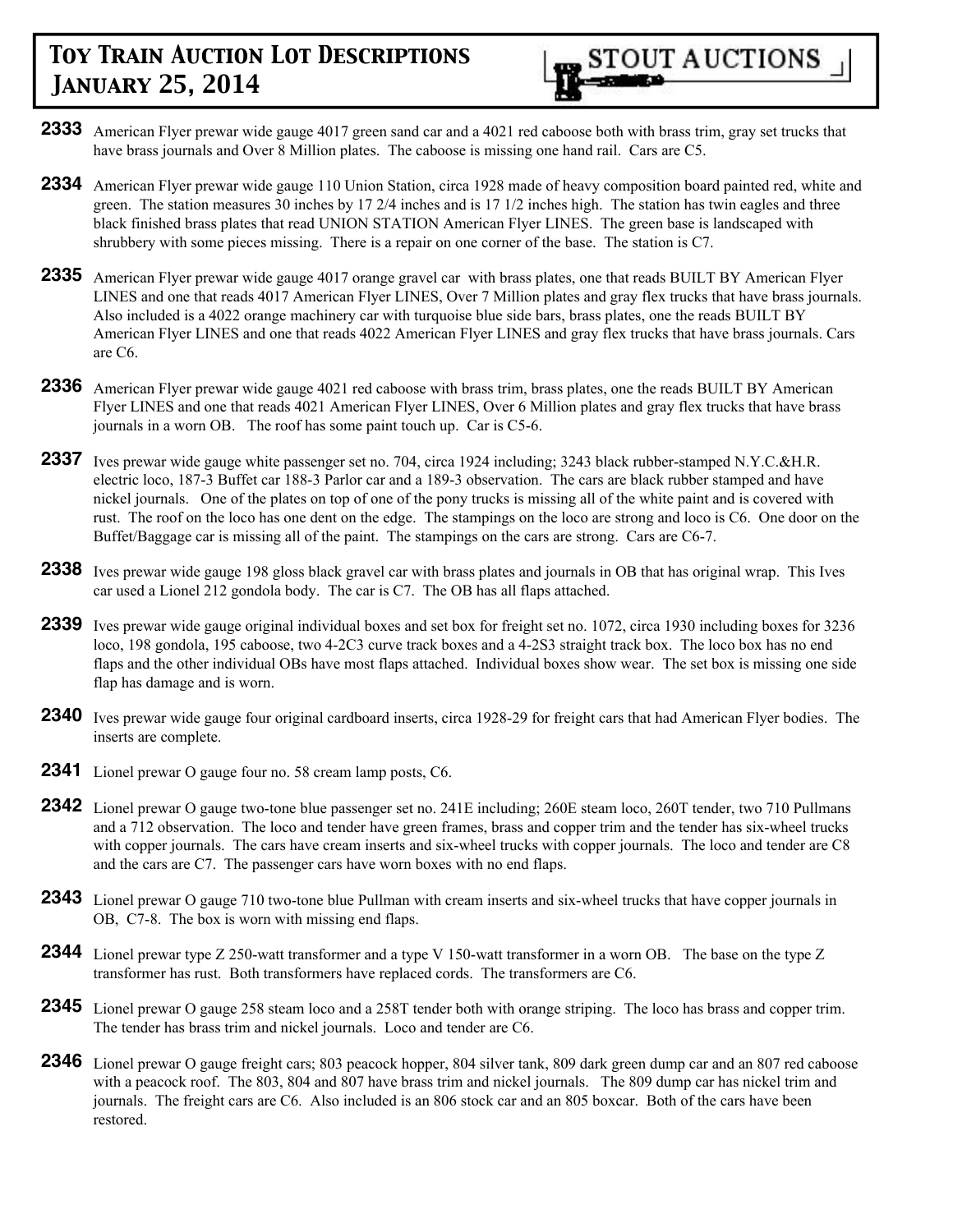

- **2347** Lionel prewar O gauge Blue Streak streamlined passenger set no. 295E, circa 1936 including; 265E loco, 265WX tender, 619 baggage/coach, 617 coach, 618 observation and two vestibules. This set has been professionally restored to look like new.
- **2348** Lionel prewar O gauge 092 illuminated signal tower with a yellowish State brown base, terra cotta walls and pea green roof. Also included is 93 water tank with maroon base, burnt orange tower and pea green tank. The accessories are C5-6.
- **2349** Lionel prewar O gauge original individual box and set box for 292 orange passenger set including individual OBs for a 248 loco, 629 Pullman and a 630 observation. The individual boxes are stamped YELLOW and have some missing and detached flaps. The set box has a hole in the bottom and both labels are intact.
- **2350** Desirable Lionel prewar O gauge two-tone green passenger set no. 768W, circa 1940 including; 763E gunmetal steam loco, 2263W tender, 2615 baggage, two 2613 Pullmans and a 2614 observation. The cars have cream inserts. The tender and cars have black journals. The cars are in worn OBs. This is a high quality matched original set, C8.
- **2351** Lionel prewar standard gauge two 280 red bridges with brass plates, C6-7.
- **2352** Lionel prewar standard gauge 400E gunmetal steam loco and a 400T tender both with nickel trim. The loco has brass plates under the windows. The frame on the loco is a reproduction and has been painted. The loco cab and tender are C6.
- **2353** Lionel prewar standard gauge 211 black flatcar with original wood load, brass brake wheels, nickel trim and journals in OB, C8.
- **2354** Fantastic Lionel prewar standard gauge 213 cream cattle car with maroon roof and door guides, nickel trim and journals. Cattle car does not have much run time. Paint is very bright and clean. Car is C8-9.
- **2355** Lionel prewar standard gauge 214 yellow boxcar with brown roof and door guides, nickel trim and journals in OB. The paint is bright and clean. The end of the frame has a couple of minor scratches, otherwise car is C8. The OB is complete with all flaps.
- **2356** Lionel prewar standard gauge 214R white refrigerator car with light blue roof, nickel trim and journals in OB. The paint on the light blue roof is bright and clean, but has a long scratch down the center. Other than the scratch, the car is C8. The OB is complete with all flaps.
- **2357** Lionel prewar standard gauge 215 aluminum Sunoco tank car with brass railing, nickel trim and journals. Both decals are intact. The tank support brackets have the typical spots of rust where the brackets join the tank. Car is C7-8.
- **2358** Lionel prewar standard gauge 219 derrick car with white cab, red roof, 45N green boom, black knobs, nickel trim and journals in OB. Car is C7. The OB Is complete with all flaps and shows wear.
- **2359** Lionel prewar standard gauge 220 searchlight car with a 45N green base, nickel trim and journals in OB. One truck has a spot of surface rust. Car is C7-8. The OB is complete with all flaps.
- **2360** Lionel prewar standard gauge 217 red caboose with nickel trim and copper journals in OB. Caboose is C6. The box is complete with all flaps, however box is open on both ends.
- **2361** Desirable Lionel prewar standard gauge 444 roundhouse. The roundhouse is complete with all windows, doors and both skylights. Overall the paint on the roundhouse is clean, however has some nicks and spots of rust. The inside floor of the base is covered with surface rust. Roundhouse is C5-6.
- **2362** Lionel prewar standard gauge 99 train control block signal with black base, cream pole and red ladder and a 99N train control block signal with red base and ladder and aluminum painted pole. The signals are C6.
- **2363** Lionel 392E black steam loco with brass and copper trim and a 384T tender with brass trim, green striping and nickel journals. Loco and tender are C6-7.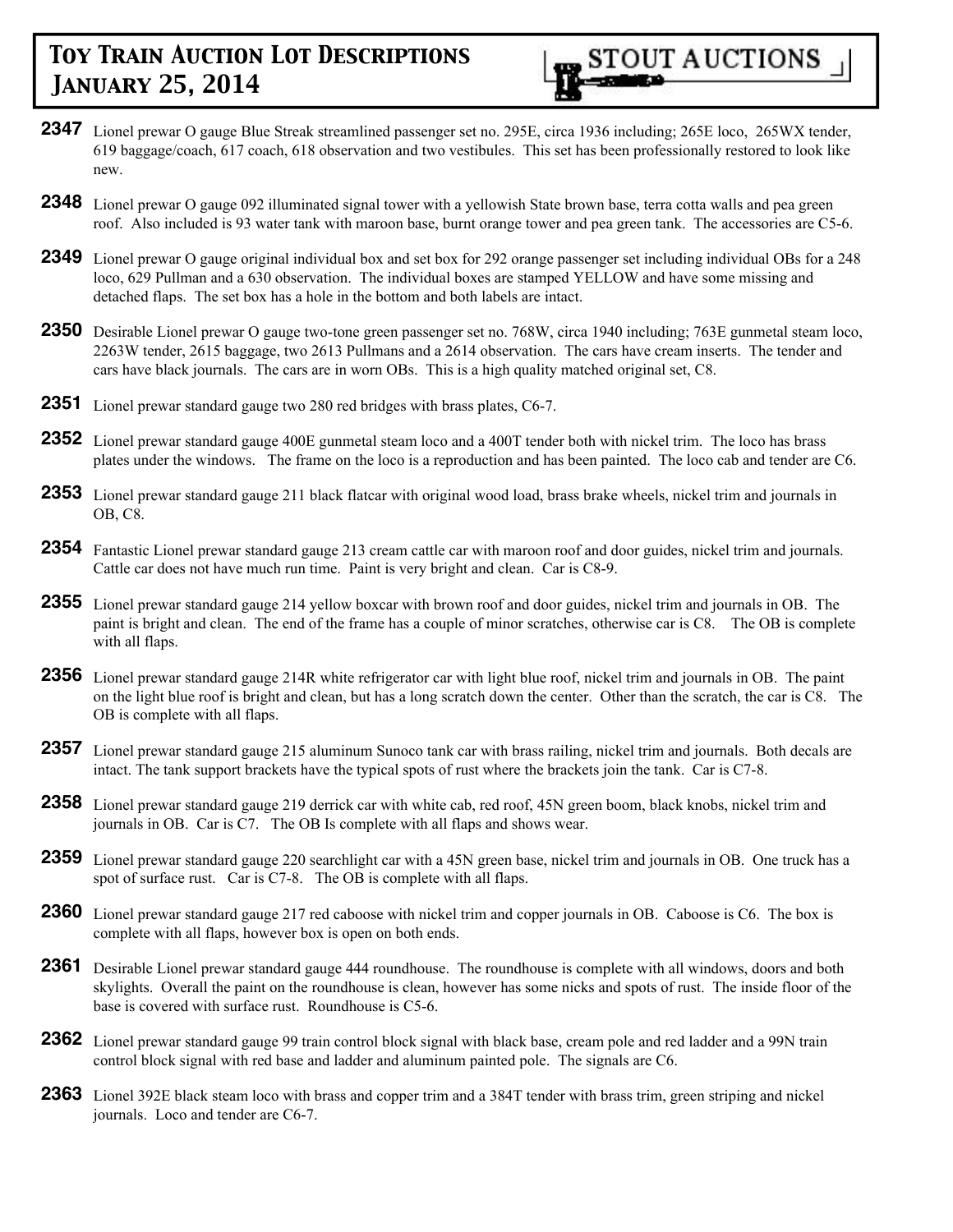- **2364** Lionel prewar standard gauge two 80 semaphores, one with terra cotta base, Mojave pole, dark green ladder and brass finial and one with a red base, aluminum pole, black ladder and nickel finial, C5.
- **2365** Lionel prewar O gauge orange passenger set no. PO-50, circa 1931 including; 9U electric loco with Bild-A-Loco motor, 429 Pullman/Baggage, 428 Pullman and a 430 observation. The cars have apple green inserts and doors and nickel journals. The loco has one tiny nick on the roof edge and the cars have some box rubs and minor nicks, otherwise is C8.
- **2366** Lionel prewar standard gauge four 77N automatic crossing gates with black bases, red mechanism boxes and nickel plates. Three of the crossing gates have black mechanism covers and one has a nickel cover. The crossing gates are C6-7.
- **2367** American Flyer prewar wide gauge combination number 4681, circa 1933-1935 including 4695 black die-cast brass piper locomotive with 4671 coal tender that has gray set trucks. The loco has been re-wheeled, a weight has been added to the rear truck and the chain and pin are missing. There is some minor rust on the front and rear trailing trucks otherwise loco is C7-8. The tender trucks and coupler have some spots of surface corrosion, rest of tender is C7.
- **2368** American Flyer prewar wide gauge Pocahontas passenger set no. 1487 containing; 4637 green electric Shasta loco with Rookie tan frame, 4340 Club, 4341 Pullman, 4343 Diner and a 4342 observation. The cars are Rookie tan with green roofs and have brass trim, green flex trucks and brass journals. The engine has been rewheeled. The set is C7-8.
- **2369** American Flyer prewar wide gauge 4008 orange boxcar with brass trim, Over 6 Million plates and black flex trucks that have brass journals, circa 1927. The boxcar is C6.
- 2370 American Flyer prewar wide gauge chrome plated Mayflower passenger set, circa 1928 containing; 4689 electric loco, 4390 Club car, 4391 Pullman, 4393 Diner and a 4392 observation. The cars have brass PRESIDENTS SPECIAL plates above the windows. The 4391 Pullman car appears to be a reproduction. The rest of the set may have some re-chroming. The chrome is bright and shiny. The set looks C8.
- **2371** American Flyer prewar wide gauge 4020 Rolls Royce two-tone blue stock car with brass trim, Over 8 Million plates, gray set trucks and brass journals in a worn OB, C5.
- **2372** American Flyer prewar wide gauge 4696 loco and tender combination consisting of a 4695 brass piper steam loco and a 4693 tender with data plates and gray set trucks. The loco and tender have been restored to look like new.
- **2373** Ives prewar wide gauge 122 combination of the 116 lithographed Grand Central station and the 121 glass domed platform. The glass roof on the platform has eight panes of glass, four green and four clear. The station and platform bases have been restored. The 116 station and roof are C7. The glass dome is C7.
- **2374** Ives prewar wide gauge 190 orange tank car lettered TEXAS OIL. This is the version with no journals. Tank is C7.
- **2375** Ives prewar wide gauge 191 red Penna R.R. coke car with black end platforms, circa 1925. This is the version with no journals. The car is C7.
- **2376** Ives prewar wide gauge 192 olive Santa Fe Merchandise car with red roof. This is the version with no journals. Car is C7 -8.
- 2377 Ives prewar wide gauge 193 dark maroon P.R.R. stock car. This is the version with no journals. The car is missing the brake wheel. Car is C6-7.
- 2378 Ives prewar wide gauge 194 gray Penna. Coal & Company coal car with gold stamping and black trim. This is the version with no journals. One coupler is detached but included. Car is C7.
- **2379** Ives prewar wide gauge 195 red caboose with a maroon roof. The caboose has no journals. Caboose is C6-7.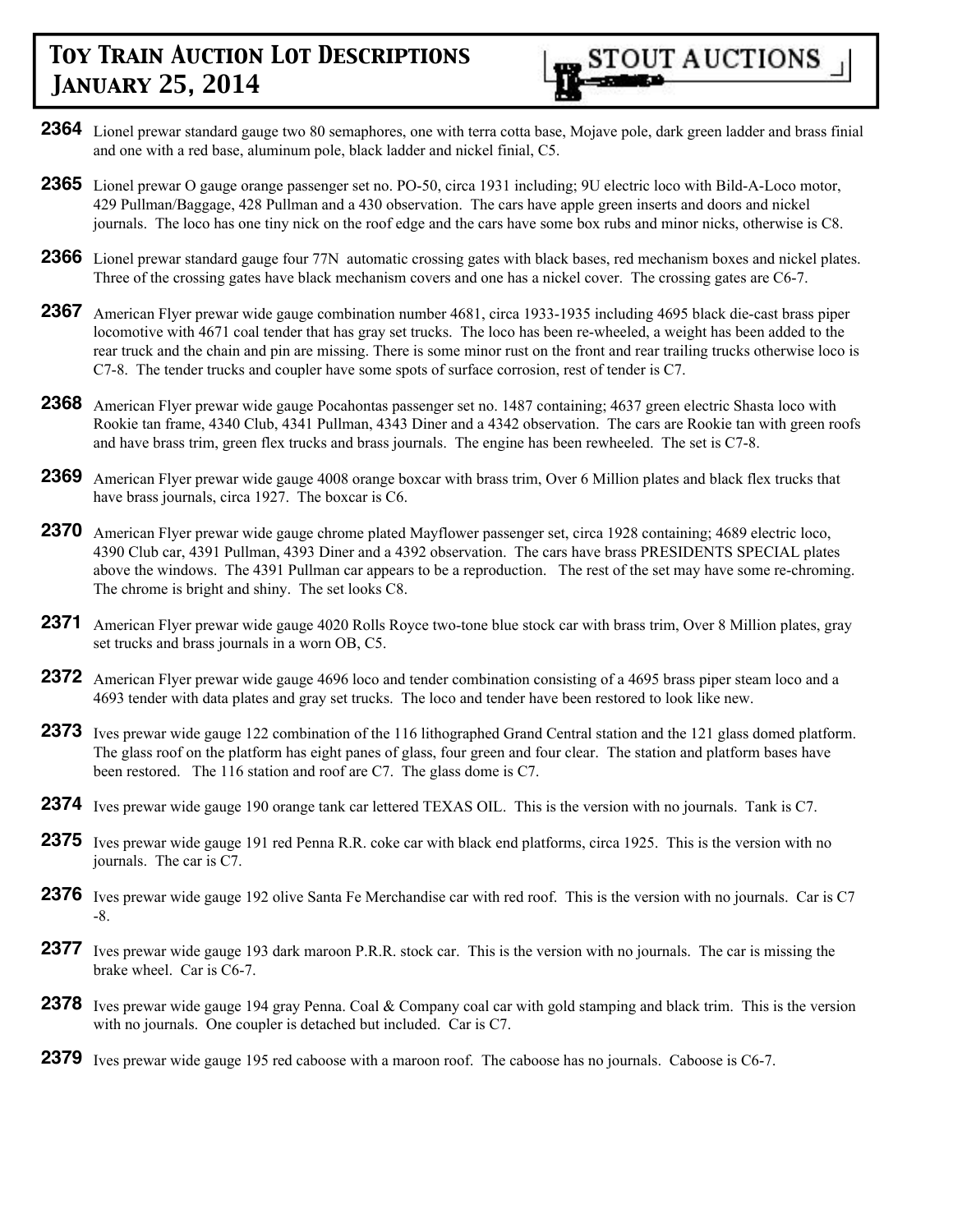

- **2380** Ives prewar 1 gauge brown lithographed passenger set no. 1131X consisting of a 3239 black cast iron electric loco with gray roof and red trim on windows, door steps and roof edge, 71 Buffet car, 72 Washington Pullman and a 73 observation car. The cars have two-tone gray roofs, black trucks trimmed in red and no journals. The loco has some paint chips on the roof edges, otherwise is C8. The undersides of the car frames have some minor spots of surface rust, otherwise the cars are C8.
- **2381** Lionel prewar O gauge 3814 operating merchandise car with three merchandise cubes, the version with decals. All decals are intact, car is C6.
- **2382** Lionel prewar O gauge Hiawatha passenger set no. 755W including; 250E steam loco, 250WX tender with nickel journals, 782 front coach, 783 center coach, 784 observation and two vestibules. The set has been restored.
- **2383** Lionel prewar O gauge 48W lithographed whistle station and a 47 crossing gate, C6.
- **2384** Lionel prewar O gauge 260E gunmetal steam loco with a 263T tender that has nickel trim, brass plates and twelve-wheel trucks with copper journals. The Loco has all nickel trim and red-lettered plates. The engine has a MTH frame and steam chest. The engine has been rewheeled. The loco and tender have been partially restored.
- **2385** Lionel prewar O gauge freight cars including; 815 aluminum Sunoco tank car, 820 searchlight car with terra cotta base and an 817 peacock caboose with dark green roof. The cars have brass trim and copper journals. Cars are C7.
- **2386** Lionel prewar O gauge four 56 45N green lamp posts. One lamp post has a bent pole. One of the lamp posts has been repainted, otherwise posts are C6.
- **2387** Lionel prewar O gauge 259E black steam loco with brass plates and nickel trim and a 1689W tender with black journals. Loco has some surface rust on the cow catcher. Loco and tender are C6-7.
- **2388** Lionel prewar O gauge freight cars including; 654 silver Sunoco tank with brass trim and nickel journals, 655 cream boxcar with maroon roof and door guides, nickel trim and journals and a 657 red caboose with brass trim and nickel journals. The tank and boxcar are C6 and the caboose is C7.
- **2389** Lionel prewar O gauge 082 train control semaphore with a 45N green base, aluminum pole, black ladder and nickel finial. Also included is an 80 semaphore with red base, aluminum pole, black ladder and brass finial. The semaphores each have one cracked corner that has been repaired on the die-cast bases, C5.
- **2390** Lionel prewar 920 Scenic Park consisting of two section bases with rounded corners. One of the sections has a brass plate mounted on the side. The wooden plots are complete with two 184 bungalows, two 189 villas, two 191 villas and are detailed with hedges, shrubbery, trees and grass. The park sections have some re-grassing. The accessory is C6-7.
- **2391** Lionel prewar 910 grove of trees landscaped plot. All trees and shrubbery are intact. The base of the plot has some warpage, otherwise plot is C7.
- **2392** Lionel prewar 911 illuminated Country Estate landscaped plot. The 191 villa has a gray base, yellow walls and chimney, red roof and pea green window inserts and doors. There is one tree missing on the plot and the rest of the trees and shrubbery are intact. Plot is C7.
- **2393** Lionel prewar 912 illuminated Suburban Home landscaped plot. The 189 villa has terra cotta base, white walls and peacock roof. One tree has been repaired and the rest of the trees and shrubbery are intact. Plot is C7.
- **2394** Lionel prewar 913 illuminated Bungalow landscaped plot. The 184 bungalow is lithographed and has a red roof. The trees and shrubbery are intact. Plot is C7.
- **2395** Lionel prewar standard gauge 385E gunmetal steam loco with all nickel trim in OB with insert. One edge of the cab roof has paint loss. The paint and trim on the loco are very clean. Loco is C7-8. OB has all flaps but shows wear.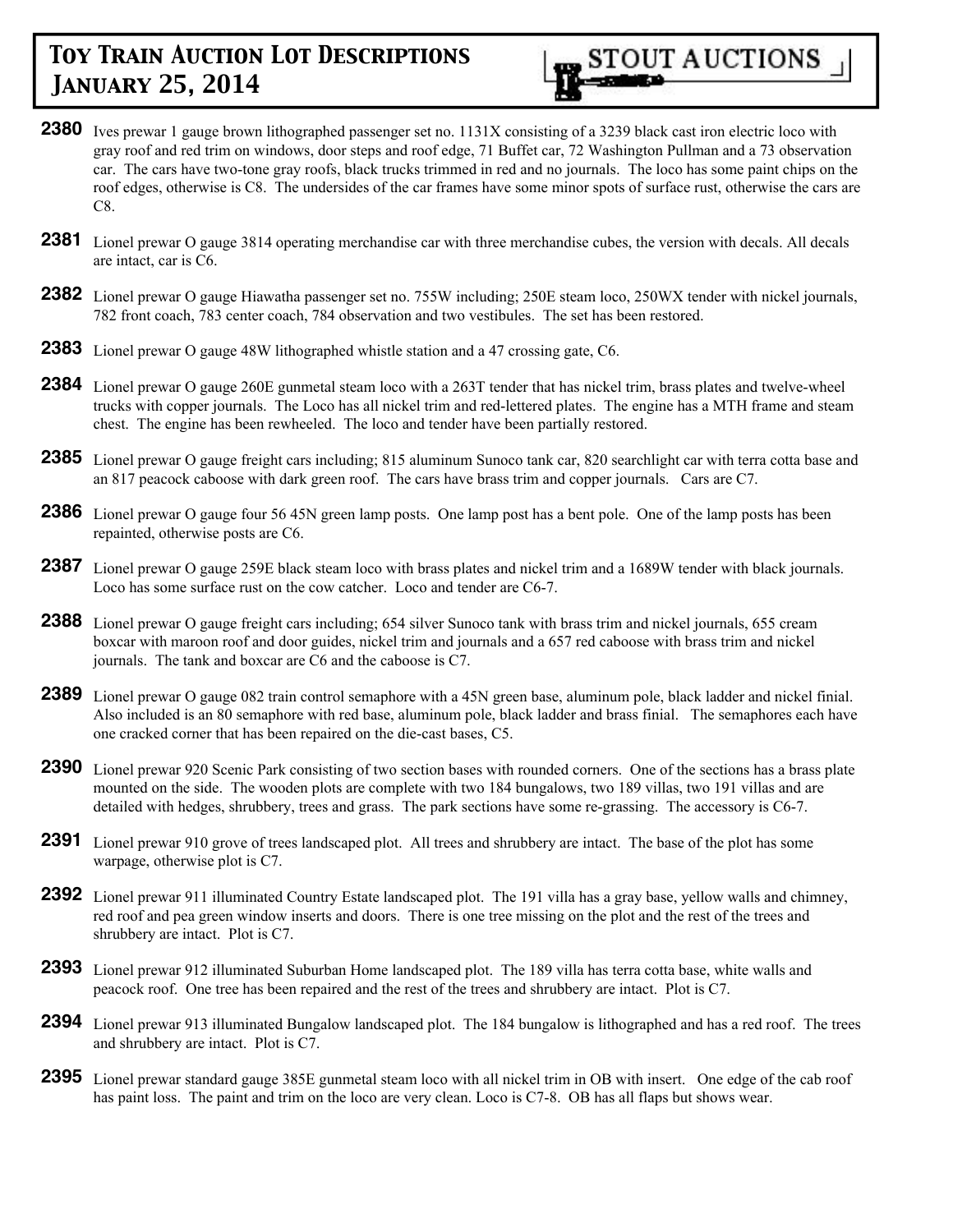**2396** Lionel prewar standard gauge 384T dark gunmetal tender with nickel trim, brass plates and copper journals, C8.

**2397** Lionel prewar standard gauge 155 freight shed with white base, red floor, aluminum posts and finials, gray roof trimmed in red and brass plate, C6.

STOUT AUCTIONS

- **2398** Lionel prewar standard gauge 155 freight shed with cream base, terra cotta floor, pea green posts, maroon roof with cream underside, brass finials and plate, C5.
- **2399** Lionel prewar 163 freight station set in OB with original cardboard inserts including; two 157 red hand trucks, 162 green dump truck with orange base and a 161 green baggage truck. The 161 baggage truck is C7 and the rest of the pieces are C6. The OB is missing the lid and one end. The OB shows wear.
- **2400** Desirable Lionel prewar standard gauge two-tone green State passenger cars with the scarce cream window inserts that were part of the 433E 20th Century Limited set, circa 1931-33. The passenger cars include a 412 California Pullman, 413 Colorado Pullman and a 416 New York observation. The cars have brass trim, plates and journals. The interiors in all three cars are complete and intact except for one seat in the 413 is loose. The 412 California Pullman has rivet detail on both ends. There is some paint touch up on the 413 Colorado Pullman and the 416 New York observation. The 412 California Pullman has no paint touch up. Cars are C7-8.
- **2401** Lionel prewar standard gauge 400E black steam loco and a 400T tender both with brass and copper trim. The loco has a chugger. The tender has brass journals. The cab roof on the loco has some surface corrosion, otherwise loco is C7. The tender is C7-8. The loco and tender are in OBs. The loco OB has an original cardboard insert and is missing all flaps on one end. The tender box is missing two flaps on one end.
- **2402** Lionel prewar 126 illuminated Lionelville station with green base, mustard walls and chimneys, red roof, window and door inserts and white door and window frames in OB. The station base has paint touch up and is bent on one corner. The base is C5 and the rest of the station is C6. The OB has label intact with all flaps attached.
- **2403** Lionel prewar standard gauge 513 orange cattle car with pea green roof and door guides, brass trim and copper journals, C8.
- **2404** Lionel prewar standard gauge 514 cream boxcar with orange roof and door guides, brass trim and copper journals. One of the door guides has paint chips otherwise the car is C8.
- **2405** Lionel prewar standard gauge 515 ivory tank car with brass trim, borderless brass plates and copper journals. Trim has some tarnishing, tank is C8.
- **2406** Lionel prewar standard gauge 516 red hopper with black lettered brass plates, brass trim and copper journals. The axles and couplers have surface rust, the rest of the car is C7.
- **2407** Lionel prewar standard gauge 520 searchlight car with terra cotta base, brass trim and copper journals in OB, C8. The OB is missing all flaps on one end.
- **2408** Lionel prewar standard gauge 440 signal bridge with red bases and walkway, aluminum bridge and nickel handrail rail supports, C7. Also included is a 440C red panel board. The panel has damage on it from letters and numbers being glued on. Panel board is C5.
- **2409** Lionel prewar standard gauge two 439 panel boards, one is aluminum painted with white composition board and brass trim and plates. The other one is crackle red with white composition board and brass trim and plates. The panels have damage on it from numbers being glued on. Both are C5.
- **2410** Scarce Lionel prewar standard gauge uncataloged 408E electric loco in State car dark green with red pilots. The loco has red letter brass plates and brass trim. The headlights have been replaced and loco has been rewheeled. One coupler is broken. We are unable to determine if the loco is restored or original.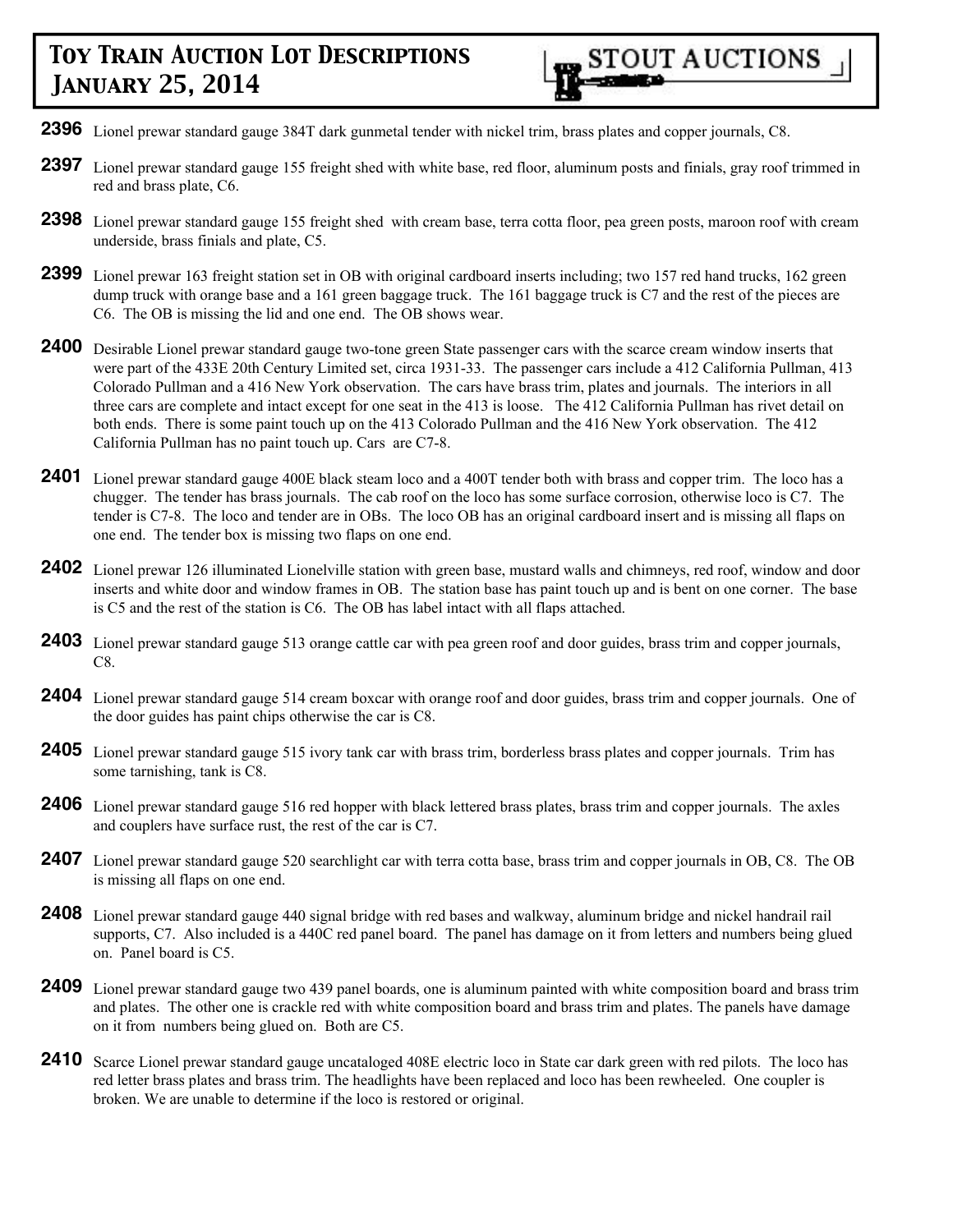- **2411** Lionel prewar standard gauge two 52 aluminum lamp posts, C7.
- **2412** Lionel prewar standard gauge 116 station with red base, beige walls, red trim, two red sky lights and train-stop circuit. The two metal support braces that hold the light bulbs have some surface rust, otherwise the station is C7.
- **2413** American Flyer prewar wide gauge 4694 die-cast loco and tender combination consisting of a 4692X black steam loco with green striping and a 4693 tender. The loco has two sets of front steps that have been added, the marker lights have been repainted white and the chain and pin are reproduction. The tender has gray flex trucks that have been repainted black and the frame has been repainted. The die-casting is solid and intact. The paint is clean however both have been partially restored.
- **2414** American Flyer prewar wide gauge passenger cars with rookie tan sides and bottoms, green roofs, brass trim and journals including; 4380 Club car West Point, 4381 Pullman Annapolis and 4382 observation Army-Navy. All cars have American Flyer Lines plate above the windows. Cars have been restored to look like new.
- **2415** American Flyer prewar wide gauge custom made 14 inch baggage car with four doors, brass trim and black flex trucks. The car body has been painted rookie tan with gray base, green roof and four maroon doors. There are five windows and American Flyer Lines and Railway Express Agency decals on each side. The roof appears to be original and the rest of the car has been restored. This is a neat and interesting looking car.
- **2416** American Flyer prewar wide gauge lithographed buff passenger cars with yellow, white and black detail and light brown roofs including; 4080 mail and baggage, 4081 Washington Pullman and 4082 Valley Forge observation. Cars have black flex trucks, battery boxes and air tanks. The 4080 and 4081 are C6 and the 4082 is missing a coupler, C5.
- **2417** American Flyer prewar wide gauge 4267 papier-mache Cascade tunnel with one telegraph pole. The tunnel has several cracks. The colors are nice.
- **2418** American Flyer prewar wide gauge Presidents Special passenger cars with Rolls Royce blue bodies and dark blue roofs including; 4390 club, 4391 Pullman, 4393 diner and 4392 observation. All cars have Annapolis plates below the windows and Presidents Special plates above the windows, battery boxes and brass air tanks. Cars are C7-8.
- **2419** Hard to find American Flyer prewar model 560 The Lone Eagle monoplane with clockwork motor and key. The plane has a 23 1/2 inch wing span and is 21 1/2 inches long. The body is green and the wing and tail are Rookie Tan. Both decals on the wing and sides of body are intact. The instruction sheet is fully intact on the underside of the wing. The black motor, red propeller and red tail rudder appear to have been replaced. The plane is C6-7.
- **2420** American Flyer prewar wide gauge set of original boxes ONLY for Presidential passenger set including loco and four passenger car boxes. There are no numbers on any of the boxes. The boxes all have 1929 written on them and show wear.
- **2421** Lionel prewar O gauge no. 1100 green Mickey and Minnie Mouse wind-up hand car. Both figures are complete. One leg has been repaired on Mickey, C6-7.
- **2422** Lionel prewar O gauge 1105 Santa with Mickey Mouse wind-up hand car with a key. Santa figure has paint touch up, C5.
- **2423** Lionel prewar O gauge 1107 Donald Duck wind-up hand car that has a white dog house with light green roof in in OB with insert and eight sections of track. Both figures are complete and intact. The ears on Pluto show some wear. The hand car is C7. The bottom portion of the box is torn on one side and the lid has been reinforced inside with one side piece replaced.
- **2424** Lionel prewar O gauge 1103 Peter Rabbit Chick-Moblie wind-up hand car with eight curve track sections in OB. The basket on the hand car does have some rubs, otherwise the car is C8. The OB has nice color graphics.
- **2425** Lionel prewar O gauge lithographed 1509 Mickey Mouse stoker tender that came with the Mickey Mouse Circus train set no. 1536, circa 1935, C7-8.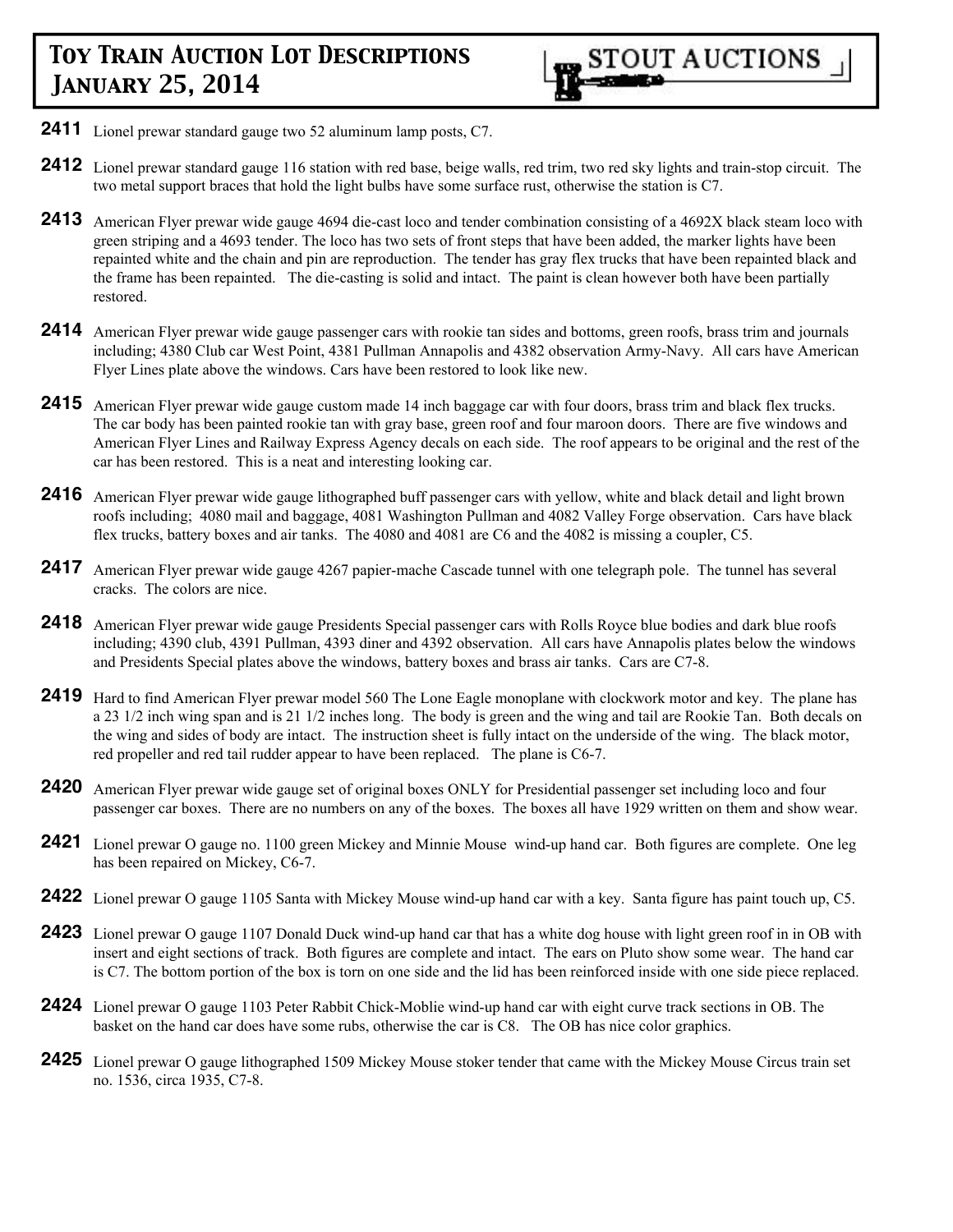- **2426** Lionel prewar O gauge Mickey Mouse barker from the Mickey Mouse Circus train set no. 1536, circa 1935. The figure is complete but does have some paint chips, otherwise is C6.
- **2427** Marx prewar tin lithographed illuminated Sunny Side Service Station, circa 1934. The station is complete with two gas pumps, air pump, Penna Oil dispenser, water can, car lift and station. The station is C6.
- **2428** Marx tin lithographed wind-up Old Jalopy, circa 1950. The driver is missing from the front seat of the car. Car is C6-7.
- **2429** Marx tin lithographed 1900 Glendale Depot with actuator and hand cart, C7.
- **2430** Marx prewar O gauge lithographed Bunny Express cars, circa 1935-36 containing three 352 gondolas, two with pastel blue frames and one with a pastel green frame. The lithographing on the gondolas is very clean, gondolas are C8.
- **2431** Boucher prewar standard gauge Royal blue passenger set including; 2500 steam locomotive and tender with six wheel trucks that have brass journals, New York combo, Chicago and Washington Pullmans and San Francisco observation car. The cars have yellow window sections and brass journals. The loco has some paint touch up mostly on the cab roof. The tender has extensive paint touch up. All four roofs on the passenger cars have been professionally restored to look like new. The sides of the passenger cars have paint touch up. The insides of the passenger cars have surface corrosion. Set is C6. Included with the set is a certified letter from Lyle H. Cain, Sr. a model builder who worked at Boucher stating that this engine was one of the six produced by the Boucher Company for F.A.O. Schwartz Toy Store in New York City.
- **2432** Lionel prewar standard gauge 94 high tension tower with terra cotta base, gunmetal tower and brass plate in OB. The tower has all six original porcelain insulators. The base is a C6 and the tower is a C8. OB is missing three flaps on one end, is sealed on the other end and is worn.
- **2433** Lionel prewar standard gauge two 94 high tension towers with red bases and aluminum towers. The insulators on both towers are reproduction. The bases on the towers are C5 and the towers have been repainted.
- **2434** Lionel prewar standard gauge two 92 floodlight towers with terra cotta bases, pea green towers and brass plates. One of the floodlight towers is unusual because it is mounted to face the side of the base rather than the front which has the binding posts and plate. The towers are C5.
- **2435** Lionel prewar standard gauge 92 floodlight tower with red base, gray tower and nickel plate. The base is C6 and the tower is C7.
- **2436** Lionel prewar standard gauge two 92 floodlight towers with red bases and aluminum towers. One of the towers is dark red with a brass plate and the other one is light red with a nickel plate. The towers are C6.
- **2437** Lionel prewar standard gauge 390E black steam loco with a 390TX tender with 200 series trucks, both with orange striping in OBs. The loco has copper and brass trim and the tender has brass trim and nickel journals. The loco has been rewheeled. Loco and tender are C6. The OBs have all flaps attached but show some wear.
- **2438** Lionel prewar standard gauge 212 gray gondola with six wooden barrels, brass trim and nickel journals in OB, C7-8.
- **2439** Lionel prewar standard gauge 208 gray tool box with six nickel-plated cast iron tools. The box is C6 and the tools are C7.
- **2440** Lionel prewar standard gauge 212 maroon gondola with six wooden barrels, brass trim and nickel journals in worn OB. Car is C7.
- **2441** Lionel prewar standard gauge 215 pea green tank with red lettered brass plates, brass trim and nickel journals, C7-8.
- **2442** Lionel prewar standard gauge 216 dark green hopper with red lettered brass plates, brass trim and nickel journals, C6.
- **2443** Lionel prewar standard gauge 218 Mojave dump car with two brass knobs, brass trim and nickel journals in OB missing one interior flap. Car is C6.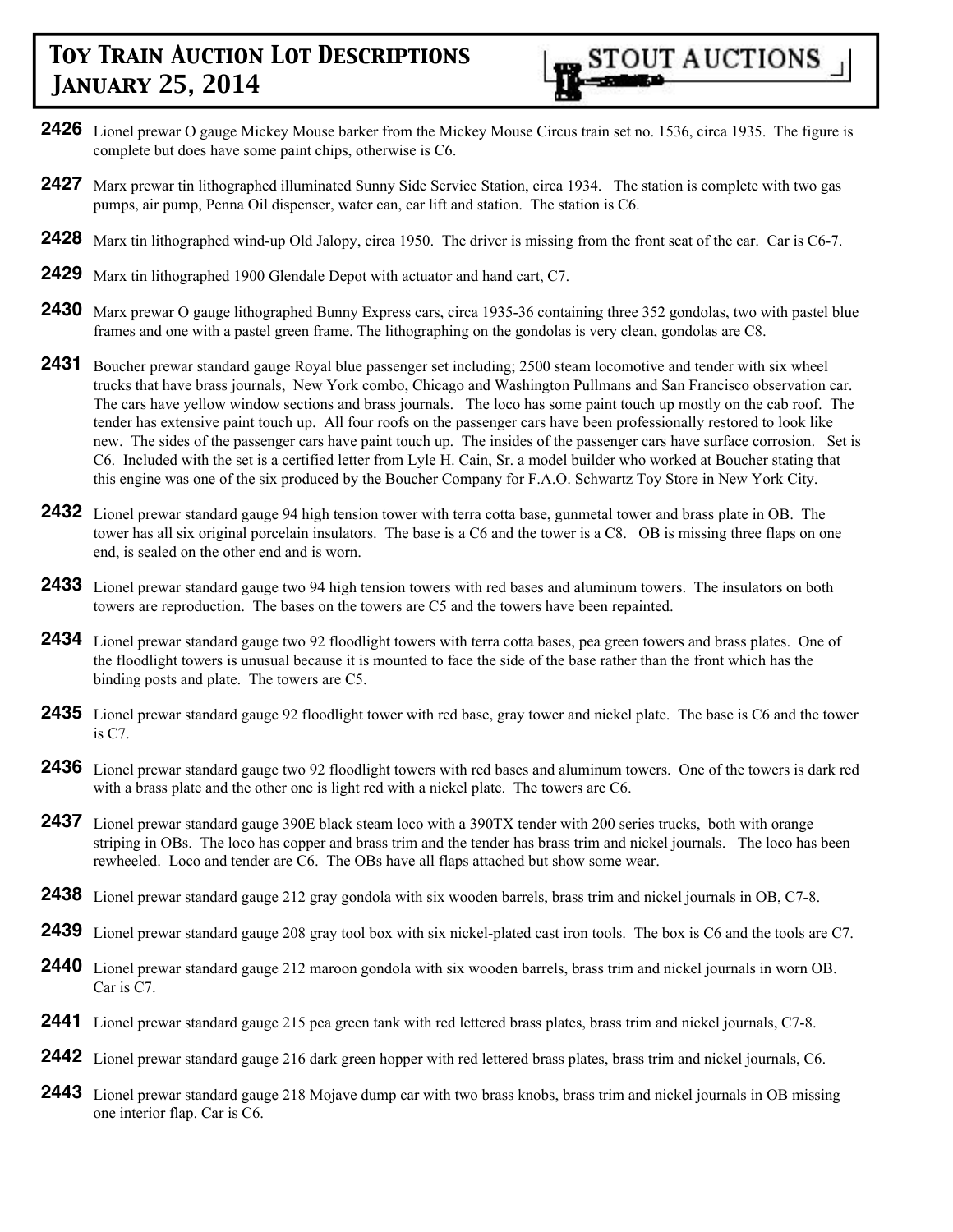- **2444** Lionel prewar standard gauge 214 terra cotta boxcar with dark green roof and door guides, brass trim and nickel journals. The car is C5.
- **2445** Lionel prewar standard gauge 217 orange caboose with a maroon roof, dark green ends and nickel journals, in worn OB, C6.
- **2446** Lionel prewar standard gauge 217 red caboose with peacock roof, brass trim and nickel journals. The roof is C6 and the car body is C7.
- **2447** Lionel prewar standard gauge Stephen Girard passenger set no. 378W containing; 392E gunmetal steam loco, 392W tender with nickel journals, 424 Liberty Bell Pullman, 425 Stephen Girard Pullman and a 426 Coral Isle observation. The cars have cream inserts, brass plates, nickel trim and journals. This is a clean matched original set. There are a few minor nicks, otherwise set is is C7-8. The loco and tender have nickel trim. The loco, tender and 425 are in OBs. The loco OB has an original cardboard insert. The loco box has one flap detached which is included. The tender box is missing one interior flap. The 425 box has all flaps attached.
- **2448** Lionel prewar standard gauge two-tone green 425 Stephen Girard Pullman with cream inserts, brass plates, nickel trim and journals in OB. There are spots of corrosion on the trucks and one of the air tanks, otherwise Pullman is C7-8. The box has all flaps attached, with one flap attached with tape.
- **2449** Lionel prewar standard gauge 86 telegraph post set consisting of six no. 85 9E orange telegraph posts with maroon crossarms, white insulators and brass finials. The posts are C5-6.
- **2450** Scarce Dorfan prewar no. 70 elevated crane made for standard gauge in OB, circa 1929. The crane has an orange die-cast base, die-cast green tower and boom and a tan sheet-metal cab with a red roof. The crane has a string pulley with a hook. All die-cast parts on this crane are solid and intact. The back of the cab has a scratch and the base has some nicks. Crane is C7. The OB is complete with all flaps and is split on the cloth corner. OB shows some wear. The Dorfan crane is very difficult to find especially with all of the die-cast parts intact. The original box is extremely rare.
- **2451** Dorfan prewar wide gauge 414 double center span bridge with two approach ramps. Bridge has three rail track attached to all pieces. The girders are gray and bases are green with mustard color sides. The bases have some paint flaking, C6.
- **2452** Bing prewar gauge 1 Single Road Engine Shed measuring 14 1/2 inches long, 7 1/2 inches wide and 8 inches high. The sides are yellow with blue roof and two decorated windows on each side. There is a GBN Bavaria lithographed metal trademark on rear wall. The shed has double opening doors in the front. One side has separated from the roof, C5.
- **2453** Bing prewar lithographed accessories consisting of train indicator board and two further destination signs with a 24 hour clock at the top. All accessories are missing the destination boards, C4-5.
- **2454** Marklin prewar gauge 1 wooden and composition tunnel which measures 15 inches in length, 9 inches wide with an 8 inch high opening. Tunnel has a large crack on one side and a small crack on the other side. Tunnel has a few areas that are skinned, C5.
- **2455** Dorfan prewar narrow gauge red lithographed passenger set no. 200 in set box with original cardboard inserts containing; no. 50 red-enameled die-cast 0-4-0 electric powered steam loco, type I four-wheel red and black tender, two 356 passenger cars, four curve and two straight sections of track. The loco has yellow die cast wheels and DORFAN embossed on cab sides under windows. The die cast body on the loco is solid and intact, which is unusual for Dorfan. The loco is C7 and the rest of the set is C6. The set box has no split corner. Both labels are intact with nice color graphics.
- **2456** Dorfan narrow gauge 55 die-cast wind-up blue/green steam loco with red painted trim, wheel spokes and two nickel domes and a blue/green four-wheel tender with red frame. The loco has brake lever and reverse lever. The casting has paint flaking and shows signs of deterioration, C5. The tender has alligatoring in the paint, C6.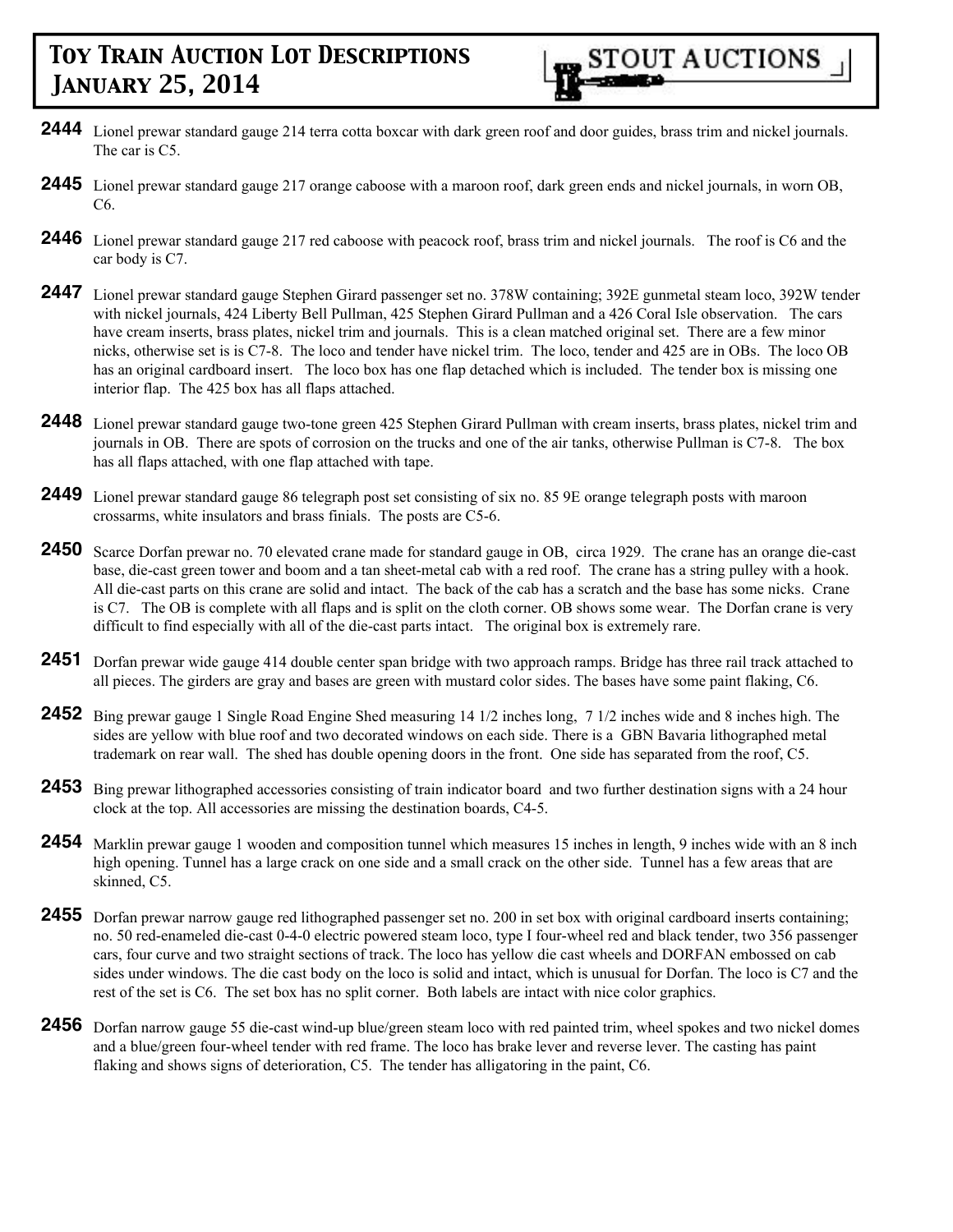

- **2457** Dorfan prewar narrow gauge apple green passenger set containing; 53 take apart die-cast locomotive, 492 baggage, 496 Boston Pullman and 494 observation. The die-casting on the loco is solid and intact except for a chip on one end and is missing one headlight. The passenger cars have eight wheels, red windows and doors. The roofs on the cars are missing knurled nuts except for one. Set is C6.
- **2458** Scarce Dorfan prewar narrow gauge uncataloged 770 black die-cast 4-4-0 steam locomotive with four-wheel black tender, circa 1930. The die-casting on the loco is solid and intact with some paint flaking. Loco and tender are C6.
- **2459** Dorfan reproduction prewar narrow gauge die-cast 406 bell signal and a 415 telegraph pole which has been restored.
- **2460** Dorfan prewar 427 illuminated station in OB, circa 1930. This was Dorfans largest station and measures 18 1/2 inches long, 8 inches high and 9 1/2 inches wide. The station is cream with red trim windows, two green benches and four clock faces. The fenced roof is missing the flagpole, C5. OB is complete with all flaps and label is intact.
- **2461** Weeden O gauge live steam black 4-4-0 locomotive which is stamped below the cab window S.E. NO. 1. Loco is C5.
- **2462** Lionel prewar standard gauge no. 5 Special black 0-4-0 steam loco marked N.Y.C. & H.R.R.R. with thick-rimmed drivers and an eight-wheel double truck slope-back tender marked N.Y.C. & H.R.R. The loco and tender are C5.
- **2463** Lionel prewar standard gauge freight cars including; 112 gray gondola rubber-stamped ROCK ISLAND LINES 65784, a 116 maroon ballast car and a 116 green ballast car. Both ballast cars are rubber-stamped N.Y.N.H. & H.R.R.
- **2464** Lionel prewar standard gauge freight cars including; 113 green cattle car, 114 orange boxcar and 117 caboose with Tuscan body and cupola and black roof. The cars are C6-7 except for the boxcar which is C7-8.
- **2465** Lionel prewar standard gauge no. 7 steam loco with brass boiler, nickel cab, trim and boiler front with thick-rimmed wheels and an eight-wheel nickel tender. The tender has a red interior and bottom of frame with red bead line on bottom edge and unpainted wheels. The dome on the loco has two small dents otherwise C7-8. The tender is C6.
- **2466** Lionel prewar standard gauge 33 black electric locomotive with red trim and and cow catchers. The loco has a round cab and is stamped NEW YORK CENTRAL LINES, C6.
- **2467** Lionel prewar standard gauge outfit no. 52 maroon passenger set containing; 53 electric locomotive with square cab, 180 Pullman, 181 Pullman and 182 observation with a long platform. The cars have dark green doors and gold trim. The set has paint touch up. Loco is C5 and cars are C6.
- **2468** Lionel prewar standard gauge No. 2 trolley with yellow body with red band. The trolley is lettered No. 2 ELECTRIC RAPID TRANSIT and has been restored to look like new.
- **2469** Lionel prewar standard gauge summer trolley with no motor. This appears to have been a 1100 trailer which is repainted and lettered 101 ELECTRIC RAPID TRANSIT. The trolley has five benches with blue ends.
- **2470** Lionel prewar standard gauge No. 3 non-powered trailer trolley with cream body, orange band and roof with enclosed ends. The trolley has been repainted. There are two figures included.
- **2471** Lionel prewar standard gauge black 42 electric locomotive with round hood and lettered NEW YORK CENTRAL LINES in oval. Loco has dual motors with thick-rimmed drivers. Loco is C6.
- **2472** Desirable Lionel prewar standard gauge brass 54 electric locomotive with round hoods. Loco has a single motor with thick- rimmed wheels. The wheels, pilots and ventilators are red. Loco is C7-8.
- **2473** Lionel prewar standard gauge orange passenger cars with maroon doors including; 19 baggage/Pullman combo, 18 Pullman and 190 observation. The cars have been restored to look like new.
- **2474** Lionel prewar standard gauge 33 green electric locomotive with round cab which has been restored.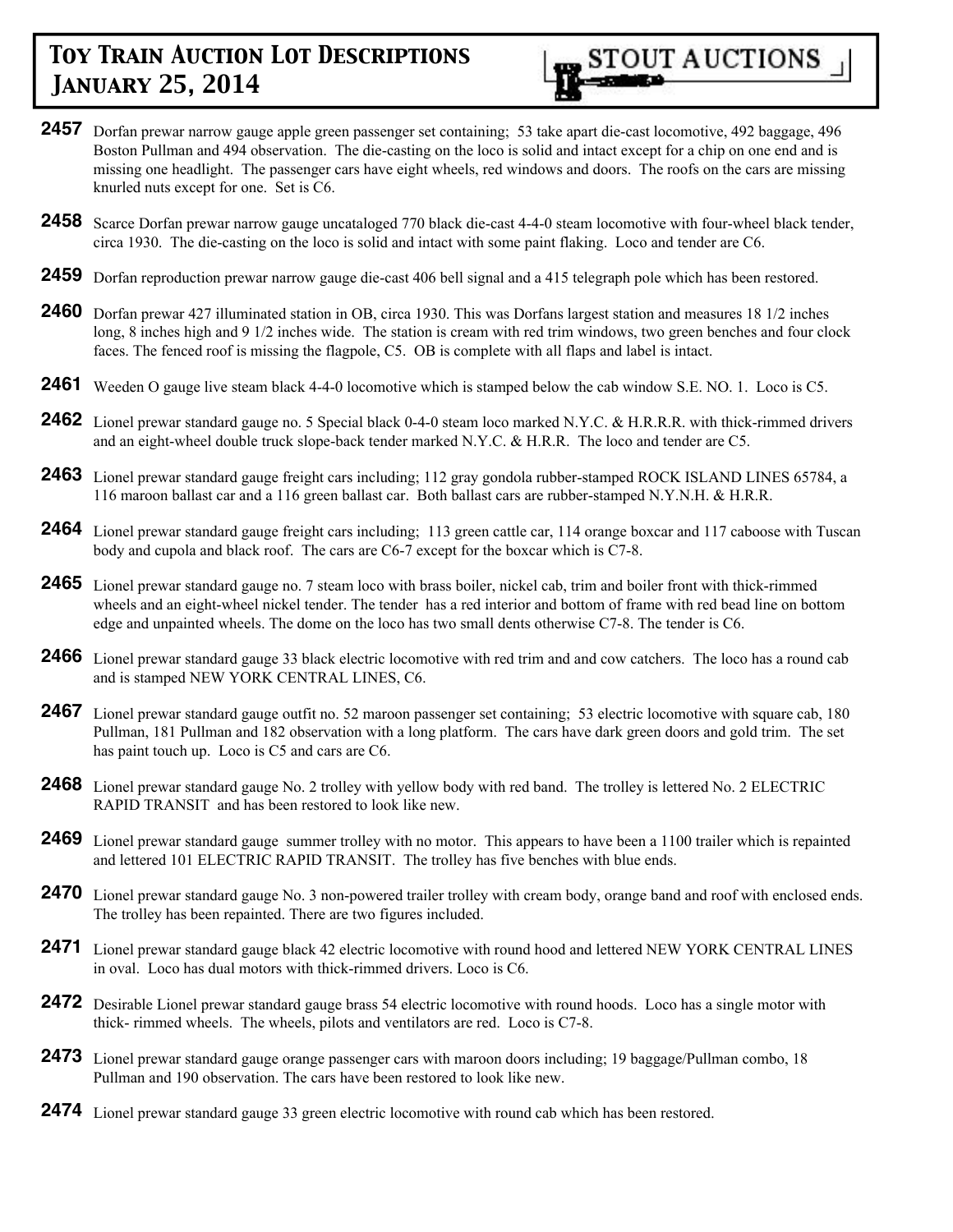

- **2475** Lionel prewar standard gauge 124 station which was a special presentation piece from the TCA to Ray Korte. This station is mounted on a wood base and has a plaque that reads: GIVEN IN GRATEFUL RECOGNITION OF RAY KORTES YEARS OF UNFLAGGING GENEROSITY AND DEVOTED SERVICE TO THE DESERT DIVISION OF THE TCA APRIL 9, 1994. The station roof has the typical LIONEL CITY hanging sign on one side and a custom made sign which reads KORTEVILLE on the other side. The station has three lights. Ray Korte was Terry Johnsons mentor and Terry purchased Rays entire collection in 1997.
- **2476** Lionel prewar standard gauge No. 6 black steam locomotive with eight-wheel black tender. The loco has thick-rimmed drivers and the pilot truck has been replaced. The loco has a Russian blue boiler, red window and cow catcher and nickel trim. Both loco and tender are lettered N.Y.C. & H.R.R.R. Loco is C6. The tender has been restored.
- 2477 Lionel prewar standard gauge no. 11 maroon flatcar with two brake wheels and no. 12 gray gondola with gold rubberstamped lettering reading ROCK ISLAND LINES. The flatcar is C6. One coupler bracket is missing on the gondola, otherwise gondola is C7.
- **2478** Lionel prewar standard gauge no. 13 pea green cattle car, C7-8. Also included is a no. 14 orange boxcar stamped CM & ST P and numbered 98237. The boxcar has been restored.
- **2479** Lionel prewar standard gauge 15 maroon oil car with black ends and dome. The car is gold rubber-stamped PENNSYLVANIA. The trucks have light corrosion, the rest of the car is C7.
- **2480** Lionel prewar standard gauge no. 16 dark green ballast dump car with maroon trim. The car is gold rubber-stamped PENNSYLVANIA. Car is C7.
- **2481** Lionel prewar standard gauge no. 17 maroon caboose with black roof. The caboose is black rubber-stamped N.Y.C. & H. R.R.R. Caboose is C6.
- **2482** Lionel prewar standard gauge no. 42 maroon electric loco gold rubber-stamped NEW YORK CENTRAL LINES. The loco has a single motor and thick-rimmed wheels. The loco has been restored. The paint has started to flake off of the loco.
- **2483** Lionel prewar 910 grove of trees landscaped plot. All trees and shrubbery are intact, with one broken tree. Plot is C7.
- **2484** Lionel prewar 911 illuminated Country Estate landscaped plot. The 191 villa has a Mojave base, crackle red walls, cream chimney, pea green roof and ivory window inserts and doors. There is one tree detached but included on the plot and the rest of the trees and shrubbery are intact. The plot has some re-grassing and is C6
- **2485** Lionel prewar 917 scenic hillside with two small houses, one with a red roof and one with a blue roof. The hillside measures 36 inches in length. The sides on the base appear to have been trimmed and measure 13 inches at the widest point. Some of the shrubbery is missing. The hillside has no cracks in the composition and has nice colors.
- **2486** Lionel prewar standard gauge 408E apple green electric loco with red lettered brass plates. The engine has been rewheeled and one headlight has been replaced. One of the posts is missing on the corner of the engine. The frame on the loco is C6 and the cab is C7.
- **2487** Lionel prewar standard gauge two 79 flashing highway signals, one aluminum painted with nickel sign and finial and one cream with gold crossarms, brass sign and finial. The aluminum sign is C6. The die-cast base on the cream sign is showing signs of deterioration. The cream sign has been restored.
- **2488** Lionel prewar standard gauge passenger set no. 362 all in individual OBs, circa 1931 including; 384 black steam loco and 384T tender with nickel journals, both with brass and copper trim and green striping, 309 maroon Pullman with terra cotta roof, cream inserts, wood grain doors, nickel journals and NEW YORK CENTRAL LINES stamped above the windows and a 312 maroon observation with terra cotta roof, cream inserts and doors, copper journals and THE LIONEL LINES stamped above the windows. The loco has been rewheeled and is C6. The tender and cars are C6-7. The loco OB Is missing one exterior flap. All other boxes have all flaps attached.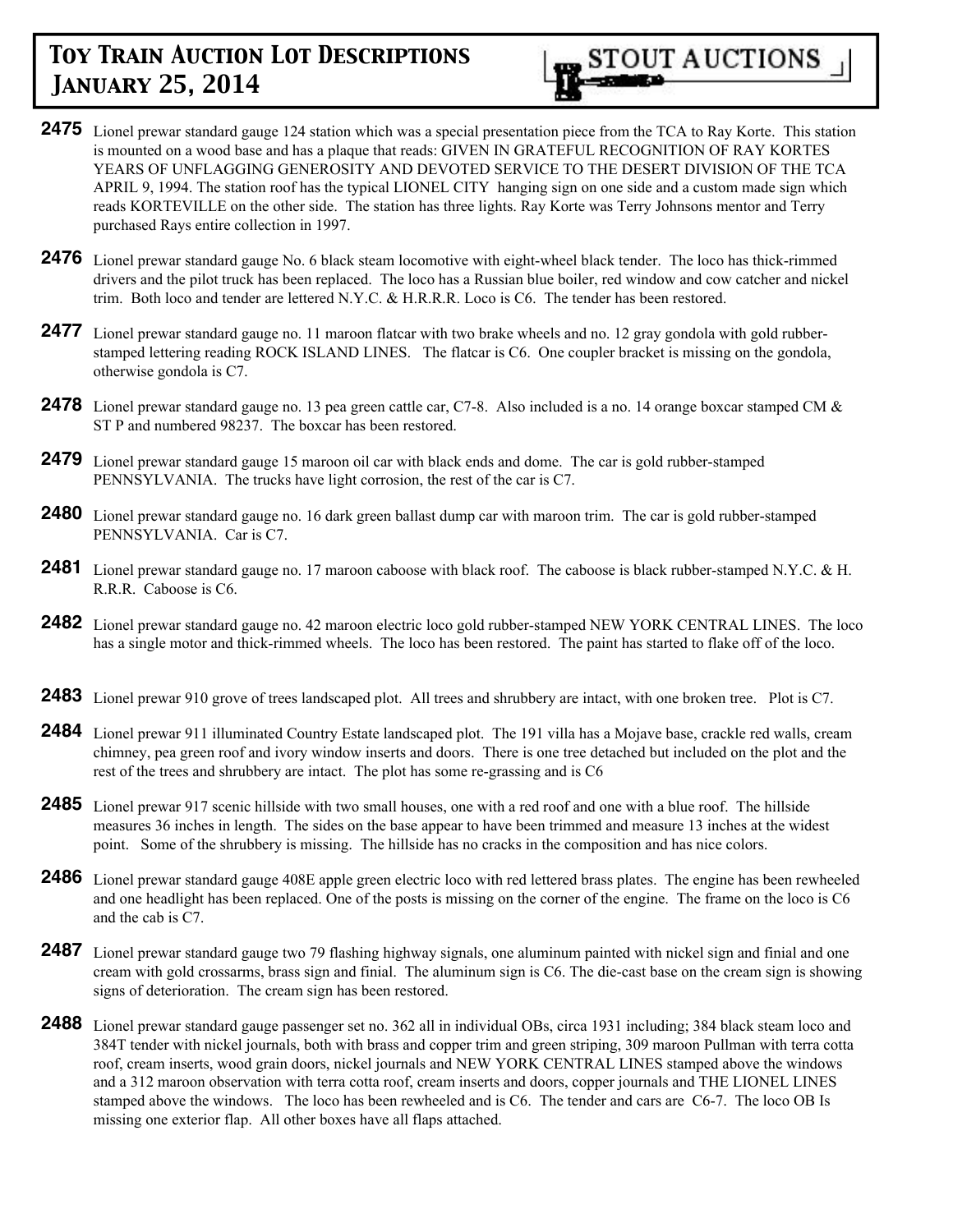

- **2489** Lionel prewar standard gauge 438 signal tower with Mojave base, pea green tower, cream upper base, orange walls, red roof and doors, white windows and chimney, brass ladder and plate. The roof on the station has been restored and the inside has been filled with a material to make it heavier. Tower is C5.
- **2490** Lionel prewar standard gauge 840 Industrial power station with a pea green base, Mojave floor, cream walls, apple green window inserts, orange bands around building at first and second floor levels, orange roof and skylights. The station is complete with the steps, stacks and the water tank. The green base is C6-7. The Mojave floor of the power station has a bend in one corner, otherwise the station is C7-8.
- **2491** Lionel prewar standard gauge original box only for passenger set no. 347 which included an 8 electric loco, 337 Pullman and 338 observation. The set box lid has one split corner. Both labels are intact. Box shows wear.
- **2492** Lionel prewar standard gauge original set box marked Special 2. The inside of the lid is stamped 342T 29 and the bottom is stamped 342B 30. Both labels are fully intact with nice color graphics.
- **2493** Lionel prewar standard gauge 400E crackle black steam loco with a 400T crackle black tender both with nickel trim. The loco has brass L plates under the cab window. The loco has a reproduction frame and has been rewheeled. Both loco and tender have been restored to look like new.
- **2494** Lionel prewar standard gauge 211 black flatcar with wood load, nickel trim and journals in OB. The stakes, brake wheels and couplers all have surface rust. The car is C6. The box is complete with all flaps.
- **2495** Lionel prewar standard gauge 214 yellow boxcar with brown roof and door guides, nickel trim and journals in OB. Car is missing a brake wheel. The door handles, ladders and couplers have some surface corrosion. The paint on the car is bright and clean. Car is C8. The box is complete with all flaps and has some writing on one end.
- **2496** Lionel prewar standard gauge 220 searchlight car with a 45N green base, nickel trim and journals, C6-7.
- **2497** Lionel prewar standard gauge 219 derrick car with yellow cab, red roof, 45N green boom, black knobs, nickel trim and journals. One coupler is broken. The car is C7.
- **2498** Lionel prewar standard gauge 215 aluminum Sunoco tank car with nickel trim and journals, two black lettered brass plates and two red lettered brass plates. The car is missing one brake wheel. Car is C5-6.
- **2499** Lionel prewar standard gauge custom made 215 orange Shell tank car. The tank car has nickel trim and journals and black lettered brass plates. The car has been painted to look like new. This is neat looking Shell tank car that Lionel never produced in 200 series but should have.
- **2500** Buddy L prewar no. 1000 steam loco and tender with a four foot section of no. 1200 straight track. This loco is a type II version which has brass hand rails, brass bell and no whistle. All decals are intact on the loco and tender. There are some minor spots of rust on the loco and tender. Loco and tender are C6-7.
- **2501** Lionel prewar standard gauge two 92 floodlight towers both with red bases and nickel plates, one with a gray tower and one with an aluminum tower. The base on the gray tower has an orange stain. The towers are C6.
- **2502** Lionel prewar standard gauge 94 high tension tower with terra cotta base, gunmetal tower and brass plate in worn OB. The tower has five original porcelain insulators and one reproduction insulator. Tower is C6.
- **2503** Lionel prewar standard gauge three 94 high tension towers, one with a dark red base, aluminum tower and brass plate, one with a red base, aluminum tower and brass plate and one with a light red base, aluminum tower and nickel plate. All three towers have reproduction insulators. The towers with the dark and light red bases have been repainted. The bases and other tower are C5.
- **2504** Lionel prewar standard gauge two 80 semaphores with red die-cast bases, aluminum poles, black ladders and nickel finials,  $C5.$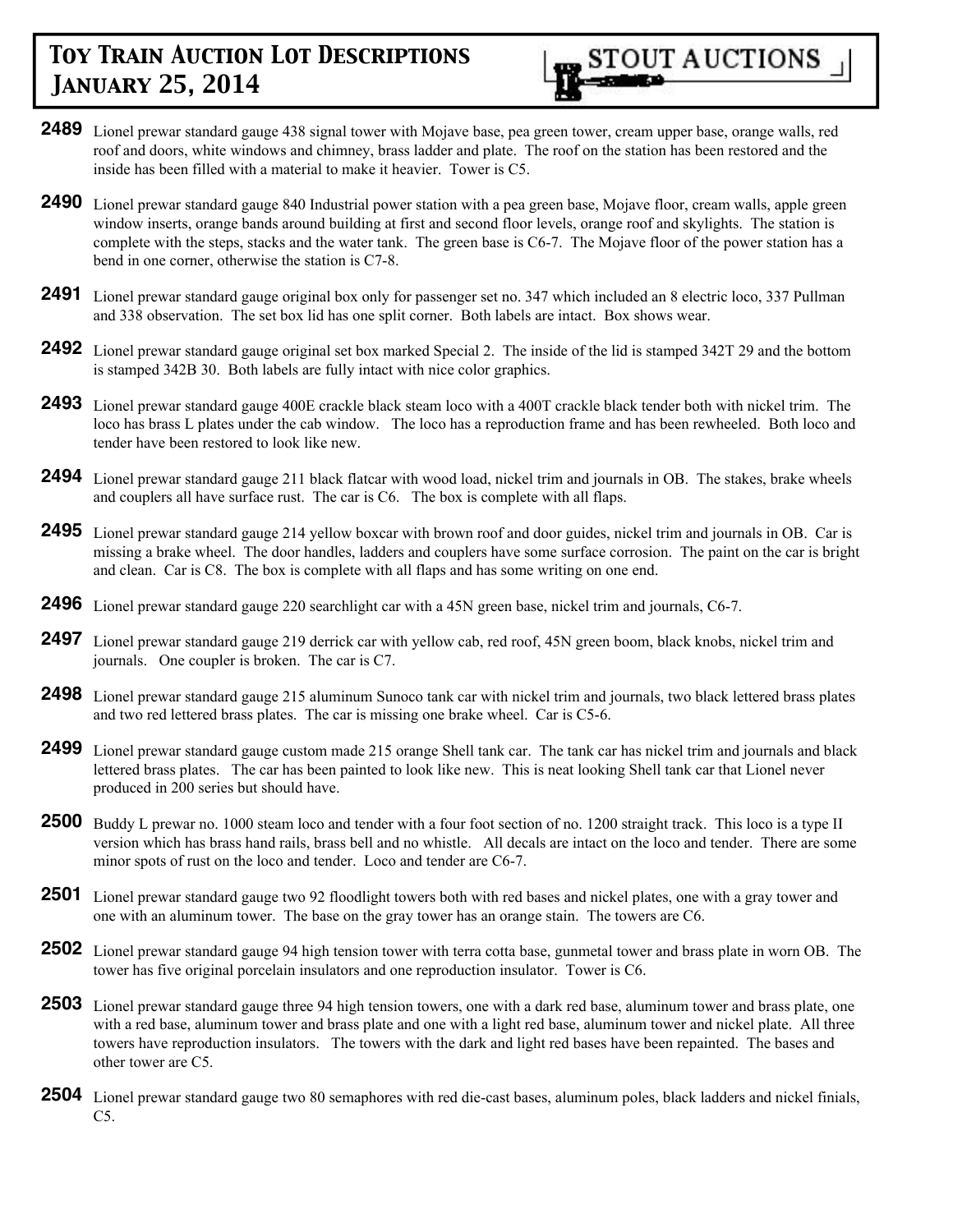

- **2505** Lionel prewar standard gauge 392E black steam loco with brass and copper trim and a 392W twelve-wheel tender that has brass trim and nickel journals. The loco has been rewheeled. The edge of the cab roof is missing paint. The tender is missing the whistle and there is a dent on one side. Loco and tender are C7.
- **2506** Lionel prewar standard gauge 120L illuminated tunnel. The colors on the tunnel are clean, C6-7.
- **2507** Lionel prewar standard gauge 511 dark green flatcar with wood load, nickel stakes, brass brake wheels and copper journals and a 520 searchlight car with terra cotta base, brass trim and copper journals in OB. The 511 flatcar is C7 and the 520 searchlight car is C6. The OB is missing all flaps on one end.
- **2508** Lionel prewar standard gauge seven 23 black bumpers with open triangular shaped sides. Two are C5 and the other five have been restored.
- **2509** Lionel prewar standard gauge five 23 red bumpers with open triangular shaped sides. The bumpers have been restored.
- **2510** Arcade six cast iron red Burma Shave road signs. The signs are C8.
- **2511** Lionel prewar standard gauge 520 searchlight car with 45N green base, nickel trim and journals, C7.
- **2512** Lionel prewar standard gauge 514R white refrigerator car with light blue roof, nickel trim and journals. Couplers, trucks and wheels have surface rust. Overall the car is C6 and the roof is C7.
- **2513** Lionel prewar standard gauge 513 cream cattle car with maroon roof, nickel trim and journals. The cattle car has been restored.
- **2514** Lionel prewar standard gauge 520 searchlight car with 45N green base, nickel trim and journals, C6.
- **2515** Lionel prewar standard gauge 300 Hell Gate bridge with a terra cotta base, cream towers green sides, brass railings and plates. The bridge has been restored to look like new.
- **2516** Lionel prewar 191 illuminated villa with Mojave base, terra cotta walls, pea green roof with dormers, lithographed chimney and white window inserts, C5. Also included is a 191 villa without dormers restored to look like new.
- **2517** Lionel prewar two 184 lithographed bungalows, one with a red roof and one with a green roof, C6-7.
- **2518** Lionel prewar 184 lithographed bungalow with a red roof and a 184 white enameled bungalow with a gray base, maroon roof and green window inserts. The lithographed bungalow is C6. The white bungalow is partially restored and is C5.
- **2519** Lionel prewar standard gauge 385E gunmetal steam loco with a 385W die-cast tender both in OBs. The loco has all nickel trim. The tender has nickel trim brass plates and nickel journals. The loco has been rewheeled and the steam chest have been repainted. The rest of the loco is C7-8. The die-cast body on the tender is intact, however has slight warpage and a couple of minor chips in the body. Tender is C6-7. The loco OB has an original cardboard insert. Both boxes are complete with all flaps.
- **2520** Lionel prewar standard gauge terra cotta passenger cars with maroon roofs, cream inserts and copper journals including; 1762 baggage/mail car, 1766 Pullman and a 1768 observation all in OBs. The 1766 car has four detached handrails which are included. The 1762 baggage roof has some scratches and is C7. The other two cars and baggage body are C7-8. The OBs are square and clean and sealed on one end with all flaps attached on the other end.
- **2521** Lionel prewar standard gauge 99N train control block signal with red base and ladder, aluminum pole, nickel plate and black signal head and a 78 train signal with orange base, cream pole, pea green ladder and white signal head. The 99N is C5 and the 78 is C6.
- **2522** Lionel prewar standard gauge 115 Lionel City illuminated station that has been restored to look like new in ivory and red. Both clock faces are missing.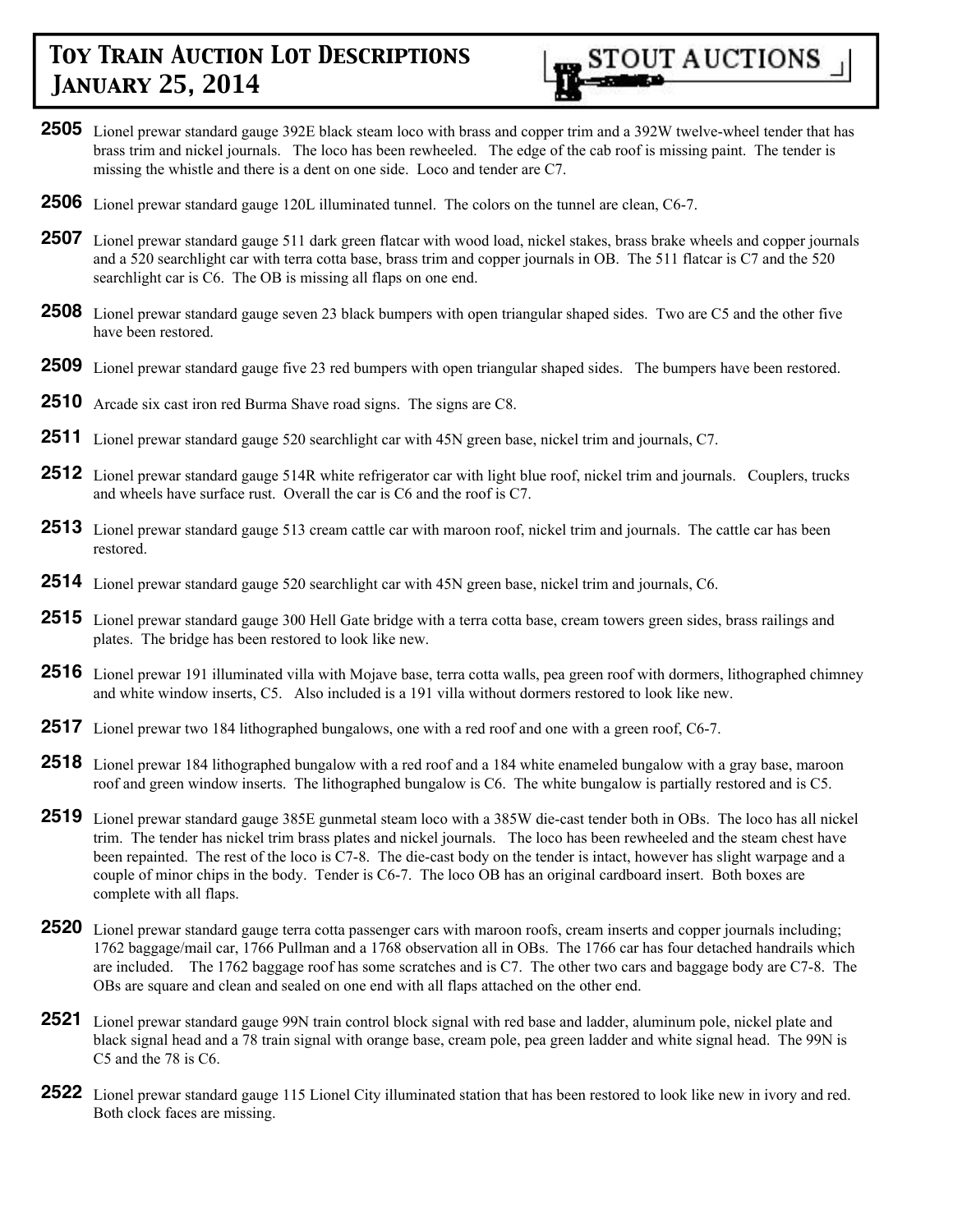

- **2523** Lionel prewar three 189 villa Reproductions by Frank Bowers, Phila., PA. The paint colors on the villas are bright and clean, C9.
- **2524** Lionel prewar standard gauge four 61 dark green gooseneck lamp posts, C5.
- **2525** Lionel prewar standard gauge Blue Comet passenger cars with cream inserts, nickel trim and journals in OBs including; 420 Faye Pullman, 421 Westphal Pullman and a 422 Tempel observation. The paint and trim is very clean, bright and shiny. The cars are C8. The 420 box is complete with all flaps. The 421 and 422 boxes are missing some flaps.
- **2526** Lionel prewar standard gauge 420 Blue Comet Faye Pullman with cream inserts, nickel trim and journals in OB. The paint and trim are very clean, bright and shiny. Car is C8. The OB is complete with all flaps.
- **2527** Lionel prewar standard gauge 421 Blue Comet Westphal Pullman with cream inserts, nickel trim and journals in OB. The paint and trim are very clean, bright and shiny. Car is C8. The OB is missing on exterior flap.
- **2528** Lionel prewar standard gauge two original boxes only for the 420 Blue Comet Faye Pullman cars that had nickel trim. One box has all flaps attached and one box is missing one exterior flap.
- **2529** Lionel prewar standard gauge two 280 red bridges with brass plates. Bridges have been restored.
- **2530** Lionel prewar standard gauge 280 45N green bridge with nickel plates, C6.
- **2531** Lionel prewar standard gauge two-tone brown passenger set no. 352E including; 10E electric loco, 332 baggage, 339 Pullman and a 341 observation. The loco has a dark green frame and has been rewheeled and restored. The cars have cream inserts and nickel journals. The car roofs have been restored and the car bodies are C7.
- **2532** Lionel prewar standard gauge 99N train control block signal with red base and ladder, aluminum pole and black signal head and a 78 train signal with an orange base, green ladder, cream pole and white signal head. Both accessories have been restored to look like new.
- **2533** Lionel prewar standard gauge two 80 semaphores, one with a red base, aluminum pole, black ladder and nickel finial and one with a dark red base, Mojave pole, dark green ladder and brass finial. The semaphore with the aluminum pole has had the base restored. The other semaphore has been totally restored.
- **2534** Lionel prewar standard gauge 514 cream boxcar with orange roof and door guides, brass trim and nickel journals. Car has been professionally restored to look like new.
- **2535** Lionel prewar standard gauge 211 black flatcar with nickel trim, brass brake wheels and nickel journals and a 212 maroon gondola with brass trim and nickel journals. The flatcar is missing the load, one stake and one brake wheel. The gondola is C5. One brake wheel on the gondola is detached but included. The gondola has been restored.
- **2536** Lionel prewar standard gauge 217 orange caboose with maroon roof and plates, dark green ends and nickel journals. The caboose has been restored.
- **2537** Lionel prewar standard gauge 212 gray gondola with brass trim and nickel journals. The gondola has rust on the couplers and paint flaking. Gondola is C5.
- **2538** Lionel prewar standard gauge 205 set of three dark green freight containers. The containers are missing all of the chains. Containers are C6.
- **2539** Lionel prewar standard gauge 216 dark green hopper with red lettered brass plates, brass trim and nickel journals, C6.
- **2540** Lionel prewar standard gauge 381E dark green electric loco with an apple green frame and red lettered plates. The loco cab has been restored to look like new. The wheels and frame are original.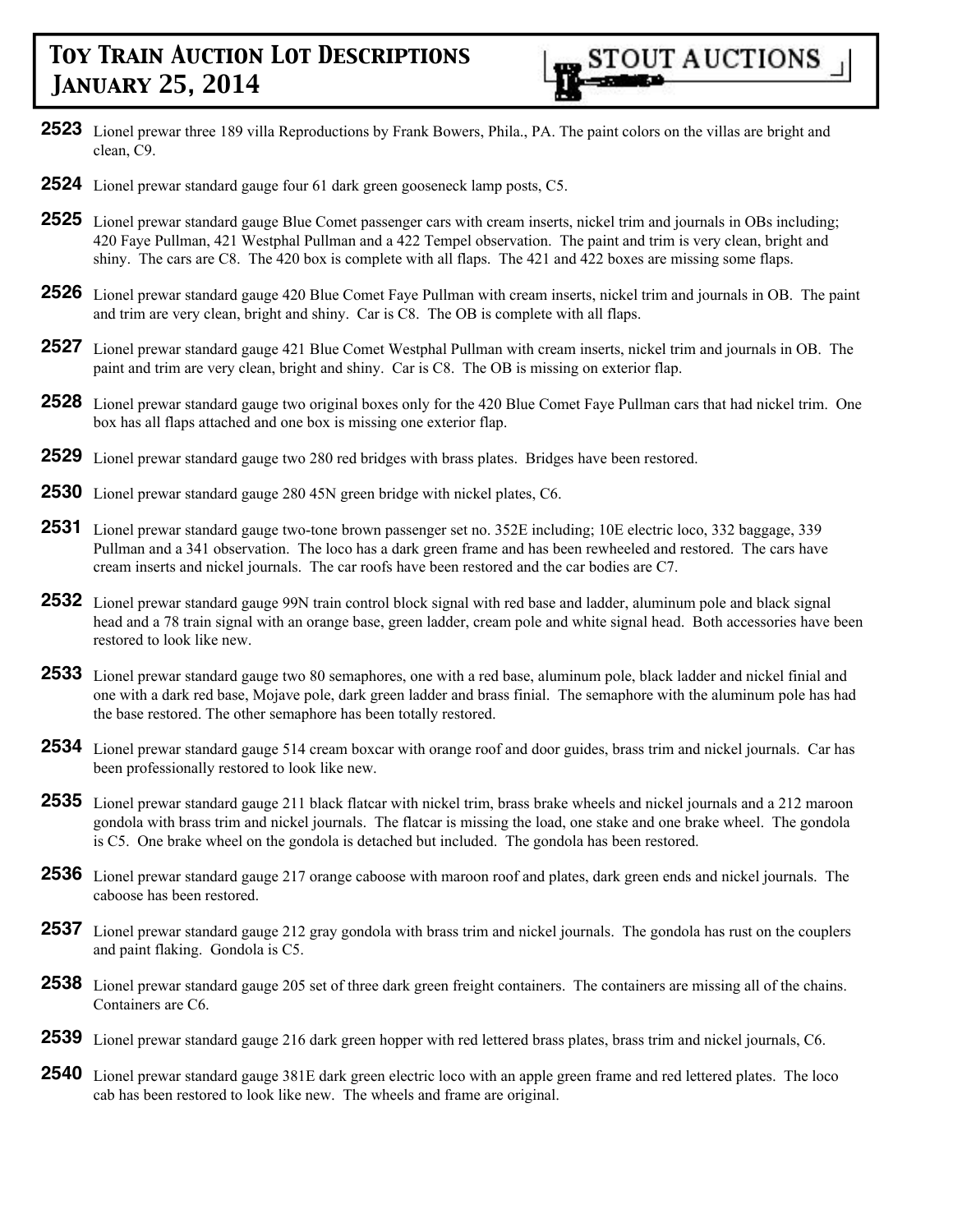

- **2541** Lionel prewar standard gauge three two-tone green State passenger cars with apple green inserts and die-cast journals including; 412 California Pullman, 413 Colorado Pullman and a 416 New York observation. The interiors are complete on all of the cars. The 413 Colorado Pullman is C7. The 416 observation car is missing one of the hand rails. The 412 and 416 cars have paint touch ups on the roofs and are C6-7.
- **2542** Lionel prewar standard gauge two-tone green State 414 Illinois Pullman with apple green inserts and die-cast journals. This 414 car only came in the 411E State set, circa 1929. The interior on the car is complete. The car is missing two hand rails and is C7.
- **2543** Lionel prewar two no. 52 aluminum lamp posts, C6.
- **2544** Lionel prewar 550 miniature railroad figures in an orange OB. The engineer has a broken arm, otherwise figures are C6. The box is missing a side and is worn and damaged.
- **2545** Lionel prewar standard gauge 444 roundhouse. The roundhouse is complete with all windows, doors and both skylights. The roundhouse has been restored to look like new.
- **2546** Lionel prewar standard gauge two 61 State brown gooseneck lamp posts. The lamp posts are restored to look like new.
- **2547** Lionel prewar standard gauge two 61 gooseneck lamp posts, one dark green and one maroon. The lamp posts have been restored to look like new.
- **2548** Lionel prewar standard gauge 402E Mojave electric loco with red lettered brass plates. Loco has been rewheeled. The loco has been restored to look like new.
- **2549** Lionel prewar standard gauge 435 power station with gray base, mustard walls, terra cotta roof cornices, dark green door and window frames, pea green window inserts and skylight, maroon doors, Mojave chimney base and red chimney, C5.
- **2550** Lionel prewar standard gauge two-tone brown State passenger set no. 411E containing; 408E electric loco with red lettered brass plates, two 412 California Pullmans, 413 Colorado Pullman and a 416 New York observation. The loco has a dark brown roof. The passenger car roofs all have light brown ventilators. The cars have cream inserts and die-cast journals. The interiors are complete and intact on all of the passenger cars. The set has been professionally restored to look like new.
- **2551** Lionel prewar 438 signal tower with Mojave base, pea green tower, cream upper floor, orange building, red roof, brass ladder and plates. The tower has been professionally restored to look like new.
- **2552** Lionel prewar 438 signal tower with black base, aluminum tower, black upper floor, white building, red roof and ladder and brass plate. The tower has been professionally restored to look like new.
- **2553** Lionel prewar standard gauge 212 maroon gondola with six wooden barrels, brass trim and copper journals. Two copper journals are missing. The gondola is C7.
- **2554** Lionel prewar standard gauge 205 set of three dark green freight containers. The containers are missing all of the chains. Containers are C6.
- **2555** Lionel prewar standard 215 ivory Sunoco tank car with brass trim and copper journals. The tank car has two black lettered plates and two red lettered plates. The tank has one paint touch up, a missing brake wheel and broken coupler. Tank is C7.
- **2556** Lionel prewar standard gauge 220 searchlight car with terra cotta base, brass trim and copper journals. The brass lights have some tarnishing, otherwise car is C8.
- **2557** Lionel prewar two 83 flashing traffic signals, one with a Mojave base, cream box and white head and one with a brown base, cream box and white head. The signals have been restored to look like new.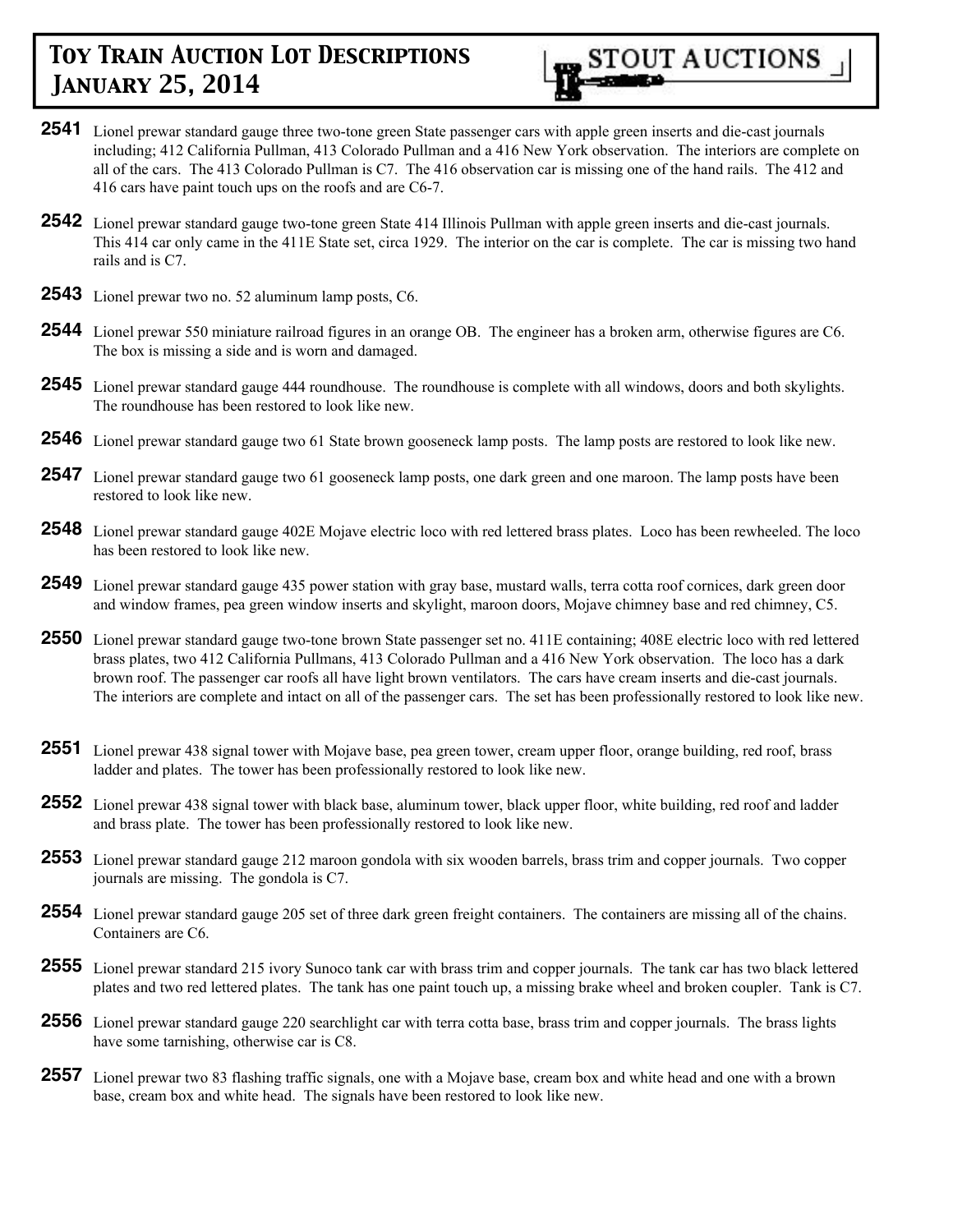- **2558** Lionel prewar two 83 flashing traffic signals both with red bases, cream boxes and white heads. The signals have been partially restored.
- **2559** Lionel prewar two 87 railroad crossing signals, one with dark green base, apple green box and ivory head and one with a green base, cream tower and white head. The signals have been partially restored.
- **2560** Lionel prewar standard gauge 9E orange electric loco with a Bild-A-Loco motor and red lettered brass plates. The cab on the loco is dented underneath the reproduction headlight. Loco is C6-7.
- **2561** Lionel prewar standard gauge three orange passenger cars from the 349E passenger set including; 429 baggage/Parlor car, 428 Pullman and a 430 observation car. The cars have apple green inserts and nickel journals. The cars have been professionally restored to look like new.
- **2562** Lionel prewar standard gauge two 67 dark green double gooseneck lamp posts, C5.
- **2563** Lionel prewar two 89 flag pole and a 90 flag pole with grass plot, all with ivory poles and black wooden finials. One of the 89 flag poles and the 90 flag pole have reproduction flags. The flag poles are C5.
- **2564** Lionel prewar standard gauge 155 freight shed with white base, red floor, aluminum posts and finials, gray roof trimmed in red and nickel plate, C5.
- **2565** Lionel prewar standard gauge 155 freight shed with cream base, terra cotta floor, pea green posts, maroon roof with cream underside, brass finials and plate. The shed has been restored and the paint on the roof has a rough textures.
- **2566** Lionel prewar 163 freight station set including; two 157 red hand trucks, 162 peacock dump truck with orange base and a 161 green baggage truck, C6.
- **2567** Lionel prewar standard gauge four 92 floodlight towers, all with red bases, three with aluminum towers and one with a gray tower. The towers have nickel plates. All towers have been restored.
- **2568** Lionel prewar standard gauge two 80 semaphores with terra cotta bases, Mojave poles, dark green ladders and brass finials. The semaphores have been restored.
- **2569** Lionel prewar standard gauge three 67 dark green double gooseneck lamp posts. The lamp posts have been restored.
- **2570** MTH 11-90035 set of three 94 high tension towers, C8.
- **2571** MTH Tinplate Traditions 10-1058 400E standard gauge gray steam loco and tender with nickel trim, Contemporary version in OB. The loco is C8. The tender is missing one handrail stanchion and has one nick, otherwise the tender is C8.
- **2572** MTH Tinplate Traditions 10-1162 no. 534 standard gauge black flatcar with nickel trim and yellow Roadster in OB, C8.
- **2573** MTH Tinplate Traditions pair of 10-4004/10-4003 standard gauge wide radius switches in OBs. Also included is a 10 -4004 standard gauge wide radius left switch in OB. The switches are C7-8.
- **2574** MTH Tinplate Traditions pair of 10-4004/10-4003 standard gauge wide radius switches in OBs. Also included is a 10 -4004 standard gauge wide radius left switch in OB. The switches are C7-8.
- **2575** MTH 11-90035 set of three 94 high tension towers, C8.
- **2576** MTH reproduction of the Lionel 550 miniature railroad figures in OB with original cardboard insert. The woman figure has a broken arm which is included. The other figures are C8.
- **2577** Manoil hollow cast lead figures from the Happy Farm series including; two scarecrows, dog, man carrying sheath, man chopping log and blacksmith with wheel, C7.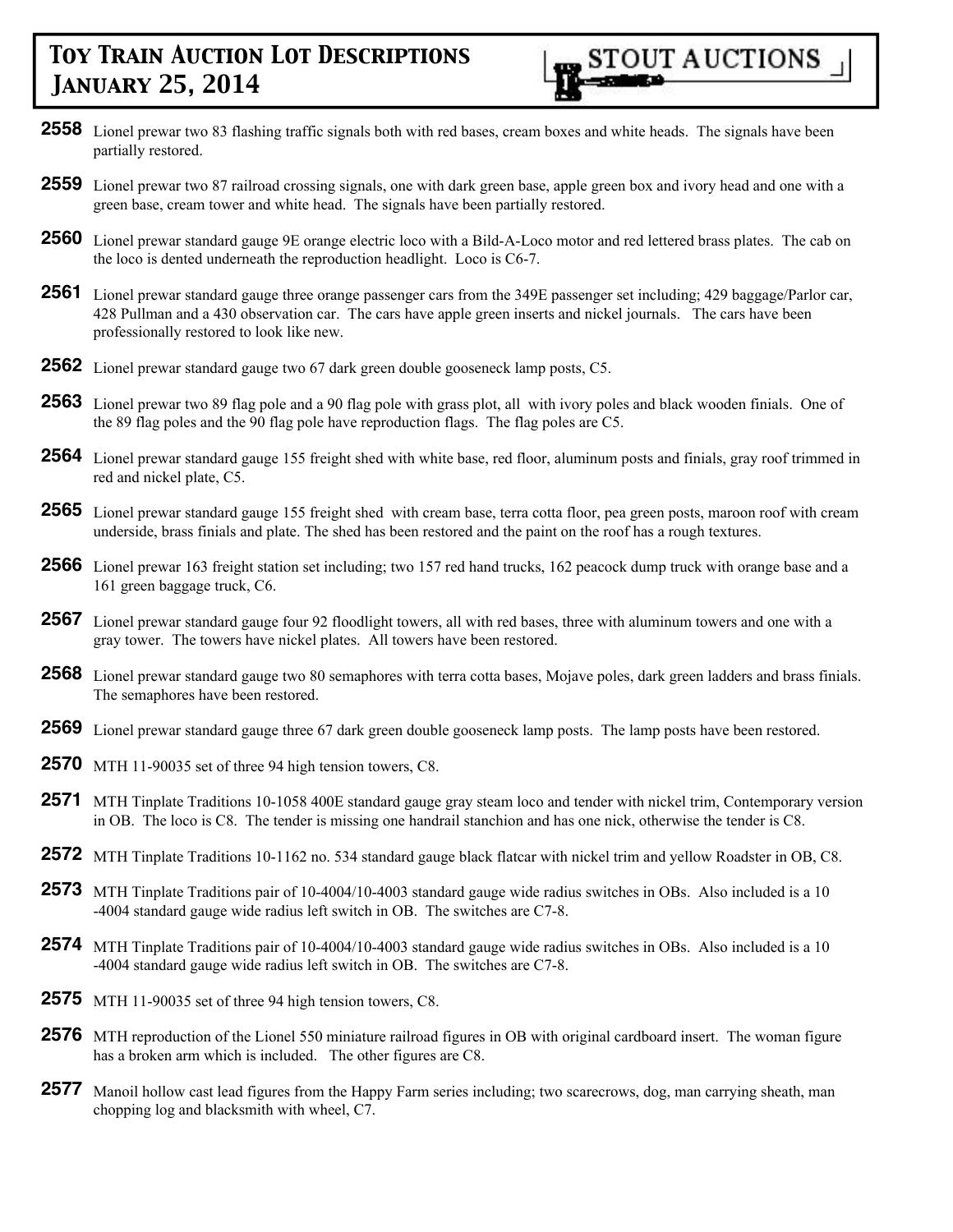

- **2578** Manoil hollow cast lead figures from the Happy Farm series including; three benches, each with a man and one with a woman figure, scarecrow, man with scythe, woman watering flowers and a woman churning butter. Women on the bench has a broken arm. Two of the benches are missing ladies. Figures are C7.
- **2579** Barclay hollow cast lead five Military firing figures. Also included is a Manoil machine gunner. The figures are C8.
- **2580** Barclay hollow cast lead figures including; marching Marine, three Navy parade figures and three flag bearers, C7-8.
- **2581** Barclay and Manoil hollow cast lead figures including; two mailmen, preacher, two policemen, medic, doctor and nurse, C7-8.
- **2582** Barclay hollow cast five lead policemen and two Manoil policemen, C7-8.
- **2583** Barclay hollow cast lead railroad figures including; two black porters with brushes, two conductors, two engineers with oil cans and two black porters with luggage, C7-8.
- **2584** Barclay hollow cast lead railroad figures including; two elderly ladies, elderly man, three ladies with dogs and two men with coats over their arms, C7-8.
- **2585** Barclay hollow cast lead six cowboy figures. Also included is a cowboy figure, manufacturer unknown. Figures are C7-8.
- **2586** Barclay hollow cast five lead Indian figures. Also included is a Grey Iron Indian chief, C7-8.
- **2587** Barclay hollow cast lead figures including; two Indians on horseback and two cowboys on horseback, C8.
- **2588** Barclay hollow cast lead railroad figures including; two black porters with luggage, two engineers, two black porters with brushes and two conductors, C7-8.
- **2589** Barclay hollow cast lead railroad figures including; two women with dogs, two men with coats over their arms, elderly man and three elderly woman, C7-8.
- **2590** Kenton cast iron two-horse drawn stake wagon, circa 1950, C7.
- **2591** Kenton cast iron one horse dump wagon with SAND & GRAVEL on the sides, circa 1950, C7.
- **2592** Lionel prewar framed and matted catalog covers from 1923, 1924, 1925 and 1926. The catalog covers are copies of the original.
- **2593** Lionel prewar framed and matted catalog covers from 1927, 1928, 1930 and 1932. The catalog covers are copies of the original.
- **2594** Lionel prewar framed and matted catalog covers from 1934 1938, 1939 and 1940. The catalog covers are copies of the original.
- **2595** Black and white drawing of Lionel postwar steam locomotives presented to Ray Korte from Robert Sherman 11/19/89. The drawing is signed by Robert Sherman. The drawing is framed and matted and measures 12 1/2 inches in height and 31 1/2 inches in length. Ray Korte was Terry Johnsons mentor and Terry purchased Rays entire collection in 1997.
- **2596** Black and white drawing of Lionel postwar freight and passenger cars presented to Ray Korte from Robert Sherman 11/19/89. The drawing is signed by Robert Sherman. The drawing is framed and matted and measures 12 1/2 inches in height and 31 1/2 inches in length. Ray Korte was Terry Johnsons mentor and Terry purchased Rays entire collection in 1997.